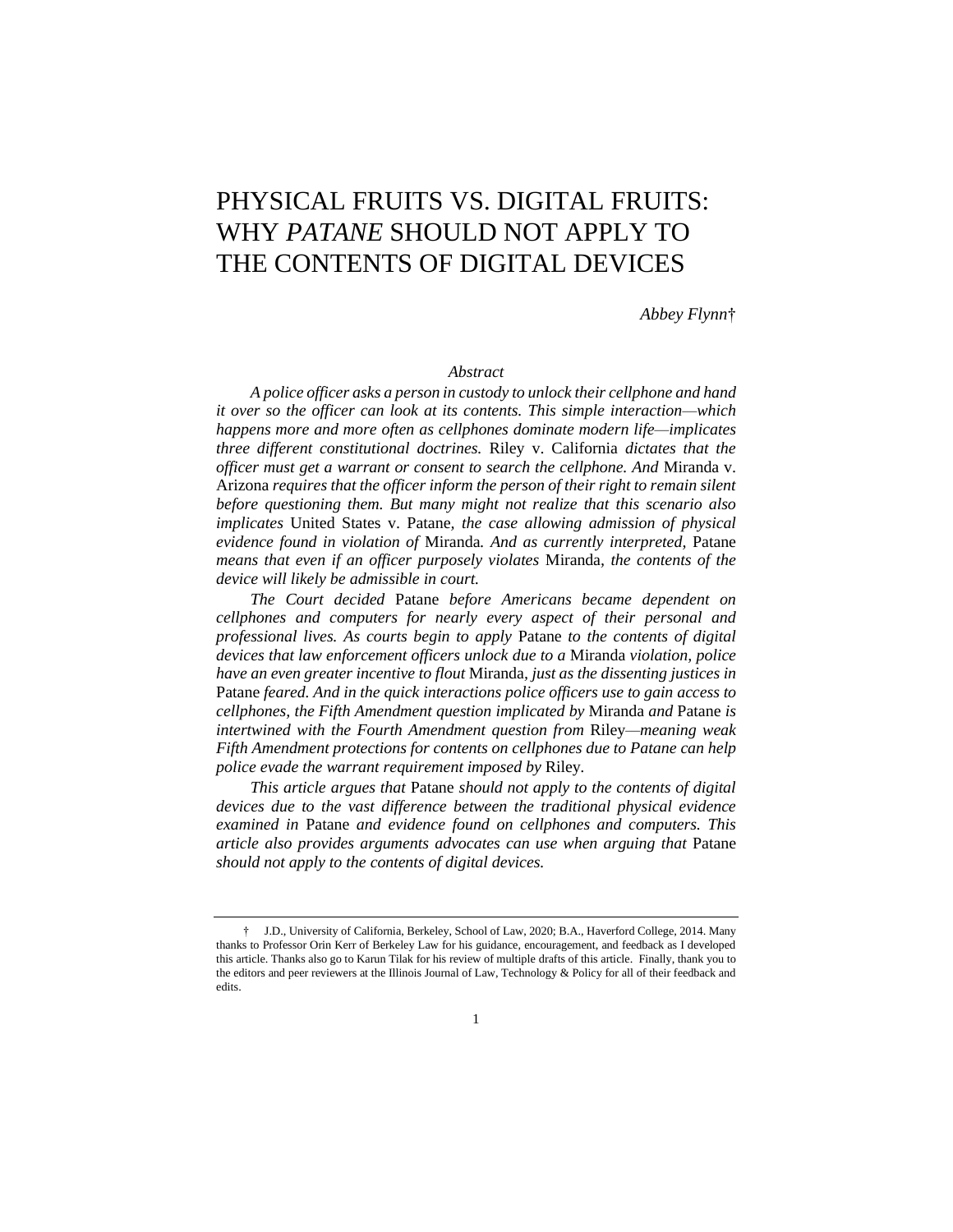TABLE OF CONTENTS

# I. Introduction.............................................................................................2 II. The Entanglement of the Fourth and Fifth Amendment in Investigations Involving Digital Devices................................................4 A. The Historical Entanglement (and Attempted Disentanglement) of the Fourth and Fifth Amendments ..............................................7 B. The Inevitable Entanglement of the Fourth and Fifth Amendments in Investigations and Arrests Involving Digital Devices...............10 III. *Patane*, The Physical Fruits Doctrine, and its Limited Application to Cases Involving Digital Devices.......................................................15 A. The *Patane* Decision .....................................................................16 B. Application of *Patane* in Cases Involving Digital Devices...........18 IV. Strategies for Litigating *Patane* Issues in Cases Involving the Contents of Digital Devices..................................................................21 A. The Fifth Amendment Should Follow the Fourth Amendment and Adapt to Changes in Technology by Declining to Apply *Patane* to the Contents of Digital Devices ....................................22 B. Fifth Amendment Doctrine Already Recognizes the Difference Between Intensely Personal Information and Purely Physical Objects...........................................................................................25 C. *United States v. Marks* Dictates that Justice Kennedy's Concurrence Controls....................................................................28 V. Conclusion ............................................................................................33

#### I. INTRODUCTION

Every day across the country, law enforcement officers ask people to unlock their digital devices, hoping to access digital evidence in investigations ranging from low-level misdemeanors to complicated conspiracies. The Fourth Amendment provides some clear limitations on law enforcement—like the presumption that searching a cellphone's contents requires a warrant.<sup>1</sup> But the Supreme Court has yet to weigh in on Fifth Amendment protections for digital devices.<sup>2</sup> Two main Fifth Amendment questions exist. First, how does *Miranda v. Arizona* apply when police ask someone to unlock a digital device?<sup>3</sup> And second, if a *Miranda* violation exists, can prosecutors nonetheless admit the digital contents of the device under the physical fruits exception to *Miranda*'s

<sup>1</sup>*. See* Riley v. California, 573 U.S. 373, 403 (2014) (holding that a search of cellphone contents does not fall within the "search incident to arrest" exception to the warrant requirement).

<sup>2.</sup> This article uses the terms "Fifth Amendment" and "Self-Incrimination Clause" interchangeably. References to the Fifth Amendment only refer to the portion of the amendment addressing self-incrimination, which states that "[n]o person . . . shall be compelled in any criminal case to be a witness against himself." U.S. CONST., amend. V.

<sup>3.</sup> Miranda v. Arizona, 384 U.S. 436 (1966); *see infra* notes 23–24.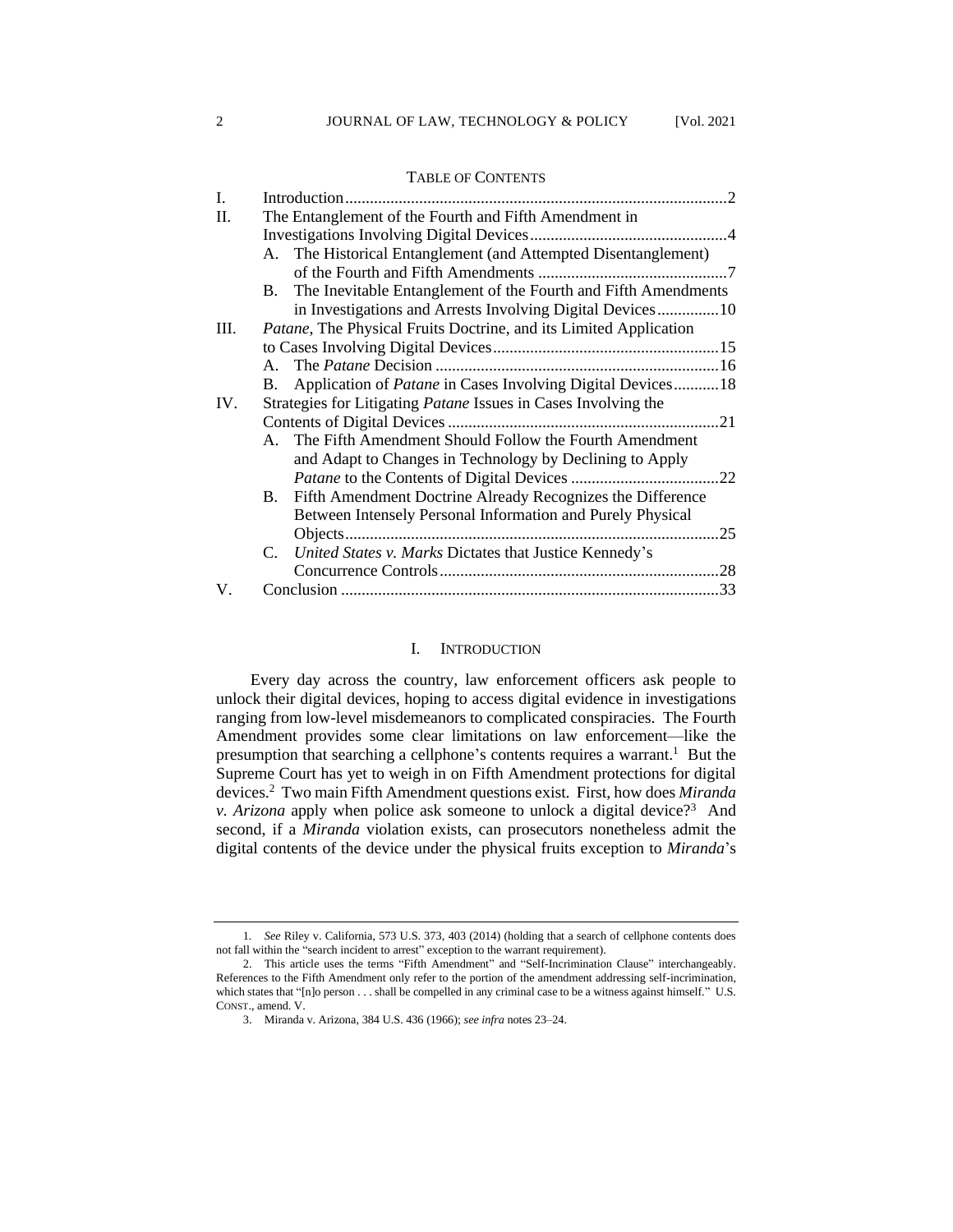exclusionary rule, as established in *United States v. Patane*? <sup>4</sup> This article will address the latter question.

Whether *Patane* applies to the contents of digital devices has serious ramifications for police conduct, the outcome of criminal cases, and civil liberties. As currently read, *Patane* allows police officers to intentionally ignore Miranda when seeking physical evidence.<sup>5</sup> While concerning in cases involving purely physical evidence like guns or drugs, the *Patane* plurality becomes especially alarming in the context of digital devices. After all, digital devices contain a "cache of sensitive personal information" pertaining to every aspect of a person's life, revealing much more than a single physical object.<sup>6</sup> But a person in custody and questioned by police likely does not understand that the Fifth Amendment may protect the act of unlocking a cellphone or a statement communicating the passcode, and can feel pressured to give police access to a phone. And the request to unlock a device often also comes with a request to search the device. Consenting to that search allows officers to evade the warrant requirement from *Riley*. <sup>7</sup> And the dissent in *Patane* characterized the plurality opinion as an "unjustifiable invitation to law enforcement officers to flout *Miranda* when there may be physical evidence to be gained."<sup>8</sup> In the context of digital devices, police can gain more than physical evidence: they can gain access to a digital log of a person's life.

The consequences extend beyond the Fifth Amendment implications. Police can use this consent-based search of a phone to access materials well beyond what a warrant would allow them to see.<sup>9</sup> The result is unfiltered access to every aspect of a person's life, and given this amount of information, police have every incentive to purposefully violate *Miranda*. Despite those serious consequences, courts have largely ignored the differences between digital evidence and purely physical objects when assessing whether *Patane* applies to the contents of digital devices.<sup>10</sup> Currently, if a court equates the contents of digital devices with physical objects, it does not even need to rigorously analyze

<sup>4.</sup> United States v. Patane, 542 U.S. 630, 645 (2004). Orin Kerr initially raised this question in a 2016 Washington Post opinion piece. Orin Kerr, *When 'Miranda' Violations Lead to Passwords*, WASH. POST (Dec. 16, 2016), https://www.washingtonpost.com/news/volokh-conspiracy/wp/2016/12/12/when-mirandaviolations-lead-to-passwords. Kerr provides commentary on United States v. Ashmore, No. 2:16-CR-20016, 2016 U.S. Dist. LEXIS 185939 (W.D. Ark. Dec. 7, 2016). In *Ashmore*, police obtained passwords in violation of *Miranda*. *Id.* at \*16. The court excluded the passwords themselves but admitted the contents of the devices under the independent source doctrine. *Id.* at \*16–17. Kerr argued that the court reached the right result in admitting the contents but that the court should have reached that result under *Patane* instead of the independent source doctrine. *See also* Orin S. Kerr, *Two New Cases on Decrypting Locked Devices*, REASON (Apr. 9, 2018, 12:51 AM), https://reason.com/volokh/2018/04/09/two-new-cases-on-accessing-encrypted-dev/ (discussing a magistrate judge's analysis of *Patane* in a case involving cellphone contents).

<sup>5.</sup> *Patane*, 542 U.S. at 647 (Souter, J., dissenting).

<sup>6</sup>*.* Riley v. California, 573 U.S. 373, 395 (2014).

<sup>7.</sup> *See* Schneckloth v. Bustamonte, 412 U.S. 218, 219 (1973) ("It is . . . well settled that one of the specifically established exceptions to the requirements of both a warrant and probable cause is a search that is conducted pursuant to consent.").

<sup>8.</sup> *Patane*, 542 U.S. at 647 (Souter, J., dissenting).

<sup>9.</sup> *See* Marron v. United States, 275 U.S. 192, 196 (1927) ("The requirement that warrants shall particularly describe the things to be seized makes general searches under them impossible and prevents the seizure of one thing under a warrant describing another.").

<sup>10.</sup> *See infra* Part III.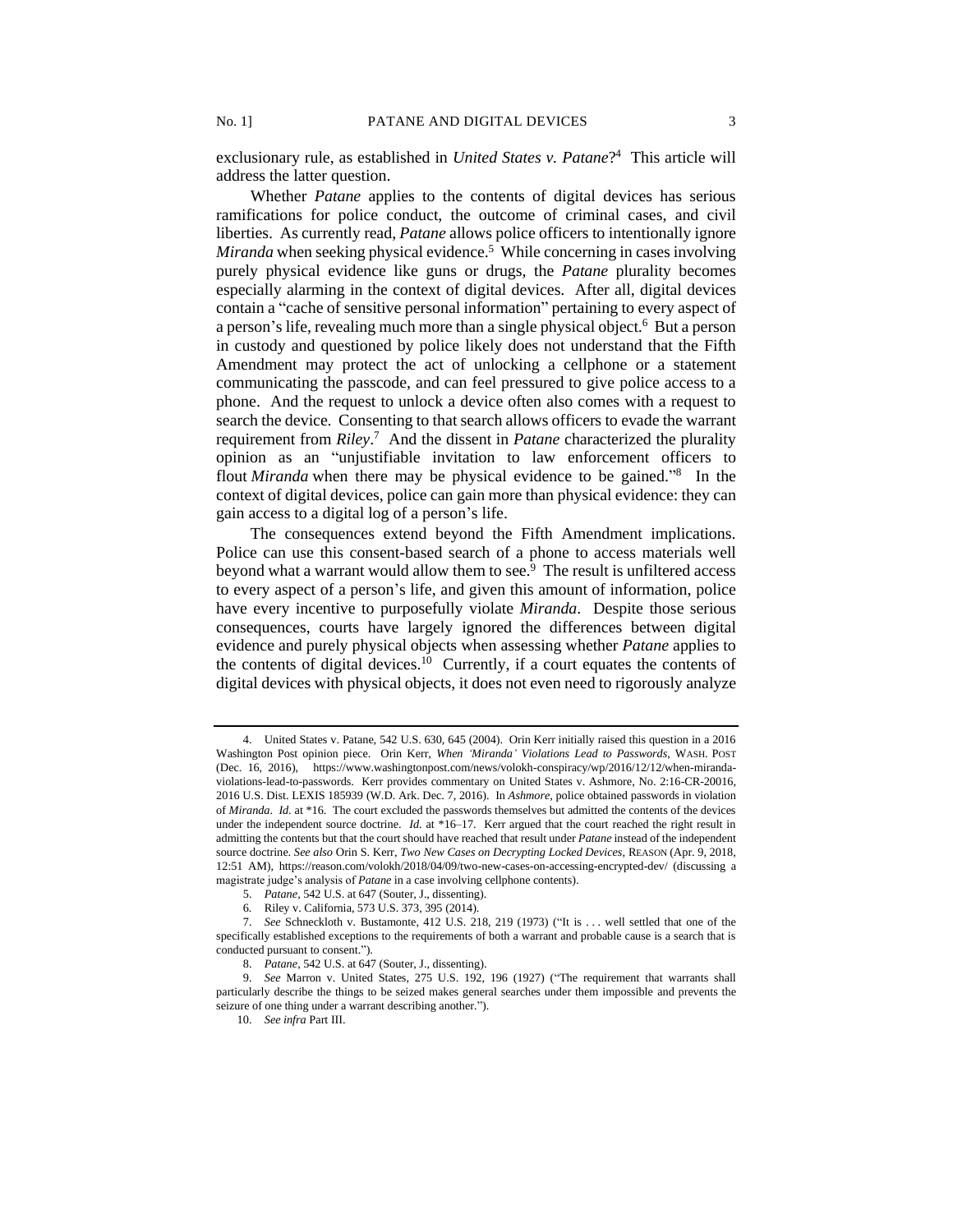whether *Miranda* applies, as a court could state that *Patane* allows admission regardless of whether there is a *Miranda* violation.<sup>11</sup> But a closer examination of the fractured plurality in *Patane* shows that, while *Patane* applies to objects like guns or drugs, the decision should not bar exclusion of highly personal records, like digital data.<sup>12</sup> Further, the Supreme Court should explicitly address developments in technology in its Fifth Amendment and *Miranda* doctrine, like it has done for the Fourth Amendment.<sup>13</sup> Until courts enforce protections in digital device cases—either through the existing *Patane* doctrine or through adapting Fifth Amendment doctrine to address technology—law enforcement will flout *Miranda* in cases involving digital devices.

This article will begin in Part II by explaining the entanglement between the Fourth and Fifth Amendment in cases involving digital devices. This part will explain how the Court has historically entangled the Fourth and Fifth Amendments, and how the entanglement in cases involving digital devices allows police to easily access devices. Part III will provide context on *Patane*  and how lower courts have applied *Patane* in the few cases addressing contents of digital devices accessed in violation of *Miranda*.

Part IV will explain options litigators have for arguing that *Patane* should not apply in the new digital landscape. This section explains how rules of criminal procedure have shifted in the face of advances in technology and why *Patane* should follow suit. This section also explains how principles in Fifth Amendment law and the text of *Patane* itself support exclusion of digital evidence gained in violation of *Miranda*. *Marks v. United States*<sup>14</sup> requires a narrower reading of *Patane* that allows for the exclusion of some physical fruits, and the contents of digital devices fit within a long-held notion that intensely private writings and documents require special treatment under the Fifth Amendment.

# II. THE ENTANGLEMENT OF THE FOURTH AND FIFTH AMENDMENT IN INVESTIGATIONS INVOLVING DIGITAL DEVICES

Take this scenario: a law enforcement officer detains a person, placing them in custody, but perhaps not in handcuffs yet. That detention means that if the police wish to question the person, the officer must first recite their *Miranda* rights. The average person may not know they have any rights at this point. Even someone familiar with *Miranda* may not recognize that "in custody" can consist of less than being handcuffed and booked into jail.<sup>15</sup> The police officer

<sup>11</sup>*. See* United States v. Oloyede, 933 F.3d 302, 309 (4th Cir. 2019). In *Oloyede*, the Fourth Circuit cited *Patane* to explain that "even were we to accept [the defendant]'s argument that she made a testimonial communication when she unlocked her phone, it would provide no meaningful help to her defense because the fruit of that voluntary communication, even though made without a *Miranda* warning, would nonetheless be admissible into evidence." *Id*.

<sup>12</sup>*. See infra* Part IV.

<sup>13.</sup> *Id.*

<sup>14.</sup> Marks v. United States, 430 U.S. 188 (1977).

<sup>15.</sup> Further, even if someone understands when *Miranda* rights are required, they likely will not know what those rights entail. A 2013 study found that the vast majority of Americans cannot freely recall all *Miranda*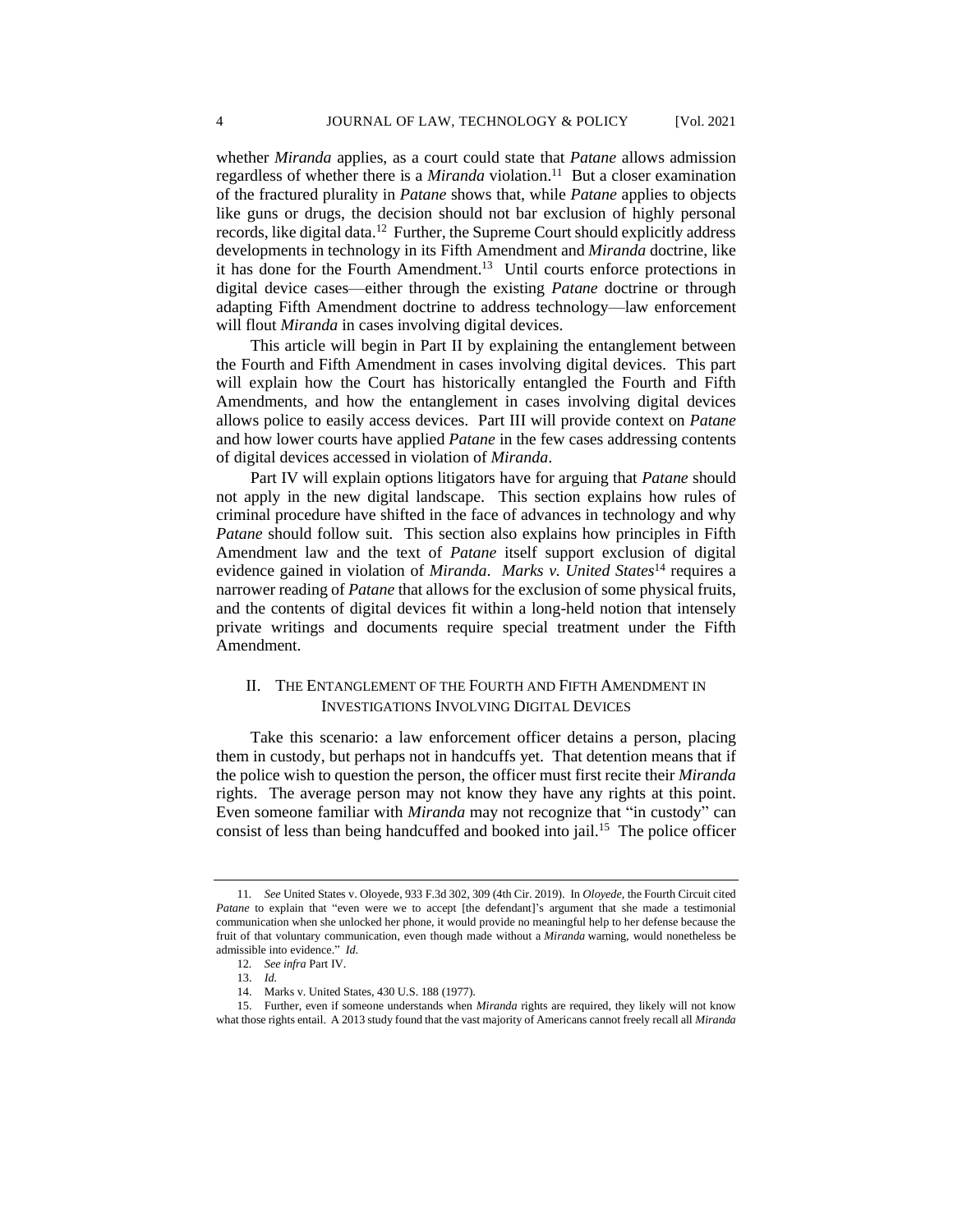asks the person to unlock their cellphone, perhaps even providing an explanation that such a request is standard procedure. The person obliges, not knowing any better, and hands the phone to the officer. With the phone already in hand, the officer asks if he can look at some things on the phone. Not thinking this question has any significance (after all, the officer already has the unlocked phone in his hand), the person says "OK." And with that quick chain of events, the police officer has bypassed both Fourth and Fifth Amendment protections for the contents of the person's device.

That short interaction presents three separate constitutional questions. The first question is a threshold Fifth Amendment question: does an officer's command to unlock a phone violate *Miranda*, which requires an officer to provide warnings when interrogating someone in custody? Even if the officer violates *Miranda*, a second Fifth Amendment issue means that the answer to the first question may not matter. The second question is whether *United States v. Patane*, which allows admission of physical evidence gained in violation of Miranda, applies to the contents of the device.<sup>16</sup> And the third question concerns the officer's request to search the phone, a Fourth Amendment question. Although the Supreme Court in *Riley v. California* established that police need a warrant to search the contents of a cellphone, consent negates the need for a warrant.<sup>17</sup>

The first and third constitutional questions—the threshold *Miranda*  question and the Fourth Amendment question—have received wide legal discussion in recent years.<sup>18</sup> The first question, concerning how *Miranda* applies when police ask someone to unlock a digital device, has resulted in significant scholarly debate.<sup>19</sup> Miranda established the broad proposition that custodial interrogations create a coercive environment, and that the Fifth Amendment requires the exclusion of statements made without warnings designed to correct that coercive environment.<sup>20</sup> The *Miranda* Court also emphasized that Fifth Amendment protections reached beyond the courthouse doors, framing the interrogation as the start of the adversarial process.<sup>21</sup>

rights, indicating a need for warnings. Richard Rogers et al., *General Knowledge and Misknowledge of* Miranda *Rights: Are Effective* Miranda *Advisements Still Necessary?*, 19 PSYCHOL. PUB. POL. & L. 432, 439 (2013).

<sup>16</sup>*.* Kerr, *supra* note 4.

<sup>17</sup>*.* Riley v. California, 573 U.S. 373, 395 (2014); Schneckloth v. Bustamonte, 412 U.S. 218, 219 (1973).

<sup>18</sup>*. See infra* notes 23–24 for discussion of Fifth Amendment protections for unlocking cellphones.

<sup>19</sup>*. Id.*

<sup>20</sup>*.* Miranda v. Arizona, 384 U.S. 436, 444 (1966). The Court defined "custodial interrogation" as "questioning initiated by law enforcement officers after a person has been taken into custody or otherwise deprived of his freedom of action in any significant way." *Id.* As for the content of the warning, the Court required that "[p]rior to any questioning, the person must be warned that he has a right to remain silent, that any statement he does make may be used as evidence against him, and that he has a right to the presence of an attorney, either retained or appointed." *Id.* The Court wrote that "such a warning is an absolute prerequisite in overcoming the inherent pressures of the interrogation atmosphere." *Id.* at 468. Further, a person can only waive those rights if "the waiver is made voluntarily, knowingly and intelligently." *Id.* at 444.

<sup>21</sup>*. Id.* at 467–469. The Court wrote that "there can be no doubt that the Fifth Amendment privilege is available outside of criminal court proceedings and serves to protect persons in all settings in which their freedom of action is curtailed in any significant way from being compelled to incriminate themselves." *Id.* at 467. The Court described the pressures of in-custody interrogations and described its holding as necessary "to permit a full opportunity to exercise the privilege against self-incrimination." *Id.* The Court also explained that warnings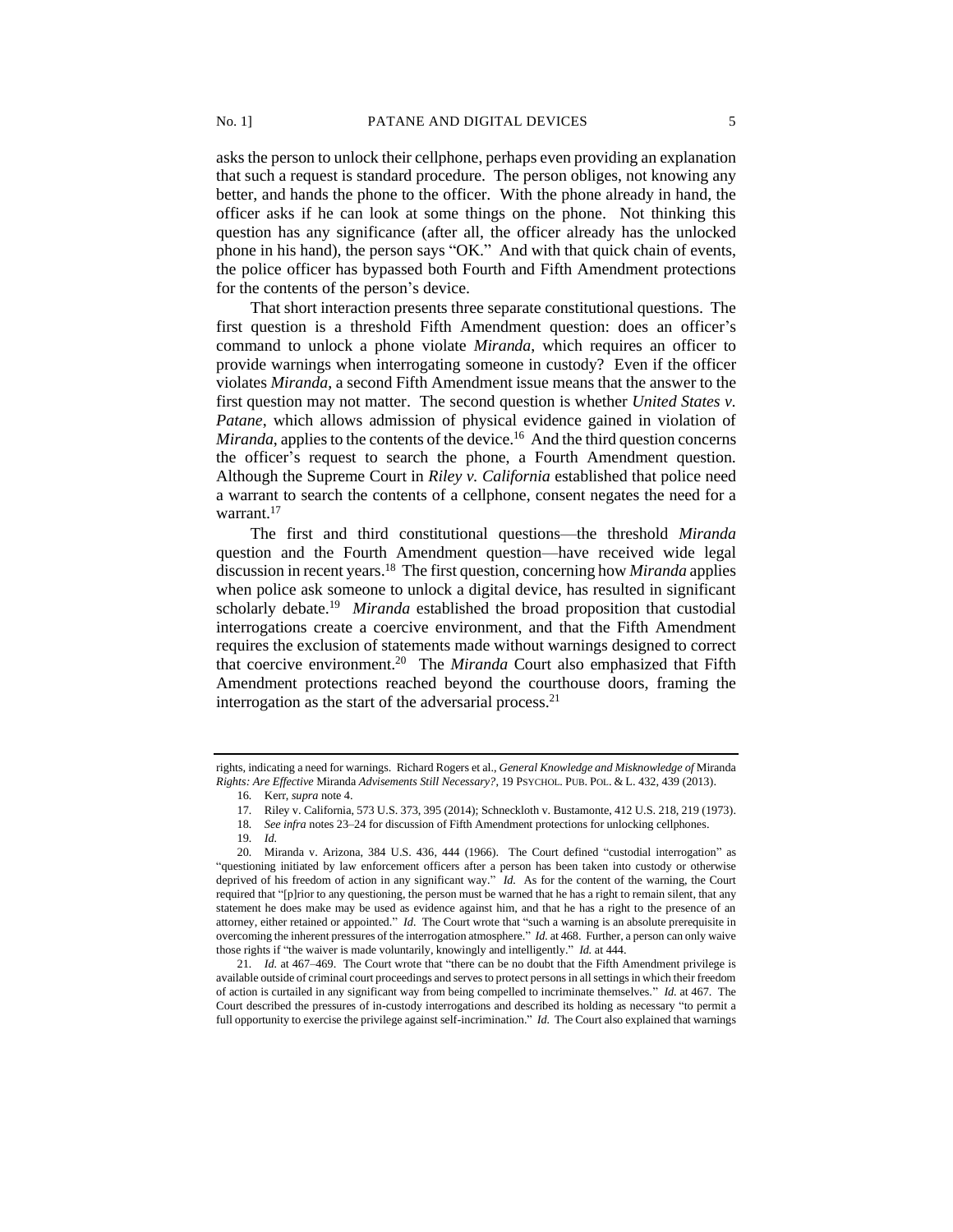*Miranda* may only apply to certain methods police use to unlock a phone. Police use three main methods to get a person to unlock a phone: (1) asking the person to state the passcode; (2) asking the person to enter the passcode; and (3) using an individual's biometrics to unlock a device.<sup>22</sup> Although there is consensus that asking someone to state a passcode—and in effect provide testimonial information—violates *Miranda*, courts and scholars reach different results about whether asking someone to enter a passcode or using a person's biometrics to unlock a device can violate *Miranda*. <sup>23</sup> Given a split amongst state supreme courts about when unlocking a device—or providing information that will be used to unlock a device—violates *Miranda*, the Supreme Court will need to start providing guidance on how the Fifth Amendment applies in cases involving modern technology.<sup>24</sup>

The Supreme Court addressed the third question of Fourth Amendment protections for the contents of digital devices in *Riley v. California*. <sup>25</sup> The 2014 case established that the search incident to arrest exception does not apply to the contents of cellphones. Chief Justice Roberts, writing for the majority, explained that the rapidly changed role of smartphones in daily life compared to just "a decade ago" required the Court to issue additional protections.<sup>26</sup> He distinguished data on phones from physical records, stating that only now do people "carry a cache of sensitive personal information" as they go about their day, as cellphones contain a digital record of "nearly every aspect" of someone's  $l$ ife. $27$ 

<sup>&</sup>quot;may serve to make the individual more acutely aware that he is faced with a phase of the adversary system that he is not in the presence of persons acting solely in his interest." *Id.* at 469.

<sup>22.</sup> Orin S. Kerr & Bruce Schneier, *Encryption Workarounds*, 106 GEO. L.J. 989, 1001–03 (2018).

<sup>23.</sup> So far, both scholars and courts have reached different outcomes on which methods result in a testimonial act that could be protected by *Miranda* and/or the Fifth Amendment. *See* Bryan H. Choi, *The Privilege Against Cellphone Incrimination*, 97 TEX. L. REV. ONLINE 73, 76–77 (2019) (explaining that different methods of protecting the contents of a digital device lead to different legal protections); *see also* Laurent Sacharoff, *Unlocking the Fifth Amendment: Passwords and Encrypted Devices*, 87 FORDHAM L. REV. 203, 225– 230 (2018). Generally speaking, courts have found that using an individual's biometrics to unlock a device (such as using FaceID or a fingerprint scanner) do not violate *Miranda*. Stating or writing a passcode is largely seen as violating *Miranda*, since it requires a person to make a statement. Courts have split over the question of whether asking a person to enter their passcode and hand over an unlocked digital device violates the Fifth Amendment. *See infra* note 24. Two state supreme courts have recently reached opposite conclusions on this issue in the compelled decryption context, raising the question of whether the Supreme Court will weigh in on this debate. *Id.*

<sup>24</sup>*. Compare* Seo v. State, 148 N.E.3d 952 (Ind. 2020) (finding that compelling someone to enter their passcode violates the Fifth Amendment) *with* Commonwealth v. Jones, 481 Mass. 540 (Mass. 2019) (finding that compelling someone to unlock a phone does not violate the Fifth Amendment). As exhibited by *Seo* and *Jone*s, Fifth Amendment issues in law enforcement efforts to access digital devices arise even outside the applicability of *Miranda*. For a discussion of the Fifth Amendment in the compelled decryption context (where a court orders someone to unlock a digital device), *see generally* Orin Kerr, *Compelled Decryption and the Privilege Against Self-Incrimination*, 97 TEX. L.REV. 767 (2019). *See also* Laurent Sacharoff, *What Am I Really Saying When I Open My Smartphone? A Response to Professor Kerr*, 97 TEX. L. REV. ONLINE 63 (2019).

<sup>25.</sup> Riley v. California, 573 U.S. 373, 395 (2014).

<sup>26</sup>*. Id.* The Court decided *Patane* ten years prior to *Riley*.

<sup>27</sup>*. Riley*, 573 U.S. at 395*.* The Court has extended Fourth Amendment privacy interests related to cellphones beyond just searches of the devices. In *Carpenter v. United States*, the Court recognized a privacy interest in location information from cell service towers, due to the intimate and expansive nature of the gathered data, which can reveal "familial, political, professional, religious, and sexual associations." Carpenter v. United States, 138 S. Ct. 2206, 2217 (2018).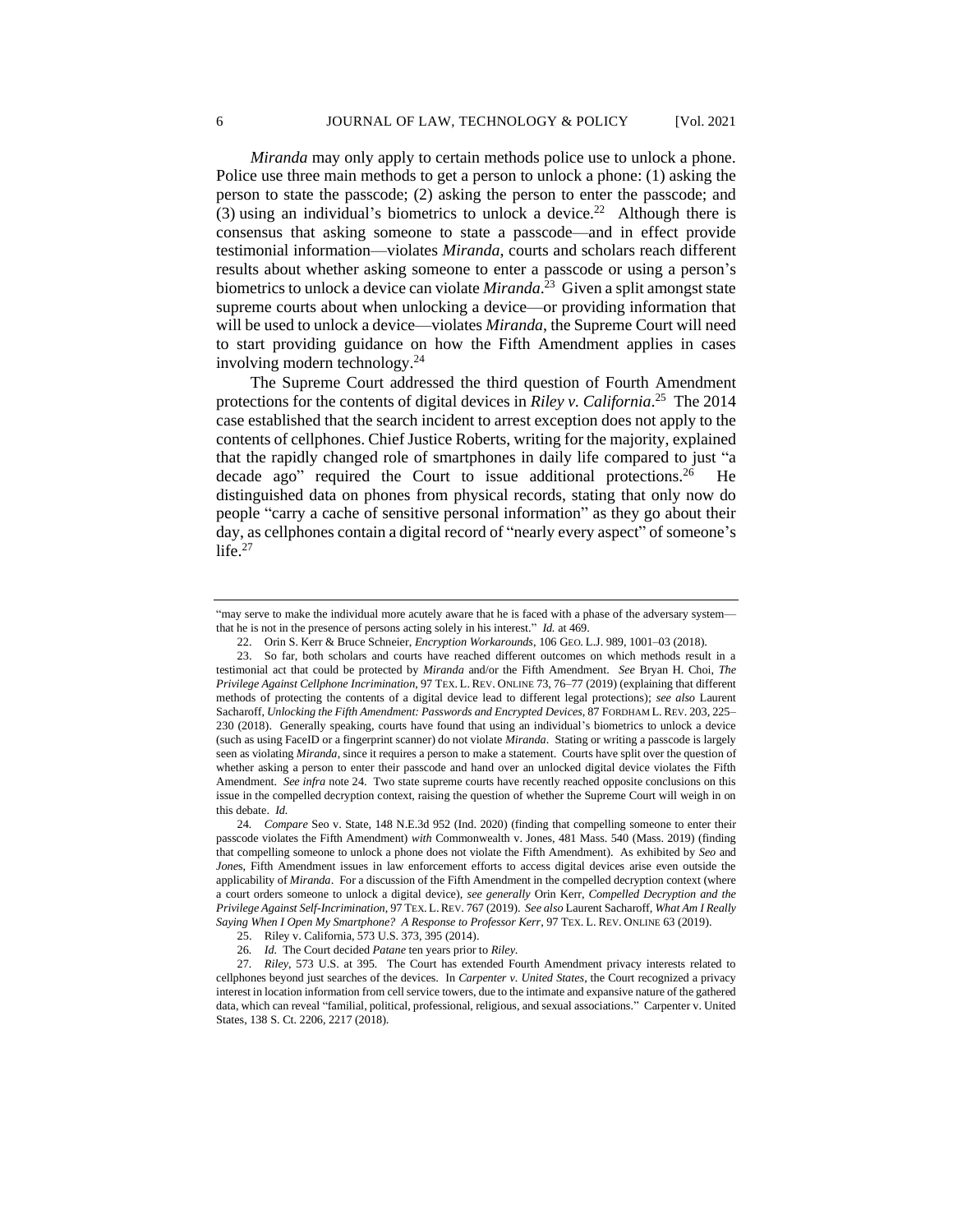But the second constitutional question in the hurdle—whether *Patane* applies to the contents of digital devices—has not received the same attention, even though the answer to the question is intertwined with the other two constitutional questions. In *Patane*, the Court limited *Miranda* by creating a rule that physical evidence gained in violation of *Miranda* is admissible, even if the statement that led to the evidence is not. $28$  In the cellphone context, that means the act of unlocking a device or stating a passcode could be suppressed if the police violated *Miranda*, but the contents of the digital device would have no Fifth Amendment protections.<sup>29</sup>

Although the hypothetical presents three distinct legal issues, these three legal issues are intertwined, and the rules for one legal protection affect police action in ways that influence the other legal question. The reality of investigations involving digital devices means that Fourth and Fifth Amendment questions come up together—sometimes in the very same moment. A police officer's request to "please unlock your phone and hand it to me so I can review your text messages" invokes the Fourth and Fifth Amendment issues in one short sentence. But as this article will explain, the Supreme Court has realigned Fourth Amendment protections with changes in technology, without addressing how the Fifth Amendment fits in. As a result, a lack of Fifth Amendment protections can, in everyday police interactions with the public, be used to circumvent Fourth Amendment protections, too.

While Fifth Amendment doctrine has regressed to provide less protection over recent years, Fourth Amendment doctrine has responded to changes in technology and society by expanding protections for digital devices.<sup>30</sup> But the two amendments address similar issues: the limitations on how the government can collect information used for a prosecution. As explained by one scholar, "the Fourth and Fifth Amendments . . . articulate two very different sorts of restraints upon two distinct means of information gathering by the government in the criminal process." 31

Subsection A will explain the historical entanglement of the Fourth and Fifth Amendments. Subsection B will explain how the Fourth and Fifth Amendments are entangled in present day cases involving the contents of digital devices.

## *A. The Historical Entanglement (and Attempted Disentanglement) of the Fourth and Fifth Amendments*

The Fourth and Fifth Amendment have a long entanglement. Over the history of the Court, this entanglement has, as one scholar put it, "engendered a

<sup>28</sup>*. Patane*, 542 U.S. at 636.

<sup>29</sup>*. See, e.g.,* United States v. Hernandez, No. 18-CR-1888-L, 2018 WL 3862017, at \*1 (S.D. Cal. Aug. 13, 2018) (concluding that the "[d]efendant's demonstration of her passcode after requesting an attorney is subject to suppression for violation of *Miranda*, but the contents of the phone which were accessed by virtue of the passcode demonstration are not subject to suppression").

<sup>30.</sup> *See infra* Part IV-A*.*

<sup>31.</sup> Richard A. Nagareda, *Compulsion to Be a Witness and the Resurrection of Boyd*, 74 N.Y.U. L. REV. 1575, 1587 (1999).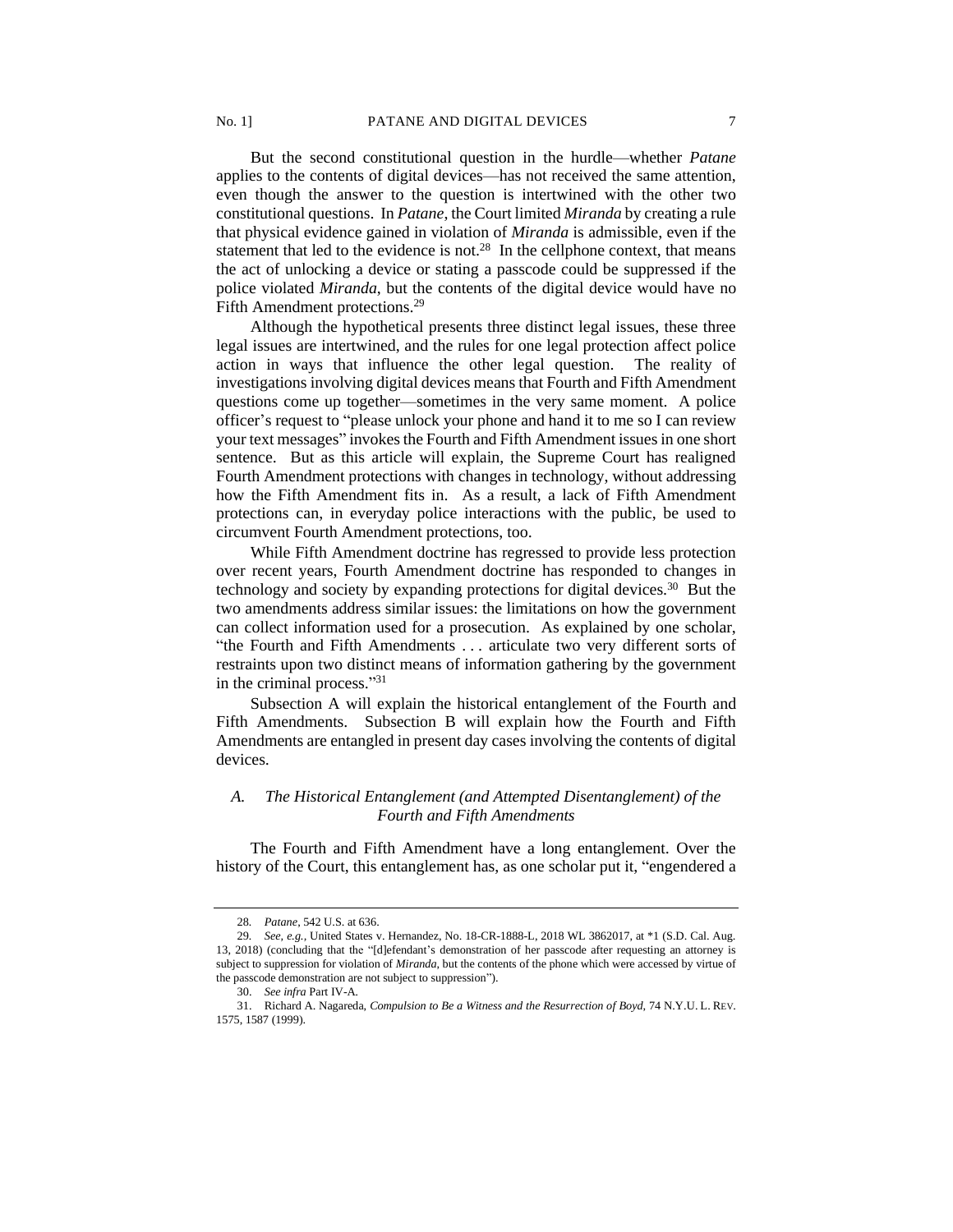history wrought with doctrinal confusion and theoretical disarray, which current doctrine has only exacerbated." 32 Prior Supreme Court doctrine explicitly intermingled analysis of the Fourth and Fifth Amendments; now, the Court steers clear of importing rationales or logic used in the analysis of one amendment to the other. $33$  But neither of these approaches really gets the issue right. The Fourth and Fifth Amendments are inextricably linked because they are both methods of limiting state power in investigations and prosecutions, but they address two different issues that arise during the course of those investigations and prosecutions.<sup>34</sup> But to imagine that the two do not regularly interact or influence each other is to ignore how the amendments come up in real life.

In the  $19<sup>th</sup>$  century, the Court linked the Fourth and Fifth Amendments together in *Boyd v. United States*. 35 The Court used the case to espouse on broad principles underlying the Fourth and Fifth Amendments and the interplay between the amendments. The Court explained that the two amendments have an "intimate relationship" and that "they throw great light on each other."<sup>36</sup> Modern-day analysis of the opinion concludes that "[a]mendments overlapped to create an inviolable zone of privacy within which the government could not gather information." 37

The *Boyd* Court also took an expansive view of what the Fifth Amendment meant, in contrast to the current Court.<sup>38</sup> Specifically, the *Boyd* Court took the Fifth Amendment's language that no one shall be "compelled in any criminal case to be a witness against himself<sup>339</sup> to mean more than just statements made

35*.* Boyd v. United States, 116 U.S. 616, 633 (1886). The *Boyd* Court presented its opinion as far reaching, writing that "[t]he principles laid down in this opinion affect the very essence of constitutional liberty and security. They reach farther than the concrete form of the case then before the court, with its adventitious circumstances; they apply to all invasions on the part of the government and its employees of the sanctity of a man's home and the privacies of life." *Id.* at 630. These principles extended beyond the facts in *Boyd*, which involved the seizure of imported glass due to possible violation of customs laws.

36*. See id.* at 633. The Court elaborated that "the 'unreasonable searches and seizures' condemned in the [F]ourth [A]mendment are almost always made for the purpose of compelling a man to give evidence against himself, which in criminal cases is condemned in the [F]ifth [A]mendment; and compelling a man 'in a criminal case to be a witness against himself," which is condemned in the [F]ifth [A]mendment, throws light on the question as to what is an 'unreasonable search and seizure' within the meaning of the [F]ourth [A]mendment." *Id.*

<sup>32.</sup> Michael S. Pardo, *Disentangling the Fourth Amendment and the Self-Incrimination Clause*, 90 IOWA L. REV. 1857, 1858 (2005).

<sup>33.</sup> *See id.* at 1859 (describing that "[s]ubsequent doctrine has. . . 'sounded the death knell'" for the "fusion of Fourth and Fifth Amendment analysis") (quoting United States v. Doe, 465 U.S. 605, 618 (1984) (O'Connor, J., concurring)).

<sup>34</sup>*.* Nagareda, *supra* note 31, at 1587; *see also* Pardo, *supra* note 32, at 1860. Pardo writes that "the selfincrimination privilege applies to a subset of events *within* the universe of potential Fourth Amendment events." *Id*. Here, it is important to clarify what Pardo means when referring to "events." Justice Thomas and other members of the *Patane* plurality might disagree with Pardo's analysis. After all, the *Patane* plurality advances the idea that a violation of the Self-Incrimination Clause occurs when the prosecution introduces evidence at trial; not at the phase of collecting that information. United States v. Patane, 542 U.S. 630, 638 (2004). But speaking in terms of "events" refocuses the conversations to the actual interactions between the police and the public that result in police taking statements and conducting searches. A single interaction between a police officer and a person can result in a police officer collecting an immense amount of evidence, both in the form of statements and physical evidence.

<sup>37.</sup> Pardo, *supra* note 32, at 1858.

<sup>38.</sup> *Boyd*, 116 U.S. at 630.

<sup>39.</sup> U.S. CONST., amend. V.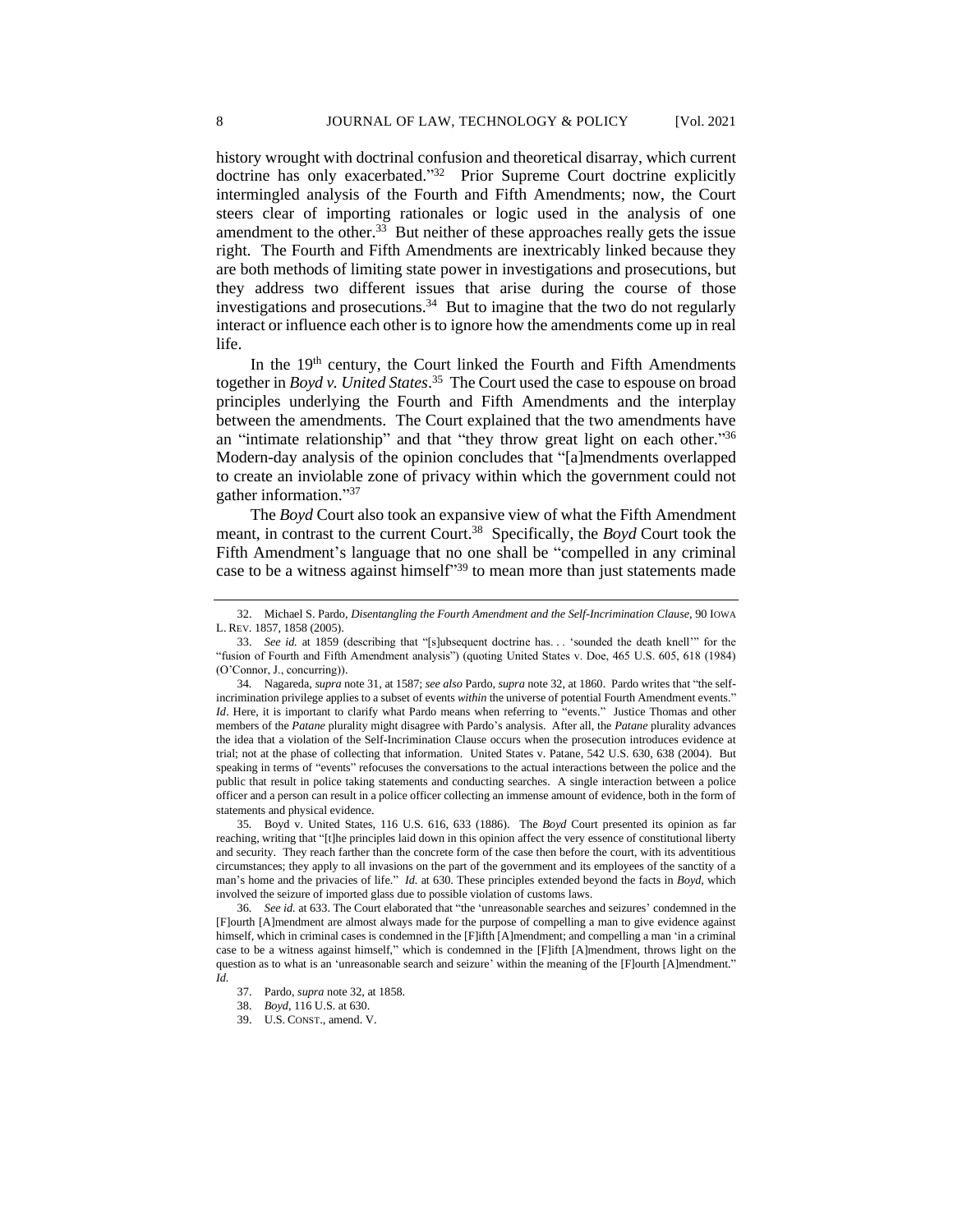at trial. The Court explained that "we have been unable to perceive that the seizure of a man's private books and papers to be used in evidence against him is substantially different from compelling him to be a witness against himself,"40 emphasizing the importance of privacy in assessing the need for Fifth Amendment protections. This interpretation understandably confused future lawyers and scholars.<sup>41</sup>

The Court later walked back this expansive view—as seen in Justice Thomas's opinion in *Patane*—but for the greater part of the 20<sup>th</sup> century, the Court still embraced a wider view of the Fifth Amendment than the Court has in the 21st century. In *Miranda* itself, the Court wrote that, "there can be no doubt that the Fifth Amendment privilege is available outside of criminal court proceedings." 42 In *Schmerber v. California*, a Fifth Amendment case from the same year as *Miranda*, Justice Brennan wrote about evidence that would "otherwise provide the State with evidence of a testimonial or communicative nature," indicating that the Fifth Amendment can protect communicative evidence beyond statements in an interrogation.<sup>43</sup> Only in the past few decades has the Court narrowed *Miranda* by describing it as a mere prophylactic, while also limiting the meaning of the Self-Incrimination Clause itself by rejecting Boyd's expansive view of the Fifth Amendment.<sup>44</sup> Patane was perhaps the culmination of those efforts.<sup>45</sup>

42*. See* Miranda v. Arizona, 384 U.S. 436, 467 (1966) (explaining that the Fifth Amendment "serves to protect persons in all settings in which their freedom of action is curtailed in any significant way from being compelled to incriminate themselves").

43. Schmerber v. California, 384 U.S. 757, 764 (1966).

<sup>40.</sup> *Boyd*, 116 U.S. at 633.

<sup>41</sup>*. See* Nagareda, *supra* note 31, at 1626–27. Nagareda has suggested that a better approach to disentangling the Fourth and Fifth Amendment is to assess how the evidence is acquired, with the Fourth Amendment protecting evidence that the government can take on its own, and the Fifth Amendment protecting evidence that is produced by a person under investigation. *Id.* For Nagareda, this approach is a more helpful way to distinguish whether the Fourth or Fifth Amendment is at play. *Id*. at 1621. Nagareda compared the police taking a blood sample from someone properly in custody to how the "police might use their own ingenuity to gain access to a safe or a computer hard drive duly seized from [a home]." *Id*. at 1627. For Nagareda, "there is no giving of evidence in any meaningful sense; there is just a taking of evidence by the government-the extracting of the blood sample, the cracking of the safe, or the accessing of the hard drive." *Id*. This same argument applies in the document production context. Nagareda writes that "incriminatory documents do not appear magically in the government's hands; instead, they appear as the result of some act, either by the government unilaterally (a seizure) or by some person (either the individual incriminated by the documents or, conceivably, a third party)." *Id*. at 1626. Anything seized would implicate Fourth Amendment protections, while anything handed over would implicate Fifth Amendment protections. *Id*. Although this theory produces different results for different methods of accessing a digital devices (for example, asking for a passcode as compared to using a person's biometrics to unlock the device), generally speaking, courts have found that different methods of accessing a device implicate different Fifth Amendment protections.

<sup>44</sup>*. See* Charles D. Weisselberg, *Saving Miranda*, 84 CORNELL L. REV. 109, 111 (1998) (arguing that the language of *Miranda* as a prophylactic grew only out of the dissenting judges in *Miranda*, while the majority tied *Miranda* directly to the Fifth Amendment). *See also* Donald A. Dripps, *Miranda for the Next Fifty Years: Why the Fifth Amendment Should Go Fourth*, 97 BOST. UNIV. L. REV. 893, 901–02 (2017) (arguing that the *Miranda* exclusionary rule resembles the bright-line rules in the Fourth Amendment context, where justices and scholars are comfortable with simultaneously under- and over-protective rules in order to give police officers clear guidance).

<sup>45</sup>*. See* Sandra Guerra Thompson, *Evading Miranda: How Seibert and Patane Failed to "Save" Miranda*, 40 VAL. U. L. REV. 645, 650 (2006) (explaining that *Patane* and Missouri v. Seibert, 542 U.S. 600 (2004), "presented the perfect opportunities for the Court to put a stop to deliberate violations of *Miranda,* but the decisions do exactly the opposite").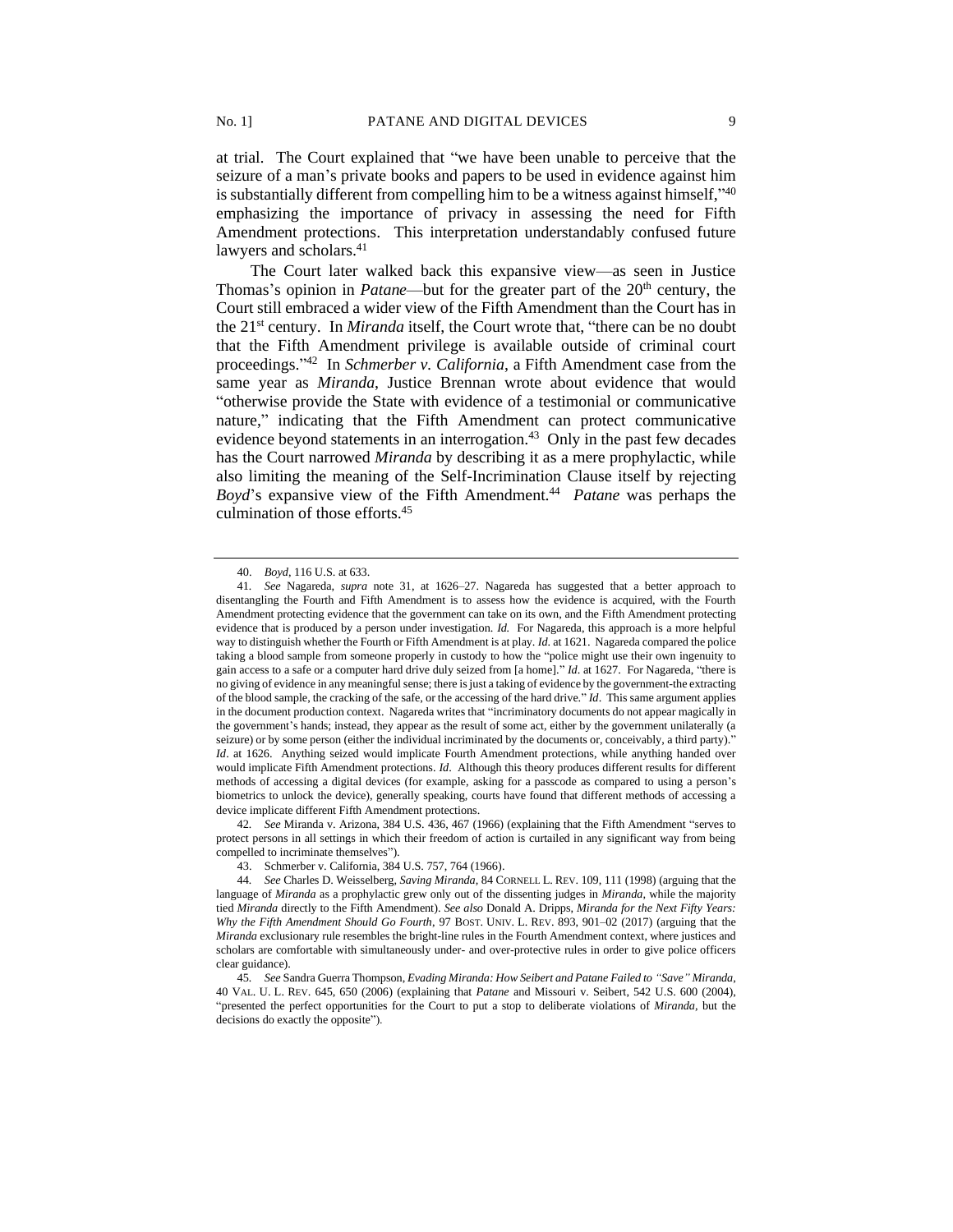Though courts try to keep the rationales for—and analyses of—the two amendments separate to avoid a resurrection of *Boyd*, courts still jumble together concepts from the Fourth and Fifth Amendment, showing the difficulty in completely disentangling the two doctrines. For example, in *United States v. Djibo*, an Eastern District of New York case involving a cellphone accessed thanks to a *Miranda* violation, the court cited *Riley*—a Fourth Amendment case—when discussing why *Patane* should not apply.<sup>46</sup> *Djibo* is perhaps emblematic of a problem Michael S. Pardo hypothesized, occurring when courts view the Fourth and Fifth Amendment as totally separate doctrines. Pardo wrote that "treat[ing] the two strands of doctrine as separate, independent problems… causes an analytic tangling of the rationales, concerns, and concepts proper to each amendment's analysis. Fourth Amendment rationales, concerns, and concepts get mistakenly imported into Fifth Amendment analysis, and vice versa."<sup>47</sup> But since both amendments "regulate government attempts to gather information," meaning that "potential Fifth Amendment events may also be potential Fourth Amendment events," courts mix up the rationales.<sup>48</sup>

Because the amendments are inherently interconnected, courts should instead acknowledge the situations that implicate both amendments. Not every situation will involve entanglement—after all, some Fifth Amendment events do not implicate the Fourth Amendment, and vice versa.<sup>49</sup> While viewing each amendment in a silo may feel doctrinally pure, it can just lead to more confusion, especially when the Fourth and Fifth Amendments arise at the same time.<sup>50</sup> And as the next section will explain, in many situations where the police seek to access digital devices, the two amendments often go hand in hand.

# *B. The Inevitable Entanglement of the Fourth and Fifth Amendments in Investigations and Arrests Involving Digital Devices*

With cellphones, police have more to gain than with traditional physical evidence—indeed, unlocking a phone can easily lead to the discovery of incriminating information beyond the scope of the initial investigation.<sup>51</sup> Text messages with clients could show that the person has been engaging in sex work. Photos could show evidence of alcohol or drug use—which even if not a crime in and of itself, could be a violation of someone's terms of probation or parole. Records of calls made or emails sent could show that someone violated a nocontact order. Venmo or Paypal transactions could provide evidence of illegal

<sup>46</sup>*.* United States v. Djibo, 151 F. Supp. 3d 297 (E.D.N.Y. 2015).

<sup>47</sup>*.* Pardo, *supra* note 32, at 1860 (arguing the "*Boyd* Court was partially correct in seeing the two Amendments as overlapping and that the complete rejection of this view in current doctrine and theory has led to its own type of entanglement-an entanglement that arises from a failure to see a connection between the two constitutional provisions").

<sup>48</sup>*. Id.*

<sup>49.</sup> *See* Nagareda, *supra* note 31, at 1626–27; Pardo, *supra* note 32, at 1880 n.136.

<sup>50.</sup> Pardo, *supra* note 32, at 1860.

<sup>51.</sup> Adam M. Gershowitz, *The Post-Riley Search Warrant: Search Protocols and Particularity in Cell Phone Searches*, 69 VAND. L. REV. 585, 588 (2016) (explaining that police may seek—and receive—warrants that "authorize an expansive search of the entire cell phone-and the millions of pages of attendant data-with little or no guidance or limitation on what police can search").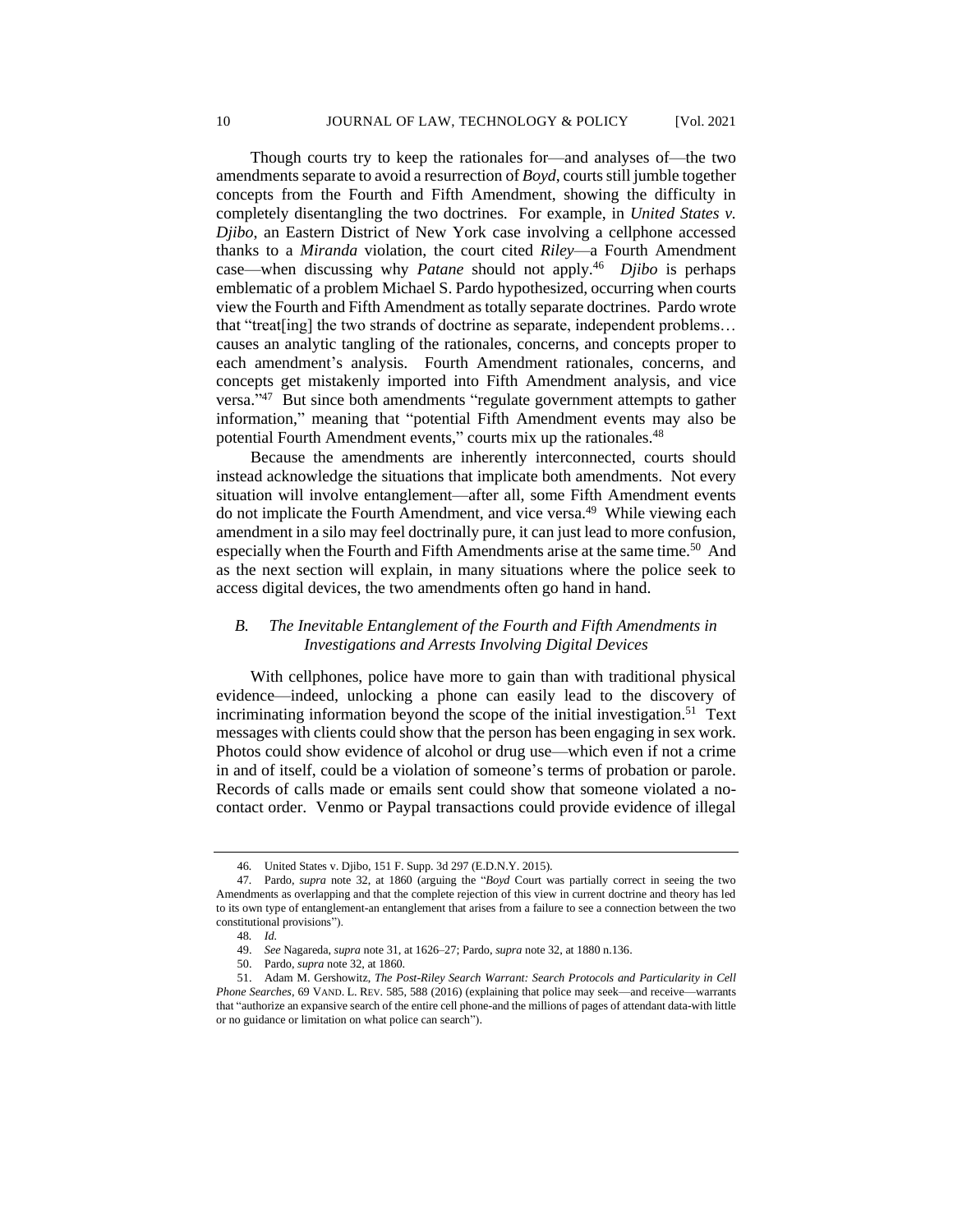transactions. The cellphone gives the officer a look into a person's entire life, and the ability for law enforcement to comb through the device to find as much incriminating information as possible, for both the offense they sought to investigate, and anything else. And the increasing amount of incriminating information can lead to additional charges—and additional pressure to take a plea deal as the charges pile up.

But in many cases, police can only do this fishing-expedition style search of a digital device when they gain consent to search the device. When police apply for a warrant under *Riley*, the Fourth Amendment may require them to describe with particularity the information sought.<sup>52</sup> Thus, their search of the device would be limited to certain apps, time periods, and other methods of restricting the search.<sup>53</sup> But a consent search legally opens up the entire device to police—allowing them to look for both evidence related to the present investigation, and any other information that might interest them. And once the Sixth Amendment right to counsel attaches, police have more restrictions on speaking to someone without their lawyer present.<sup>54</sup> Thus, for police, the "golden window" to gain access to all of a device's contents comes before the commencement of formal criminal proceedings like an indictment (when the right to counsel attaches), and via a consent search. And because of how courts currently interpret *Patane*, the police are free to ignore *Miranda* in their pursuit of accessing all contents on the device.

Police frequently use deceptive techniques to gain access to all the contents of a device during this "golden window" devoid of meaningful legal checks on the police. Both judicial orders and motions to suppress provide examples of how police already use deceptive tactics to gain access to digital devices. For example, in *United States v. Ansah*, a Northern District of Georgia case, the police lied to the defendant about what would happen if he gave the police his passcode, leading to a finding that his admissions were involuntary.<sup>55</sup> Officers explained they were seizing the phone, and Mr. Ansah could get it back sooner if he told them the passcode.<sup>56</sup> Mr. Ansah expressed hesitation, but the officers then claimed that they were "not going into your e-mails or anything like that." 57 The court explained that once the officers obtained the passcode, "it appears that the agents used his password as the first step in doing exactly what they assured they would not do, i.e., look for e-mails and many other things 'like that,' throughout the electronic memory of his phone." 58

<sup>52</sup>*. But see id.* at 618 (noting that many magistrate judges have failed to enforce the particularity requirement for cell phone search warrants). For a discussion of the entanglement of the Fourth and Fifth Amendment in cases where the police have obtained a warrant, *see* Sacharoff, *supra* note 23, at 250 (exploring how "encrypted devices seized by law enforcement with a search warrant present a hybrid case that brings into play both the Fourth and Fifth Amendments").

<sup>53</sup>*.* Gershowitz, *supra* note 51, at 601.

<sup>54.</sup> Massiah v. United States, 377 U.S. 201, 206 (1964); Brewer v. Williams, 430 U.S. 387, 400 (1977).

<sup>55</sup>*.* United States v. Ansah, 1:17-CR-00381-1-WSD-JSA, 2018 WL 4495523 at \*5 (N.D. Ga. June 12, 2018).

<sup>56</sup>*. Id.* at \*2. But at the time of the court's evidentiary hearing in the motion to suppress eight months later, officers still had not yet returned the phone, even though defendant had unlocked it as requested.

<sup>57</sup>*. Id.*

<sup>58</sup>*. Id.* at \*5.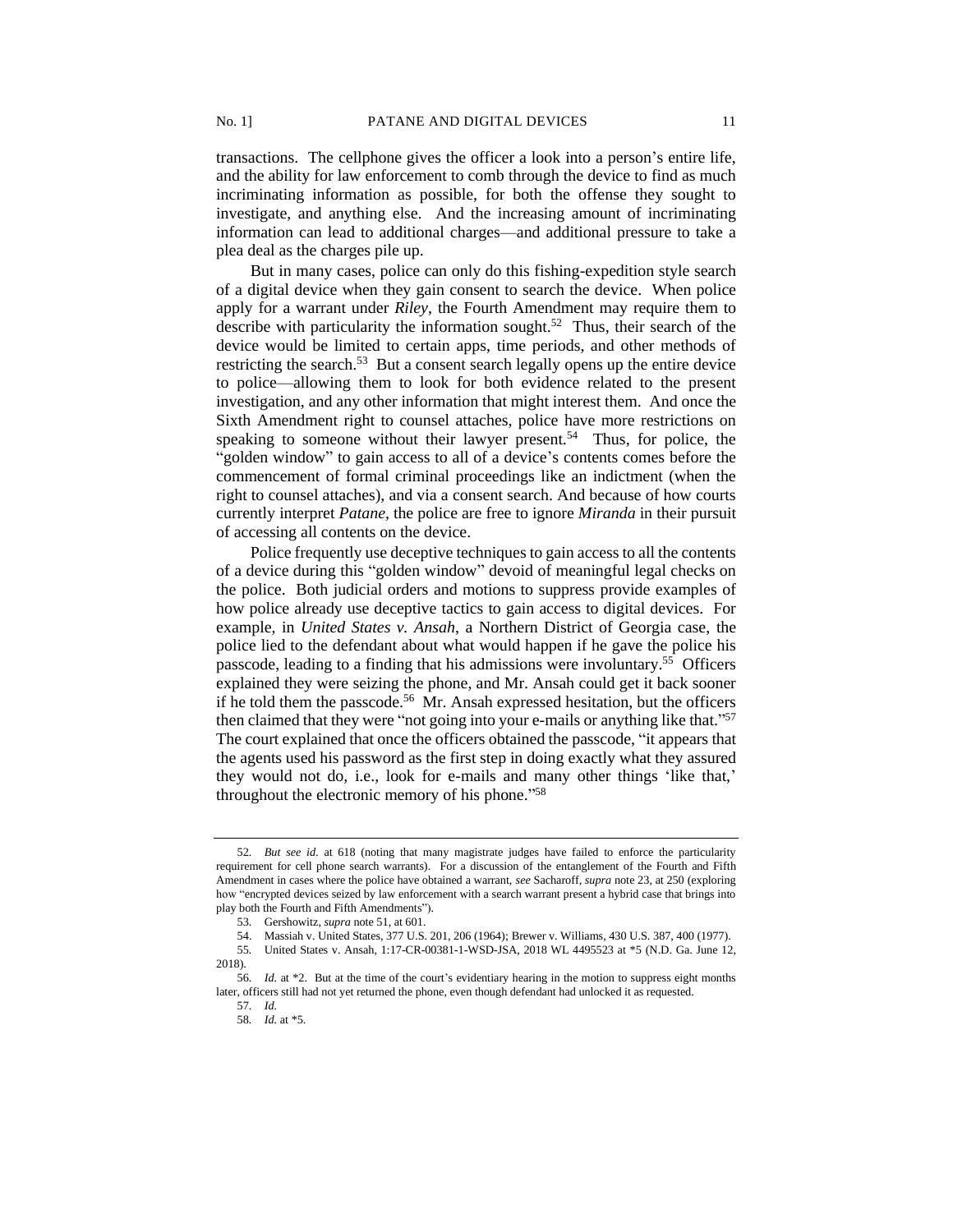The deliberateness of the police conduct in *Djibo*, the case where the district court imparted Fourth Amendment logic onto the *Patane* analysis, was also one of the reasons why the court suppressed the contents of the digital device.<sup>59</sup> In *Djibo*, an officer took an initial "peek" at the contents of the phone before seeking a warrant.<sup>60</sup> That initial "peek" amounted to 921 pages of material, including "text messages, WhatsApp messages, call logs and contacts." 61 After deciding that material was "insufficient to support the narcotics investigation" that was the original object of the investigation, the officer then applied for a search warrant, 30 days after Mr. Djibo unlocked the phone.<sup>62</sup> While these facts appear to get at the Fourth Amendment inquiry more so than the Fifth Amendment question, the *Djibo* court cited these facts in its *Patane* discussion—showcasing the intertwined nature of the two amendments.<sup>63</sup>

A look at allegations in motions to suppress in cases involving the contents of digital devices also shows how law enforcement can exploit stressful and confusing situations during this legal "golden window" to gain access to a device. For example, in *United States v. Okeke*, defense attorneys alleged in their briefing that law enforcement took advantage of their client's naiveté when seeking to unlock and search his devices, as he was a foreign national unfamiliar with *Miranda*.<sup>64</sup> Mr. Okeke gave consent to search his devices before ever receiving *Miranda* warnings.<sup>65</sup> In the briefing for *United States v. Oloyede*, the only Court of Appeals case to address the applicability of *Patane* to digital devices, attorneys for Ms. Mojisola Popoola described how law enforcement officers entered the home at 6:30am, placed Popoola under arrest while she was in pajamas, then searched the home and located a phone they requested she unlock—without ever Mirandizing her.<sup>66</sup>

These cases show that for digital devices, Fourth and Fifth Amendment protections often go hand in hand. A request of someone in custody to open their phone may be quickly followed by a request to "take a look" at the contents of the phone. The average person is unlikely to understand that unlocking a phone and providing consent to search the phone are two different actions, with different legal consequences. And since police will naturally request to unlock a phone before asking to search it, this sequence will lead to more "yes" responses to the consent-to-search question.

Social science research confirms that people are inclined to succumb to police pressure to unlock phones. A 2019 study by Roseanna Sommers and Vanessa K. Bohns investigated how often individuals unlock a phone and allow someone to search it upon request, as well as public perceptions of what a

<sup>59.</sup> United States v. Djibo, 151 F. Supp. 3d 297, 307 (E.D.N.Y. 2015).

<sup>60</sup>*. Id*. at 302.

<sup>61</sup>*. Id*. at 309.

<sup>62</sup>*. Id.*

<sup>63</sup>*. See id*. at 310.

<sup>64.</sup> Def.'s Mot. & Mem. of Law to Suppress Statements and Evid., United States v. Okeke, No. 4:19-CR-00084-RBS-RJK, 2019 WL 8013476.

<sup>65</sup>*. Id*.

<sup>66.</sup> Br. of Appellants, at \*92–93, United States v. Oloyede, 2018 WL 395404.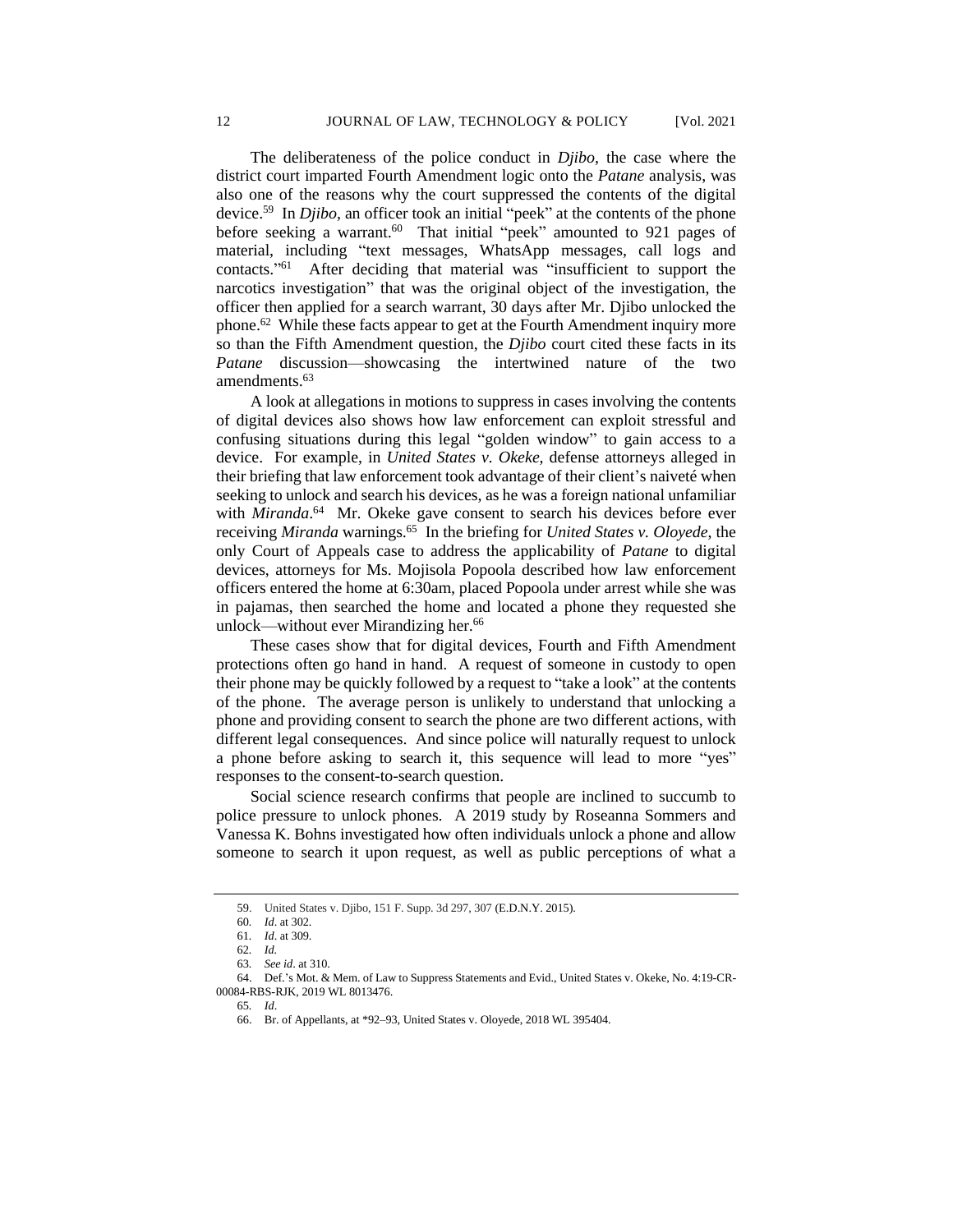"reasonable" person would do in that situation. $67$  In the study, participants were brought into a lab and asked to unlock their phone and hand it to a lab worker to search through.<sup>68</sup> They found that 97% of respondents in a study unlocked and handed their phone to a study administrator when requested.<sup>69</sup> The study also asked other participants—who were never requested to give up their phone whether they would unlock and allow their phone to be searched, and whether a "reasonable" person would do so.<sup>70</sup> Only 27% of respondents said they would allow their phone to be searched, and only 14% said a reasonable person would do so.<sup>71</sup> While most people believe other reasonable people would never unlock and allow their phones to be searched, the overwhelming majority of people do comply.<sup>72</sup>

Judges also will likely have an unrealistic understanding of the pressure people feel to give up a passcode, unlock a phone, or consent to a search. The judiciary—and especially the federal judiciary—skews more white and more affluent than people who come into contact with police on a daily basis.<sup>73</sup> The largely white judiciary does not have an accurate perception of the pressure that people of color—and Black people in particular—may feel in remaining compliant when interacting with law enforcement,<sup>74</sup> given the prevalence of police violence against Black people, even in low-level investigations.<sup>75</sup>

72*. See* Sommers & Bohns, *supra* note 67, at 1985.

73*. See Examining the Demographic Composition of U.S. Circuit and District Courts*, CTR. FOR AM. PROGRESS (Feb. 13, 2020), https://www.americanprogress.org/issues/courts/reports/2020/02/13/480112/ examining-demographic-compositions-u-s-circuit-district-courts (reporting that people of color make up only a small percentage of the federal judiciary).

74*. See* Sommers & Bohns, *supra* note 67, at 1975 (citing *In re J.M.*, 619 A.2d 497, 513 (D.C. 1992) (Mack, J., dissenting)). D.C. Court of Appeals judge Julia Cooper Mack—the first Black woman to serve on the D.C. Court of Appeals—explained that in a police bus sweep "no innocent black male (with any knowledge of American history) would feel free to ignore or walk away." *In re J.M.*, 619 A.2d at 513. Sommers and Bohns also cite to Justice Alan C. Page, a Black member of the Minnesota Supreme Court, writing that he "was taught by his parents, that for personal safety . . . it is best to comply carefully and without question to the officer's request." State v. Harris, 590 N.W.2d 90, 106 n.4 (Minn. 1999) (Page, J., dissenting)).

75*.* George Floyd, killed by Minneapolis police in 2020, was accused of using a fake \$20 bill to buy groceries. Eric Garner, killed by New York City police in 2014, was accused of selling loose cigarettes. *See*  Jemima McEvoy, *New Transcripts Reveal How Suspicion Over Counterfeit Money Escalated Into The Death Of George Floyd*, FORBES (July 8, 2020 7:33 PM), https://www.forbes.com/sites/jemimamcevoy/2020/07/08/new-

<sup>67</sup>*.* Roseanna Sommers & Vanessa K. Bohns, *The Voluntariness of Voluntary Consent: Consent Searches and the Psychology of Compliance*, 128 YALE L. J. 1962 (2019). The researchers also sought to validate their results by comparing their lab results to data on how often people consent to police searches in real life. *Id.* at 1988. An analysis of Los Angeles Police Department data showed that the vast majority of individuals stopped in Los Angeles consented to vehicle searches, while people surveyed guessed that far fewer people would have consented to a search of their vehicle. *Id.*

<sup>68</sup>*. Id.* at 1983–84. The framing of the question in this study, if done by law enforcement while someone was in custody, would implicate both the Fourth and Fifth Amendment—showing how for cellphones, Fourth and Fifth Amendment issues go hand in hand.

<sup>69</sup>*. Id.* at 1985.

<sup>70</sup>*. Id*.

<sup>71</sup>*. Id.* The study also evaluated whether informing the study participants that they did not have to unlock and provide their phone would change the rate that respondents relinquished their phone, or respondents' beliefs on whether they or a reasonable person would do so. The study found only small decreases, and that the "social demands of police-citizen interactions persist even when people are informed of their rights." *Id.* at 1962. These findings suggest that a more expansive understanding of what an involuntary relinquishment of a passcode looks like—for example, like in United States v. Ansah, 1:17-CR-00381-1-WSD-JSA, 2018 WL 4495523 (N.D. Ga. June 12, 2018)—may be necessary to truly address the pressures individuals feel to comply with police requests to unlock phones.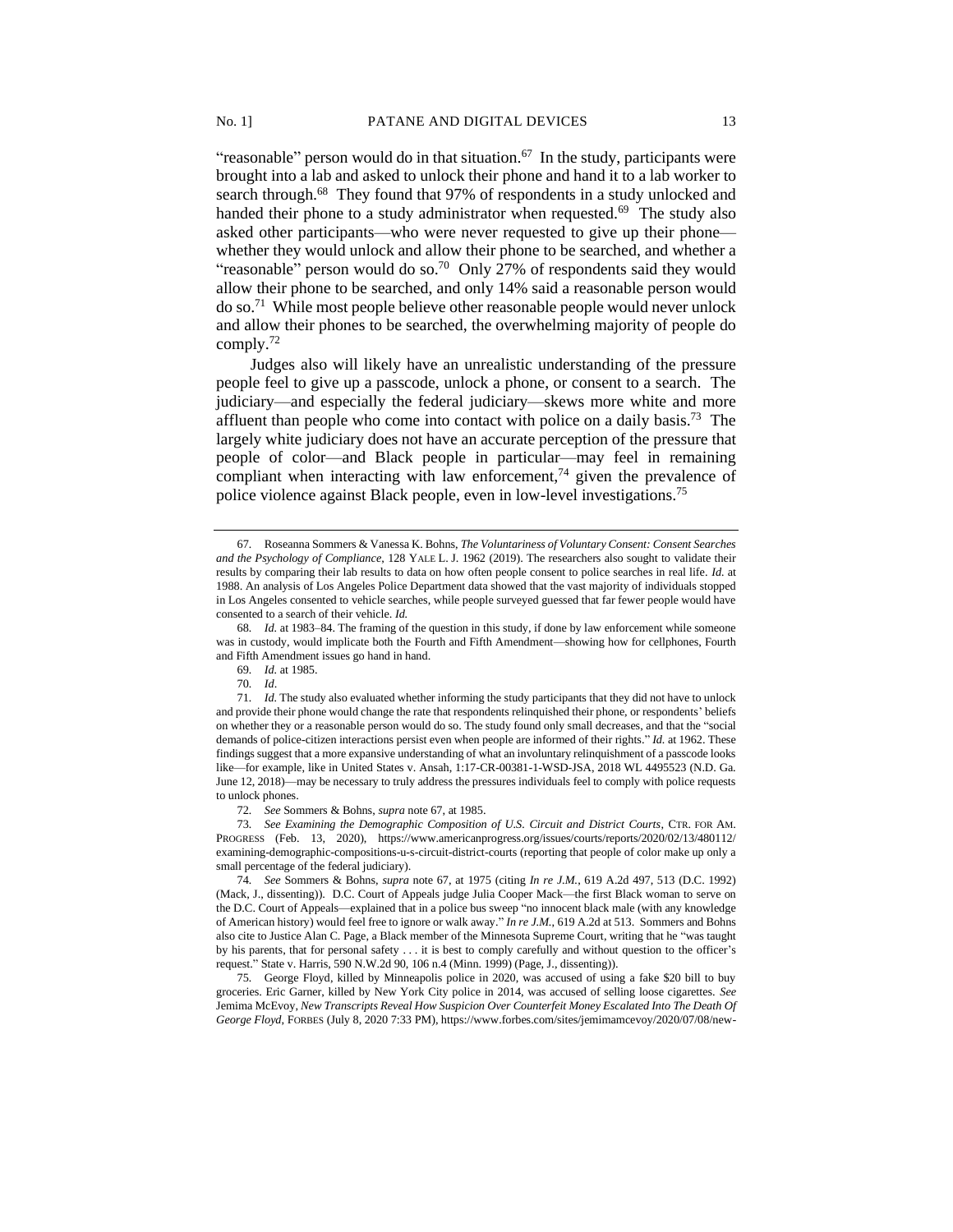The failure to appreciate the pressure that people feel to comply with the police has both Fourth and Fifth Amendment implications. Since Justice Thomas's *Patane* plurality opinion only allows exclusion for involuntary statements, judges will likely ignore the pressures people feel to unlock phones. In the voluntariness question for searches under the Fourth Amendment, "judges rarely give weight to individualized factors about the accused when deciding voluntariness" and instead focus on things like whether officers drew weapons or an officer's tone of voice.<sup>76</sup> How many judges would find that a police request to unlock a phone, phrased as "will you unlock your phone so we can look at it briefly?" will create enough pressure to render the response involuntary? But the research shows that for many people, they will feel high pressure to give in to police.<sup>77</sup>

The current law ignores the pressures at play for people to comply with the police, give up passcodes, and allow searches of their digital devices. And these pressures simultaneously implicate the Fourth and Fifth Amendments. A move by the courts or lawmakers to protect an individuals' rights under one amendment may not be effective unless the other right is also protected. Practically speaking, the amendments are often implicated in the very same interaction with police officers, with neither officers nor individuals distinguishing between the two. Here, the invitation from *Patane* to flout *Miranda* in cases involving digital devices can also increase the chances that police can bypass *Riley* protections by getting consent to search, too. Accordingly, in the context of police seeking access to individuals' digital devices, the Fourth and Fifth Amendments are intertwined, even as courts seek to imagine the amendments as carrying completely separate rights.

Of course, restricting *Patane* is not the only way to address the pressure people feel to give up devices. For example, as suggested by Sommers and Bohn, an informed consent requirement—that requires officers to inform people that they do not have to give up their device—could lessen the pressure.<sup>78</sup> But Sommers and Bohn explain that this modification—a sort of "*Miranda* for search"—may not actually lessen the pressure.<sup>79</sup> And scholars, lawyers, and

transcripts-reveal-how-suspicion-over-counterfeit-money-escalated-into-the-death-of-george-

floyd/#3c41074746ba; *see also* Katie Benner, *Eric Garner's Death Will Not Lead to Federal Charges for N.Y.P.D. Officer*, N.Y. TIMES (July 16, 2019), https://www.nytimes.com/2019/07/16/nyregion/eric-garner-casedeath-daniel-pantaleo.html.

<sup>76.</sup> Sommers & Bohns, *supra* note 67, at 1970 (summarizing research on factors courts use to assess voluntariness under the Fourth Amendment); *see also* Marcy Strauss, *Reconstructing Consent*, 92 J. CRIM. L. & CRIMINOLOGY 211, 213 (2001) (arguing that "the subjective views of the [people accused of crimes] are almost always invariably ignored by the courts").

<sup>77</sup>*.* The Sommers & Bohns study concluded by finding that "the social demands of police-citizen interactions persist even when people are informed of their rights." Sommers & Bohns, *supra* note 67 at 1962. Thus, the solution to this problem may not just be assuring that police inform people of their *Miranda* rights, but rather empirically testing specialized warnings, or banning certain types of consent searches (or passcodes entries) altogether. *See id.* at 2017 ("We suggest that advocates should require empirical evidence showing that warnings are effective before embracing these reforms."). Supreme Court justices have also acknowledged the immense pressure people feel to comply with the police. For example, in his dissent in *Ohio v. Robinette*, Justice Stevens wrote that people often do things not for their self-interest, but because they believe they may have a legal duty they must comply. Ohio v. Robinette, 519 U.S. 33, 48 (1996).

<sup>78</sup>*.* Sommers & Bohn, *supra* note 67, at 1995 n.114.

<sup>79</sup>*. Id*.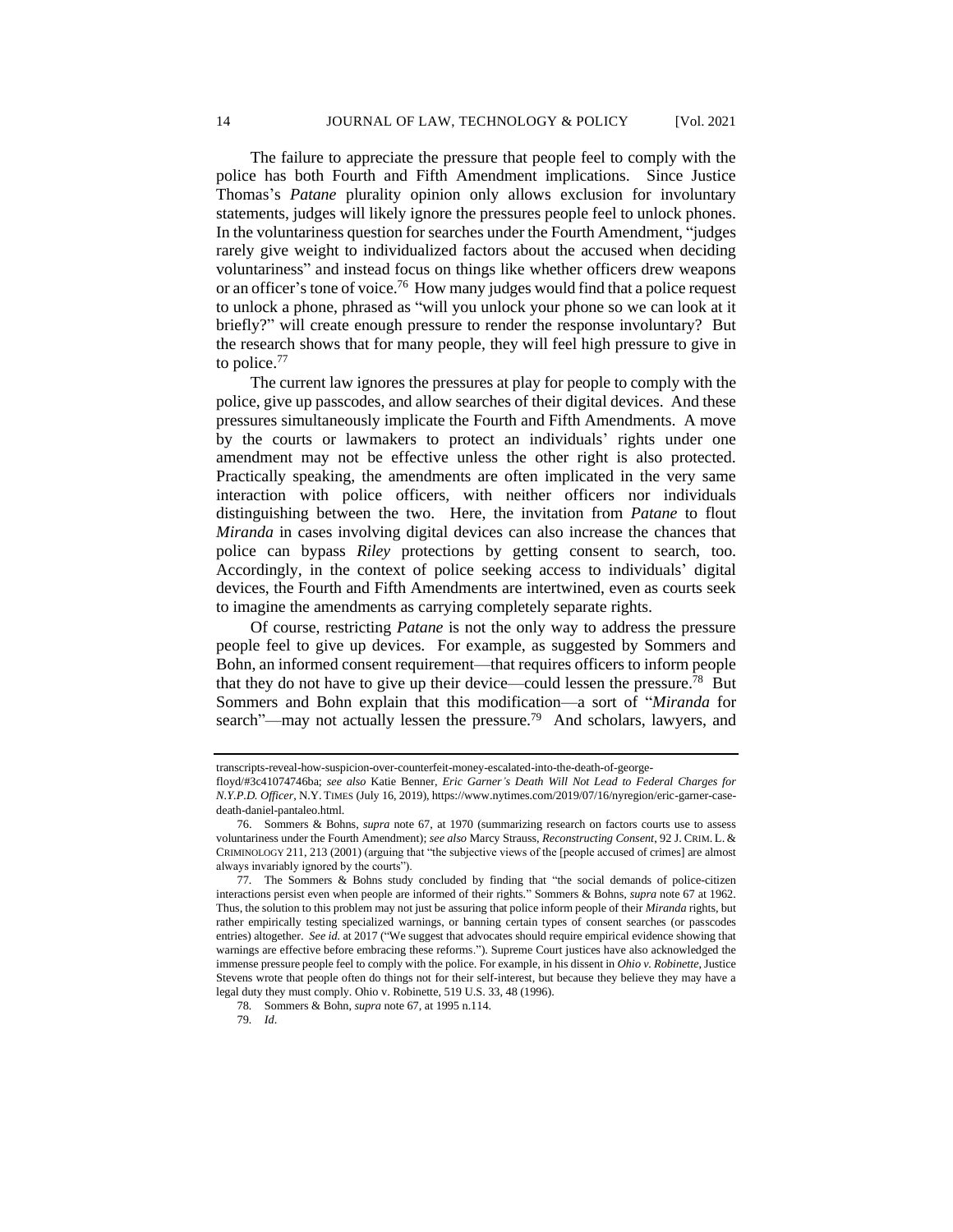courts already pay a great deal of attention to *Riley* and the threshold question of which methods of unlocking a device can violate the Fifth Amendment. But scholars, courts, and advocates have paid less attention to how *Patane* fits into this problem. This article seeks to explain the *Patane* decision and how that decision has led to police accessing devices with impunity and provide a framework for differentiating the digital evidence implicated in cases involving cellphones and computers from the traditional physical evidence that was at play in *Patane*.

## III. *PATANE*, THE PHYSICAL FRUITS DOCTRINE, AND ITS LIMITED APPLICATION TO CASES INVOLVING DIGITAL DEVICES

Although *Miranda* stated that "no evidence obtained as a result of interrogation can be used against" a defendant who never received *Miranda* warnings, the Court did not explicitly address physical fruits found thanks to unwarned statements.<sup>80</sup> In 2004, following years of limiting the reach of the Fifth Amendment generally, and *Miranda* in particular, the Supreme Court decided *Patane*. 81 The Supreme Court had long ago abandoned the expansive view of the Fifth Amendment found in *Boyd*, and in the  $20<sup>th</sup>$  century, nearly every word in the short Self-Incrimination Clause became subject to debate.<sup>82</sup> *Patane* represented the coalescence of two ways the Court had begun limiting the Fifth Amendment: by limiting the definition of "testimonial" evidence, <sup>83</sup> and by carving out more and more exceptions to the *Miranda* exclusionary rule.<sup>84</sup> The fractured Court produced a variety of rationales for why physical fruits of statements obtained in violation of *Miranda* should—or should not—be admissible at trial. This section will explain the *Patane* decision and how courts have applied *Patane* so far in the few cases involving digital devices.

<sup>80.</sup> Miranda v. Arizona, 384 U.S. 436, 479 (1966).

<sup>81.</sup> United States v. Patane, 542 U.S. 630 (2004).

<sup>82</sup>*. See* Akhil Amar & Renée Lettow, *Fifth Amendment First Principles: The Self-Incrimination Clause*, 93 MICH. L.REV. 857, 861 (1995) ("[V]irtually every word and phrase - person, compelled, in any criminal case, and witness - sits atop considerable confusion or perversion because courts do not yet understand how the words fit together, or what big idea(s) might underlie the clause.").

<sup>83.</sup> In *Fisher v. United States*, the Court decided that the act of producing business documents is not testimonial. Fisher v. United States, 425 U.S. 391 (1976). In *Schmerber v. California*, the Court found a blood or breath sample in the context of a DUI investigation is not testimonial. Schmerber v. California, 384 U.S. 757 (1966).

<sup>84.</sup> The Court also created specific situations that allowed for an exception to *Miranda*'s exclusionary rule, continuously poking holes in *Miranda*. For example, in *New York v. Quarles*, the Court created a public safety exception to the *Miranda* exclusionary rule, allowing officers to question people about safety concerns like the location of a gun in a public place—before administering a *Miranda* warning. New York v. Quarles, 467 U.S. 649, 657 (1984). In *Oregon v. Elstad*, the Court allowed the admission of a confession made following *Miranda* warnings, when the suspect had already given a confession during a non-Mirandized confession. Oregon v. Elstad, 470 U.S. 298 (1985). And in *Harris v. New York*, the Court allowed the introduction of unwarned statements for impeachment evidence in order to protect the integrity of court proceedings. Harris v. New York, 401 U.S. 222 (1971). The Court gradually eroded *Miranda*'s broad reach as it picked out specific situations where the exclusionary rule would not apply.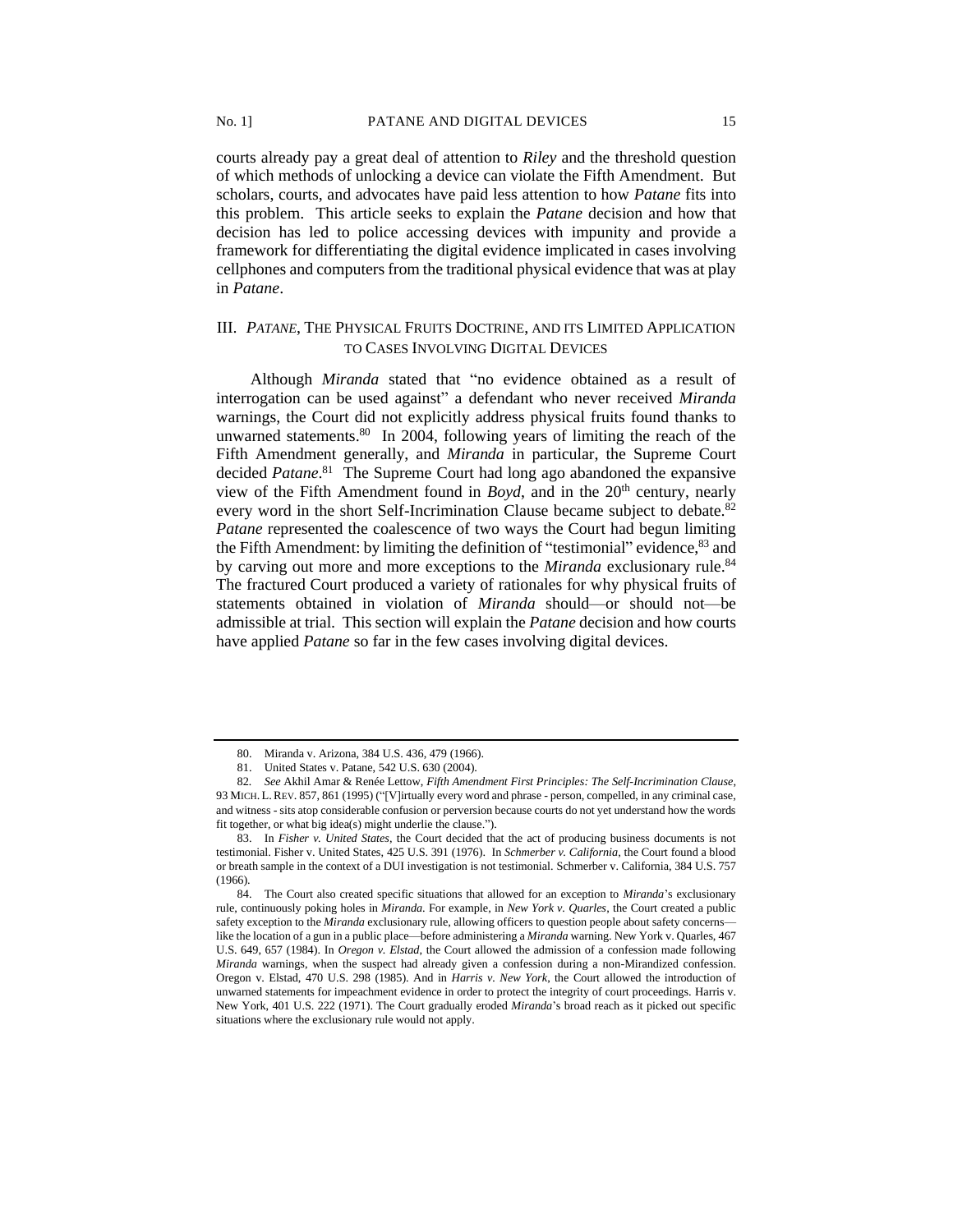#### *A. The* Patane *Decision*

The police encounter and interrogation that led to *Patane* concerned a rather mundane investigation, in which the defendant, Samuel Patane, was indicted for a felon-in-possession of a firearm charge following police officers' retrieval of a gun from his bedroom.<sup>85</sup> The officers had come to Mr. Patane's home to arrest him for violating a restraining order and to investigate whether he possessed a gun.<sup>86</sup> However, they only located the gun after arresting and questioning Mr. Patane, without completing the *Miranda* advisement.<sup>87</sup> Mr. Patane "was initially reluctant" to talk about whether he had a gun in the home, but an officer "persisted," and Mr. Patane then told the officer where to find the gun and gave him permission to retrieve it.<sup>88</sup> Indeed, this scenario resembles the hypothetical presented in Part II: a *Miranda* violation leads to the discovery of physical evidence that police access thanks to a consent search.

Writing for a plurality joined by Justice Scalia and Chief Justice Rehnquist, Justice Thomas stated that courts can always admit physical fruits of a voluntary statement obtained in violation of *Miranda*. Justice Thomas emphasized the differences he believed to separate *Miranda* and the Self-Incrimination Clause.<sup>89</sup> He characterized *Miranda* as a prophylactic that only seeks to prevent violations of the Self-Incrimination Clause itself.<sup>90</sup> And while he acknowledged that "the *Miranda* rule creates a presumption of coercion" in interrogations, prophylactic rules like *Miranda* "sweep beyond the actual protections of the Self-Incrimination Clause."<sup>91</sup> In his view, a rule designed to deter "mere failures to warn" does not actually protect the core Fifth Amendment right.<sup>92</sup> Thus, according to Justice Thomas, any further application of the *Miranda* exclusionary rule needs to be evaluated to determine whether it actually protects the right against self-incrimination.

For Justice Thomas, the physical fruit cannot violate the Self-Incrimination Clause because the Self-Incrimination Clause—in his view—only protects against statements. Justice Thomas interpreted the Self-Incrimination Clause as a trial right by emphasizing its "explicit textual protection" barring the compulsion of people to serve as witnesses against themselves. <sup>93</sup> That interpretation meant that since only actual statements can violate the Self-Incrimination Clause, the "physical evidence resulting from voluntary statements" does not implicate the Self-Incrimination Clause.<sup>94</sup> But at the same time, Justice Thomas left a hole in his logic. He briefly noted that "the Court

<sup>85</sup>*.* Patane, 542 U.S. at 635 (Thomas, J., plurality).

<sup>86</sup>*. Id.* at 634–35.

<sup>87</sup>*. Id.* at 635.

<sup>88</sup>*. Id*.

<sup>89</sup>*. Id.* at 636.

<sup>90</sup>*. Id.* at 643.

<sup>91</sup>*. Id.* at 639.

<sup>92</sup>*. Id.* at 642.

<sup>93</sup>*. Id.* at 640 (further contrasting the Fifth Amendment's "self-executing" clause with the Fourth Amendment, which does not explicitly provide a remedy for violations).

<sup>94</sup>*. Id.* at 634.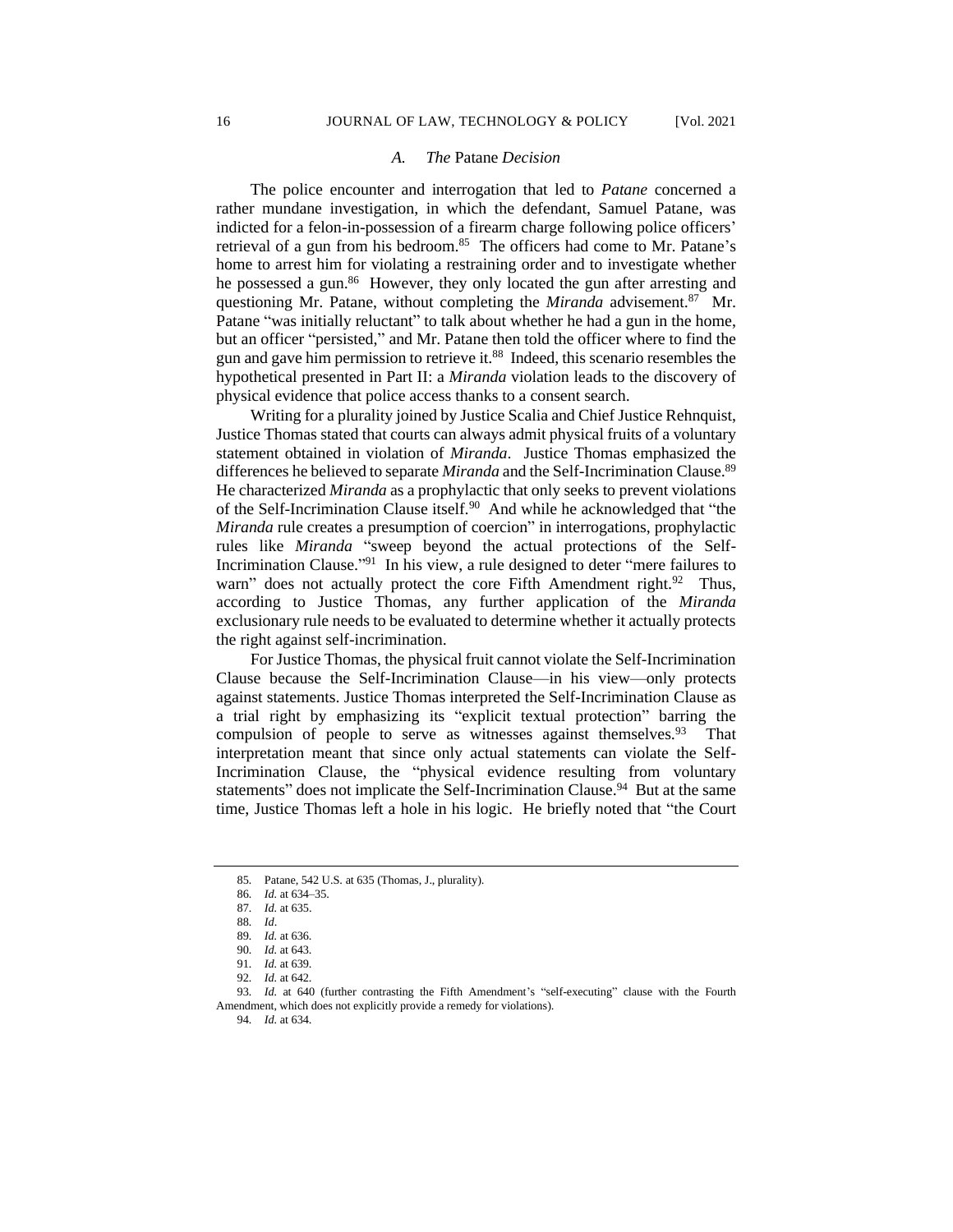requires the exclusion of the physical fruit of actually coerced statements."<sup>95</sup> However, he never reconciled this assertion with his earlier logic that only statements—and not physical objects—implicate the Fifth Amendment.<sup>96</sup>

Justice Kennedy, joined by Justice O'Connor, wrote a brief—and less than clear—concurrence, focusing on the "important probative value of reliable physical evidence."<sup>97</sup> Justice Kennedy agreed with Justice Thomas that admitting "nontestimonial physical fruits (like the Glock in this case)" does not risk admitting a person's "coerced incriminating statements" against himself.<sup>98</sup> However, Justice Kennedy declined to address points raised by Justice Thomas, such as whether deterring police violations of *Miranda* could ever merit excluding a physical fruit. Instead, Justice Kennedy simply stated that it was "doubtful that exclusion can be justified by a deterrence rationale" that considered both law enforcement needs and individual rights.<sup>99</sup>

In contrast, Justice Souter wrote a dissent, joined by Justice Stevens and Justice Ginsburg, that refuted the plurality's characterization that physical fruits cannot implicate the Self-Incrimination Clause and focused on the practical consequences of the plurality opinion.<sup>100</sup> The dissent repeatedly criticized the plurality for "closing their eyes" to the evidentiary gains law enforcement officers achieve through violations of *Miranda*, and thus creating an "inducement for interrogators" to ignore *Miranda*.<sup>101</sup>

Finally, Justice Breyer separately dissented, briefly stating that courts should exclude physical evidence resulting from *Miranda* violations for the

98*. Id.*

99*. Id*.

<sup>95</sup>*. Id.* at 637.

<sup>96</sup>*. See* Yale Kamisar, *Postscript: Another Look at Patane and Seibert, the 2004 Miranda 'Poisoned Fruit' Cases*, 2 OHIO ST.J. CRIM. L. 97 (2004). Kamisar critiqued Justice Thomas's brief—and unsupported assertion that physical fruits of involuntary statements must be treated differently. Kamisar wrote: "It is not at all clear (and Justice Thomas does nothing to make it clear) why the specific language in the text of the Fifth Amendment constitutes an impenetrable barrier to the exclusion of physical evidence obtained from someone in Mr. Patane's circumstances but is inoperative when the issue presented is the admissibility of the same kind of evidence derived from statements obtained in violation of 'the core protection' afforded by the Fifth Amendment." *Id.* at 102.

<sup>97</sup>*. Patane*, 542 U.S. at 645 (Kennedy, J., concurring).

<sup>100</sup>*. Id.* (Souter, J., dissenting).

<sup>101</sup>*. Id.* Justice Souter also sought to differentiate physical fruits from other existing exceptions to the exclusionary rule, explaining that the introduction of Mr. Patane's gun did not raise concerns present in other cases, like the need to allow unwarned statements for impeachment evidence out of "respect for integrity of the judicial process." *Id.* at 646–47 (*citing* Harris v. New York, 401 U.S. 222 (1971)). Justice Souter also discussed the inapplicability of *New York v. Quarles* and *Oregon v. Elstad*. New York v. Quarles, 467 U.S. 649 (1984) (creating a public safety exception to the *Miranda* exclusionary rule); *Oregon v. Elstad*, 470 U.S. 298 (allowing admission of a properly Mirandized statement following a non-Mirandized statement). Justice Souter also noted that *Patan*e seemed at odds with the other *Miranda* case decided the same day, Missouri v. Seibert, 542 U.S. 600 (2004) (finding that gaining a *Miranda* waiver mid-interrogation and having the suspect repeat a confession made prior to the waiver must be excluded). In *Seibert*, the Court emphasized that the specific interrogation technique was used to flout *Miranda*. *Id.* at 613 (explaining that the questioning technique's "manifest purpose… is to get a confession the suspect would not make if he understood his rights at the outset"). *See also id.* at 618 (Kennedy, J., concurring) (stating that "the interrogation technique used in this case is designed to circumvent *Miranda v. Arizona* . . . .").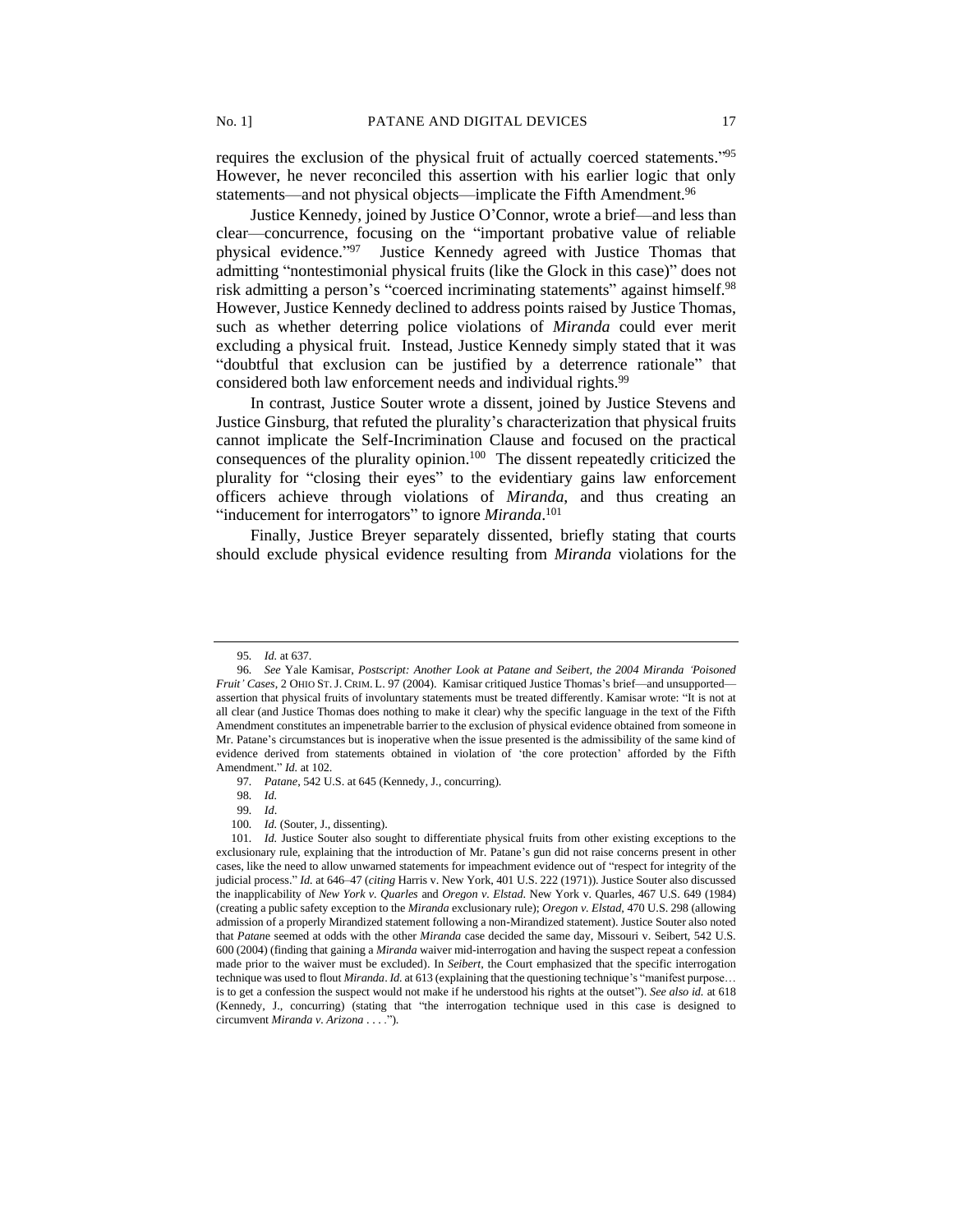reasons articulated by Justice Souter, unless the violation occurred in good faith.<sup>102</sup>

### *B. Application of* Patane *in Cases Involving Digital Devices*

Post-*Patane* caselaw shows that courts have failed to address how digital fruits may differ from physical fruits. Most post-*Patane* cases in federal courts have addressed purely physical objects, like guns or drugs. Only a handful of federal courts have addressed the application of *Patane* to digital devices.<sup>103</sup> The lone federal appellate court case involving digital data accessed following a *Miranda* violation applied the plurality without question. And the one federal district court order that found *Patane* inapplicable in a case involving the contents of a cellphone—and thus suppressing those digital contents—focused largely on Fourth Amendment principles, failing to adequately explain why *Patane* should not apply in this scenario.

In *United States v. Oloyede*, the Fourth Circuit quickly disposed of the *Patane* issue after briefly concluding that unlocking a device did not represent a testimonial act for the purposes of the Fifth Amendment.<sup>104</sup> In *Oloyede*, a FBI agent executing a search warrant asked Mojisola Popoola, one of four codefendants in the appeal, "Could you please unlock your iPhone?" while executing a search warrant in her home.<sup>105</sup> Ms. Popoola, at this point in custody but without a *Miranda* warning, unlocked the phone and handed it back to the agent. The court held that even if the act of entering in her password was testimonial, it "would provide no meaningful help for her defense" as the contents of the phone would be admissible under *Patane*. 106 The Fourth Circuit panel then relied on Justice Thomas's plurality to explain that the phone data

<sup>102</sup>*. Patane*, 542 U.S. at 647–48 (Breyer, J., dissenting). Justice Breyer also referenced his concurrence in *Seibert*. In *Seibert*, Justice Breyer advocated for a rule that would exclude Mirandized statements made during the same interrogation as an earlier non-Mirandized admission, unless there was no bad faith by the officers. *Seibert*, 542 U.S. at 617 (Breyer, J., concurring).

<sup>103.</sup> A Sixth Circuit case presents a related issue that will not be explored in this article: where police violate *Miranda* to find a digital device and seek to admit that device's contents, but the digital device was unlocked. In *United States v. Hilton*, the court admitted the contents of a Blackberry under the inevitable discovery doctrine after briefly mentioning the *Patane* issue. United States v. Hilton, 625 Fed. Appx. 754 (6th Cir. 2015). In *Hilton*, the court did not mention whether the Blackberry was protected by a password or encrypted. After police took Mr. Hilton into custody in his home—but before advising him of *Miranda*—Mr. Hilton told officers that he had child pornography on a Blackberry, which the officers then retrieved in a kitchen drawer. *Id.* at 756–57. Without specifying how officers unlocked the device (and thus whether they violated *Miranda* to access the phone's contents) and briefly mentioning *Patane*, the court admitted the contents by applying the inevitable discovery doctrine. The court explained that the police already knew that the defendant used that model of cellphone to access a child pornography website, and would have sought to search the phone. *Id.* at 759. If the phone was not password-protected or encrypted, then this case presents a separate, but related, question to the issue in this article—if police find an unlocked digital device in violation of *Miranda*, can they still admit the contents of the device? I will not address this related question in this article. However, if the phone in *Hilton* was indeed locked, the use of the inevitable discovery doctrine to justify the Sixth Circuit's decision is questionable. *See, e.g.* United States v. Djibo, 151 F. Supp. 3d 297, 310–11 (foreclosing the application of the inevitable discovery doctrine for the contents of a cellphone obtained after a Fifth Amendment violation, when there was testimony indicating law enforcement did not have a reliable method of gaining access to a phone without knowing the passcode).

<sup>104</sup>*.* United States v. Oloyede, 933 F.3d 302, 308–10 (4th Cir. 2019).

<sup>105</sup>*. Id.* at 308.

<sup>106</sup>*. Id.* at 309.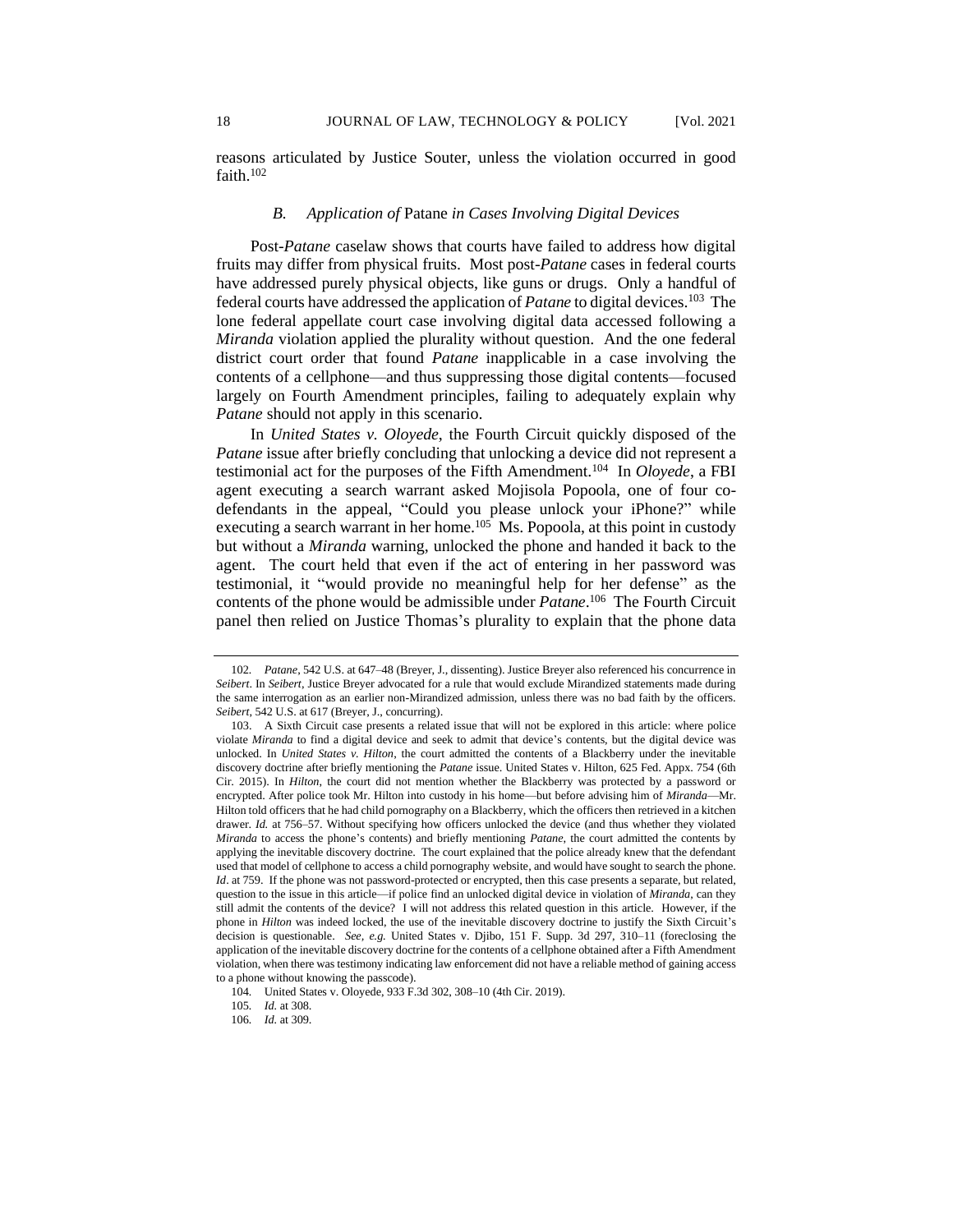was a physical object that does not implicate the Self-Incrimination Clause as it "present[ed] no risk that . . . *coerced statements* (however defined) [would] be used against [her] at a criminal trial."<sup>107</sup>

Very few district courts have addressed the application of *Patane* to the contents of digital devices. Most simply applied *Patane* like in *Oloyede*, <sup>108</sup> but two cases begin to discuss why the contents of digital devices may raise different concerns than the gun in *Patane*. In *United States v. Stark*, the Eastern District of Michigan admitted photographs found on a password-protected computer, emphasizing the photographs—which depicted other people—were "nontestimonial." 109 The *Stark* court described that *Patane* allowed the admission of "non-testimonial, i.e., physical, evidence obtained as a result of incriminating statements made in violation of *Miranda*," but did not elaborate on the division between non-testimonial and physical evidence, or if a different kind of photograph or digital evidence could merit exclusion.<sup>110</sup>

In *United States v. Djibo*, a judge in the Eastern District of New York excluded the contents of a phone after declining to apply *Patane*, emphasizing the differences between traditional physical evidence and digital devices.<sup>111</sup> In *Djibo*, a Customs and Border Protection officer asked a traveler for his passcode while detaining him at an airport, but before administering *Miranda* warnings.<sup>112</sup> The judge provided three reasons for not applying *Patane*. <sup>113</sup> First, the court noted that once the defendant, Adamou Djibo, received the *Miranda* warnings, he asked for an attorney, leading the court to believe he would have refused to enter the passcode had he been informed of his rights.<sup>114</sup> Second, the court emphasized the need to deter law enforcement from flouting *Miranda*, focusing on the specific conduct of the investigating officer.<sup>115</sup> The court noted that the officer lacked credibility after his "evasiveness during the Court's direct questioning" and concluded that the officer "sought to sidestep ... constitutional guarantees." 116 Third, the court emphasized the difference between a cellphone and the gun in *Patane*, writing about the vast amount of

<sup>107</sup>*. Id.* at 309–10 (quoting United States v. Patane, 542 U.S. 630, 643 (2004)) (alterations in original).

<sup>108.</sup> For examples of district court opinions where courts applied *Patane* to the contents of digital devices without further analysis, *see* United States v. Woodland, 285 F. Supp. 3d 864, 874 (D. Md. 2018); United States v. Hernandez, No. 18-CR-1888-L, 2018 WL 3862017, at \*4 (S.D. Cal. Aug. 13, 2018); United States v. Orozco Ramirez, No. 17-CR-185-LMM-AJB-011, 2019 WL 2165920, at \*8 (N.D. Ga. Apr. 22, 2019); United States v. Mendez-Bernal, No. 3:19-CR-00010-TCB-RGV, 2020 WL 6495109, at \*18 (N.D. Ga. July 22, 2020); United States v. Mendez-Bernal, 3:19-cr-00010-TCB-RGV, 2020 WL 6495109, at \*18 n.25 (N.D. Ga. July 22, 2020). State courts have also applied *Patane* to the contents of digital devices without distinguishing between digital evidence and traditional physical evidence. State v. Sayles, 202 Conn. App. 736, 751 (2021).

<sup>109</sup>*.* United States v. Stark, No. 09-cr-20317, 2009 WL 3672103 at \*3 (E.D. Mich. Nov. 2, 2009)*.*

<sup>110</sup>*. Id.*

<sup>111</sup>*.* United States v. Djibo, 151 F. Supp. 3d 297, 307 (E.D.N.Y. 2015).

<sup>112</sup>*. Id.*

<sup>113</sup>*. Id.* at 309–10.

<sup>114</sup>*. Id*. at 309. In contrast, Mr. Patane told the investigating officer that he knew his rights, thus interrupting and ending the officer's recitation of rights. United States v. Patane, 542 U.S. 630, 635 (2004). 115. *Djibo*, 151 F. Supp. 3d at 309.

<sup>116</sup>*. Id.* When the court asked the officer why he sought the passcode, the officer responded only with "to get the passcode." The court concluded that the officer's "intention was to expand the definition of "border search" in a way this Court cannot abide and in a way that invokes *Wong Sun v. United States*, 371 U.S. 471, (1963)." *Id.*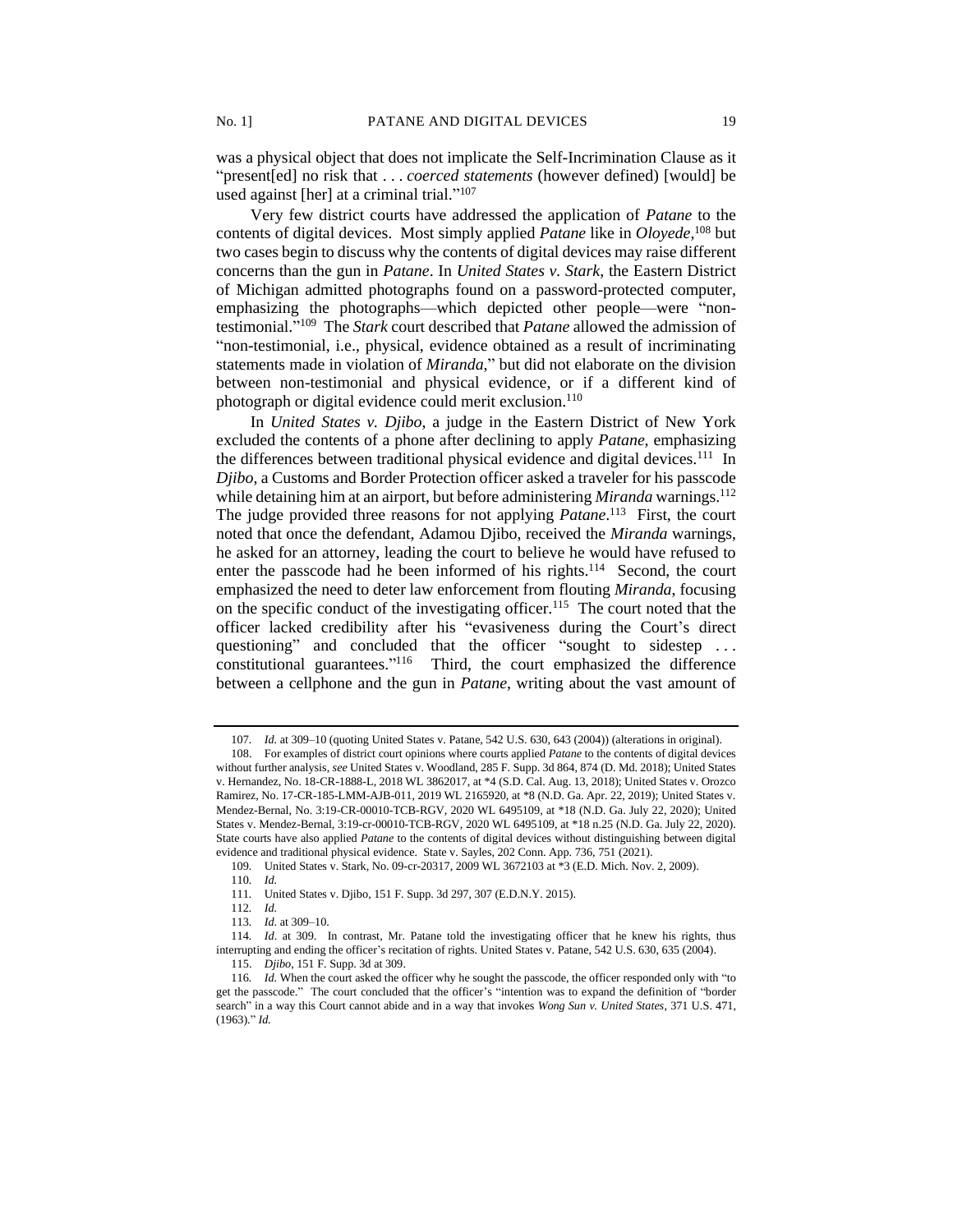personal information contained on a cellphone, and that "in today's modern world, a cell phone passcode is the proverbial 'key to a man's kingdom."<sup>117</sup>

But the court's reasoning in *Djibo* focused on the intensely private nature of the information, without grappling with why *Patane* should lead to a different result when dealing with the contents of digital devices. Privacy, after all, has been more of a factor in assessing Fourth Amendment protections than Fifth Amendment protections.<sup>118</sup> This analysis mirrors the approach many defense attorneys have taken in motions to suppress.<sup>119</sup>

In the meantime, the *Patane* dissenting justices' fears have been realized, as law enforcement officers flout *Miranda* to gain more evidence.<sup>120</sup> *Patane* has encouraged police to disregard *Miranda* when the physical evidence at stake is worth more than a defendant's statements.<sup>121</sup> Officers use a variety of tactics to trick people into giving up their passcodes. For example, in *Djibo*, the officers initially characterized the request for the defendant's passcode as part of a routine border search, without informing the defendant of *Miranda*.<sup>122</sup> And in *United States v. Hernandez*, although Homeland Security Investigations officers administered the *Miranda* warning to a woman under arrest, they continued questioning her and asked her to demonstrate how to unlock her phone after she had twice requested to speak to an attorney.<sup>123</sup> The *Hernandez* court excluded the physical demonstration of the phone but admitted its contents, even though "the contents would not have been discovered but for Defendant's demonstration of the passcode after her invocation." 124 And officers have also started using the answers to questions they seek to categorize as routine booking questions—like someone's birthday or cellphone numbers—to guess cellphone passcodes, hoping to allow statements in under that exception.<sup>125</sup>

<sup>117</sup>*. Id.* at 310.

<sup>118</sup>*. See supra* Part II.

<sup>119</sup>*. See, e.g.*, Brief of Appellants at \*19, United States v. Oloyede, 2018 WL 2244758 (4th Cir. Jan. 8, 2018) (citing *Djibo* and stating that *Patane* allows the admission of "physical evidence, but not testimonial evidence," without explaining why the contents of the cellphone would count as testimonial evidence); Br. of Defendants, United States v. Okeke, 2019 WL 8013476 (E.D. Va. Dec. 15, 2019) (failing to cite to *Patane* when discussing why information obtained from the phone should be suppressed under the Fifth Amendment, and citing to Justice Breyer's dissent in *Patane* while arguing that the contents of the phone should be suppressed under the Fourth Amendment).

<sup>120</sup>*.* Officers also flout *Miranda* in cases involving traditional physical evidence. *See, e.g.,* United States v. Rakotojoelinandrasana, 450 Fed. Appx. 549 (8th Cir. 2011) (admitting traditional physical evidence—a stash of money and a BB gun—despite a blatant *Miranda* violation, where the defendant repeatedly asked to end the interrogation).

<sup>121.</sup> Some district courts have suppressed the contents of digital devices as being the fruit of a coerced or involuntary statement when officers obtained a password after an individual had already requested to speak to an attorney. *See United States v. Ansah*, 2018 WL 4495523, at \*6 (N.D. Ga. June 12, 2018); *United States v. Eiland*, No. 4:18-CR-3154, 2019 WL 2724077, at \*5 (D. Neb. July 1, 2019). *But see* United States v. Lopez, No. 13CR2092 WQH, 2016 WL 7370030 (S.D. Cal. December 20, 2016) (admitting evidence despite defendant's post-*Miranda* invocation of rights). The varied use of an involuntariness finding to exclude physical fruits suggests that some courts may be seeking to get around the harsh *Patane* rule without adopting the type of analysis used in *Djibo*.

<sup>122</sup>*.* United States v. Djibo, 151 F. Supp. 3d 297, 299–300 (E.D.N.Y. 2015).

<sup>123.</sup> United States v. Hernandez, No. 18-CR-1888-L, 2018 WL 3862017, at \*1 (S.D. Cal. Aug. 13, 2018). 124*. Id.* at \*4.

<sup>125</sup>*. See, e.g*. United States v. Lopez, No. 13CR2092 WQH, 2016 WL 7370030 at \*1. (S.D. Cal. Dec. 20, 2016). In *Lopez*, the agent began asking the suspect for identifying information like her date of birth. The agent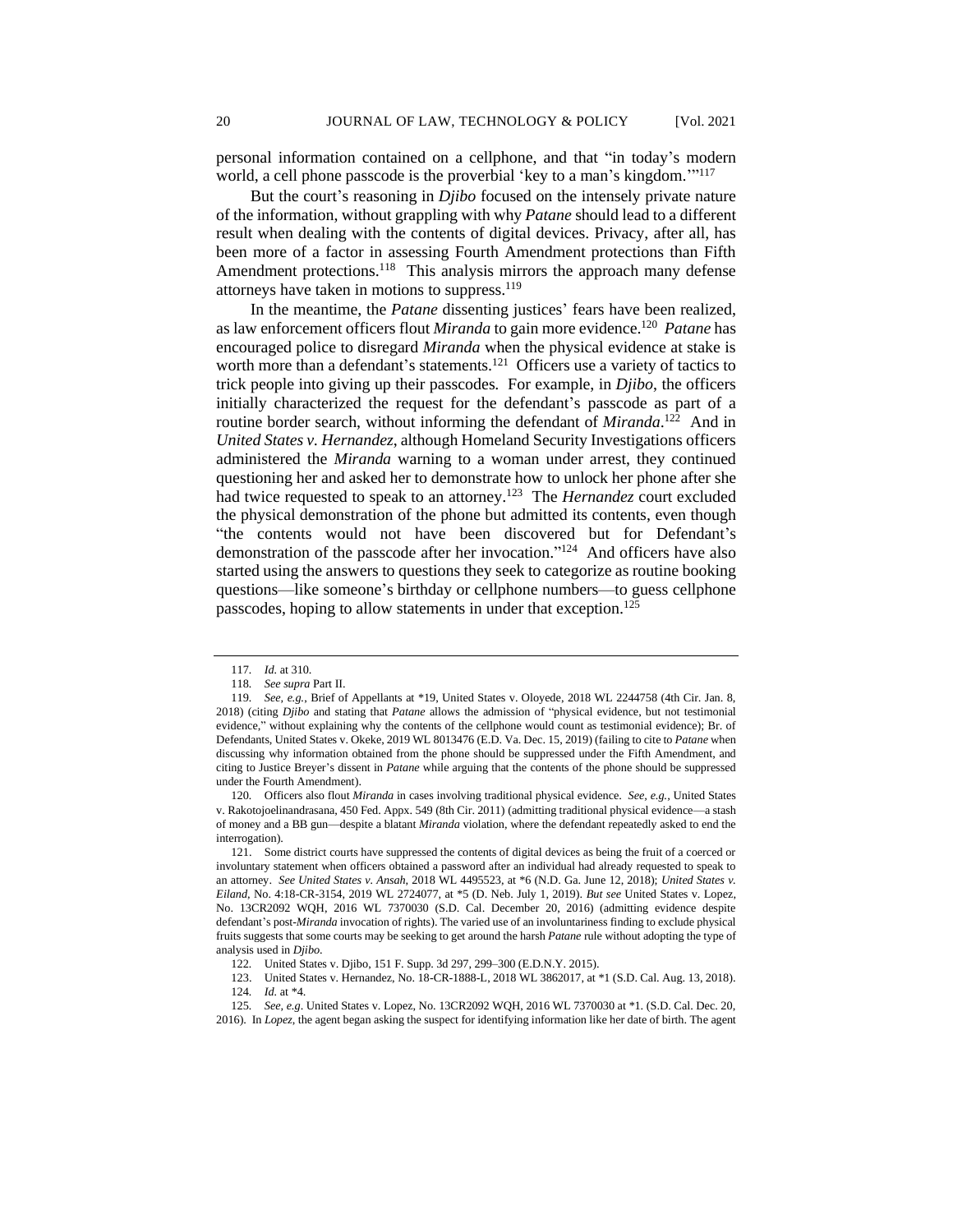*Patane* and its progeny provide an unsatisfactory framework for dealing with digital devices with both physical and communicative aspects. Courts should not blindly apply *Patane* without grappling with how digital evidence fits in with the doctrine. Part IV provides possible strategies for litigating *Patane* issues.

# IV. STRATEGIES FOR LITIGATING *PATANE* ISSUES IN CASES INVOLVING THE CONTENTS OF DIGITAL DEVICES

In the absence of direction from the Court that will reorient thinking on the Fifth Amendment in cases involving technology—and the Fifth Amendment's relationship with the Fourth Amendment in these cases—defense attorneys still need to advocate that *Patane* should not apply to digital devices. And in crafting litigation strategies, attorneys can take one of two main approaches: argue that the Fifth Amendment should respond to changes in technology like the Fourth Amendment has or explain how existing Fifth Amendment principles and *Patane* itself support the exclusion of digital evidence gained in violation of *Miranda*.

Although arguing for a wholesale change to how the Fifth Amendment treats digital evidence may seem like a hard ask for a court, courts have been most willing to change doctrinal rules in criminal procedure with the advent of new technologies.<sup>126</sup> Indeed, the Fourth Amendment has undergone significant changes in recent years.<sup>127</sup> An argument that *Patane* just does not make sense in the digital age has gained viability following *Riley* and *Carpenter*.

In the alternative, courts and advocates could rely on existing principles in Fifth Amendment doctrine to carve out a "digital fruits" exception to *Patane*. A closer read of *Patane* and other Fifth Amendment caselaw suggests that courts should treat digital fruits—a physical fruit with communicative aspects and serious personal privacy implications—differently than the gun in *Patane*. Two key arguments explain why *Patane* can still allow the exclusion of the contents of a digital device gained in violation of *Miranda*.

First, the possible "diary exception" in Fifth Amendment caselaw, which protects intensely private thoughts, should extend to the contents of digital devices. Fifth Amendment doctrine has long suggested that diaries, a record of one's personal thoughts and reflections, may merit protection under the Fifth Amendment.<sup>128</sup> Like diaries, the contents of phones and digital devices offer a detailed view into the most intimate details and reflections in a person's life.<sup>129</sup>

Mirandized the suspect after this initial set of questions. After the interview, another agent unlocked the suspect's cellphone by guessing the passcode—her date of birth.

<sup>126.</sup> *See generally* Laura K. Donohue, *The Fourth Amendment in a Digital World*, 71 N.Y.U. ANN. SURV. AM. L. 553, 557 (2017) (discussing "how digitization is challenging formal distinctions in Fourth Amendment doctrine that previously have played a role in protecting the right to privacy").

<sup>127.</sup> Riley v. California, 573 U.S. 373 (2014); Carpenter v. United States, 138 S. Ct. 2206 (2018).

<sup>128</sup>*. See infra* Part IV-B.

<sup>129.</sup> Some people even use their phones as digital alternatives to physical diaries. *See* Farhad Manjoo, *Why A Digital Diary Will Change Your Life*, N.Y. TIMES: OPINION (June 12, 2019), https://www.nytimes.com/ 2019/06/12/opinion/digital-diary.html (discussing a mobile application that allows users to record their thoughts on their phone, as opposed to a traditional diary or journal).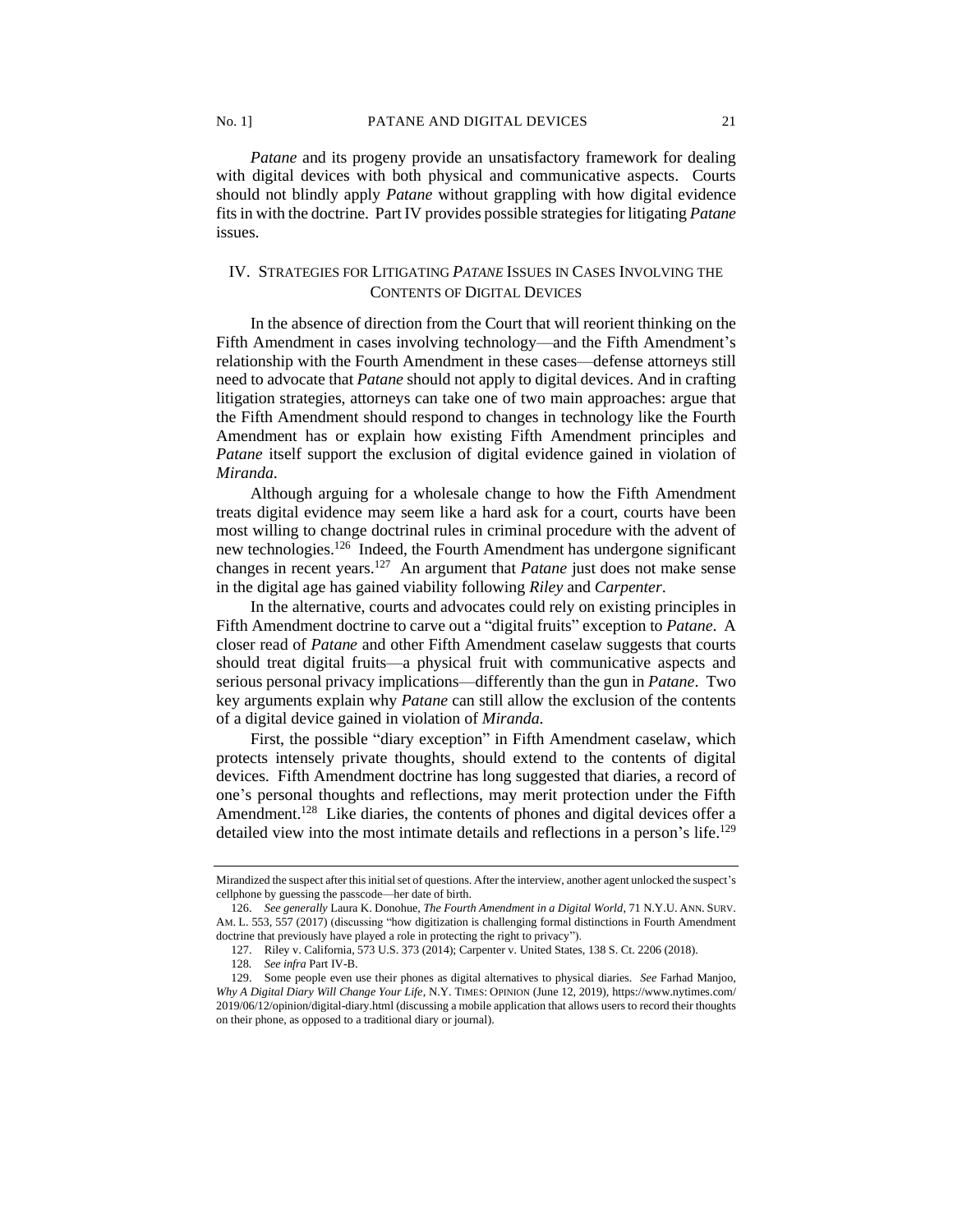Attorneys can use the principles underlying the diary exception to differentiate traditional physical evidence from more personal evidence, and argue that *Patane* should recognize this difference.

Second, while courts have largely applied Justice Thomas's plurality as the governing law, the narrower concurrence from Justice Kennedy leaves room for courts to balance the interests of law enforcement and a possible need for deterrence.<sup>130</sup> Applying the principle from *United States v. Marks*<sup>131</sup> that a case's holding comes from the narrowest grounds necessary to achieve the result, Justice Kennedy's concurrence should control the lower courts—not Justice Thomas's plurality. And Justice Kennedy's concurrence hints at a balancing test that should lead to a different result for the contents of digital devices.

## *A. The Fifth Amendment Should Follow the Fourth Amendment and Adapt to Changes in Technology by Declining to Apply* Patane *to the Contents of Digital Devices*

Scholars have long advocated that changes in technology require wholesale changes to rules of criminal procedure. When an investigation concerns issues like computer hacking, DNA sequencing to identify a suspect, or communications over the internet, scholars have explained that traditional rules of criminal procedure—that were designed for purely physical evidence—do not effectively translate to new technologies.<sup>132</sup> New technologies require new rules, and the Court has started to recognize this view in *Riley* and *Carpenter*. 133 One approach to litigating *Patane* issues in the context of digital devices is to simply argue that digital devices require a new rule: that *Patane* does not apply to digital evidence.

In the Fourth Amendment context, the Court has recognized the need for new rules. For example, in *Riley*, the Court noted that the government's argument "that a search of all data stored on a cell phone is 'materially indistinguishable' from searches of . . . physical items . . . is like saying a ride on horseback is materially indistinguishable from a flight to the moon."<sup>134</sup> The Court explained that both the amount and type of information contained on cellphones implicated privacy interests different than traditional physical objects.<sup>135</sup> Similarly, the Court in *Carpenter* recognized that when the government "ask[ed] for a straightforward application of the third-party doctrine," the immense amount of information at stake really meant the

<sup>130</sup>*. See* United States v. Patane, 542 U.S. 630, 644–45 (2004).

<sup>131</sup>*.* United States v. Marks, 430 U.S. 188 (1977).

<sup>132</sup>*.* Orin Kerr, *Digital Evidence and the New Criminal Procedure*, 105 COLUM. L. REV. 279 (2005). Elizabeth E. Joh, *Reclaiming Abandoned DNA: The Fourth Amendment and Genetic Privacy*, 100 NW. U. L. REV. 857 (2006); Orin Kerr, *Applying the Fourth Amendment to the Internet: A General Approach*, 62 STAN. L. REV. 1005 (2010).

<sup>133.</sup> Riley v. California, 573 U.S. 373, 393 (2014); Carpenter v. United States, 138 S. Ct. 2206, 2219 (2018).

<sup>134</sup>*. Riley*, 573 U.S. at 393.

<sup>135</sup>*. Id.*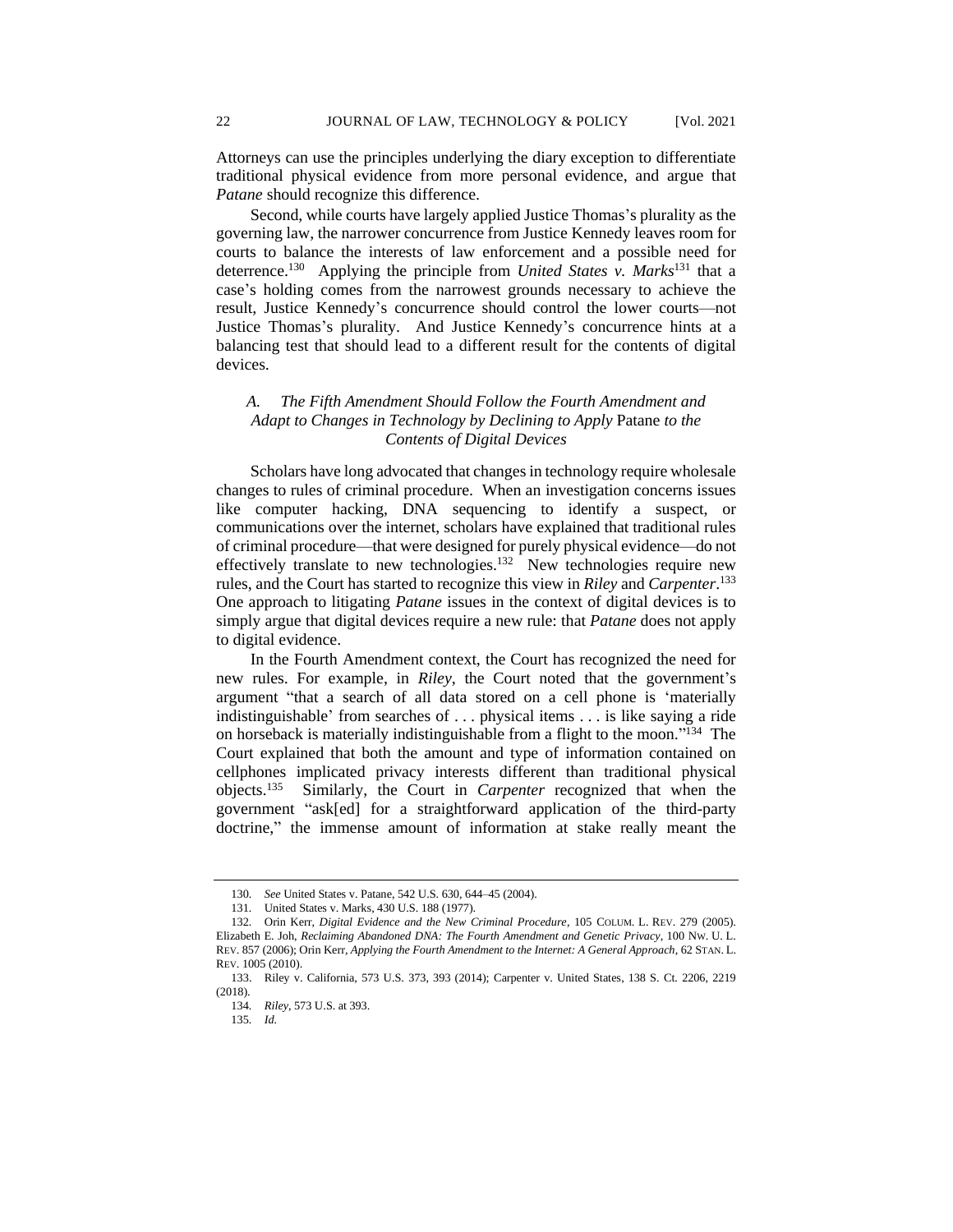government was asking for "a significant extension of [the doctrine] to a distinct category of information."<sup>136</sup>

Applying *Patane* to digital devices would not be a "straightforward application," but rather the kind of "significant extension" that the Court rejected in *Carpenter*. 137 Unlocking a device in violation of *Miranda* and gaining consent to search the device gives police access to digital content well beyond what they would view if they received a warrant. If an officer applied for a warrant, that officer may need to provide parameters to limit the search: which apps the relevant data might appear on, the general time frame of data sought, and other limiting factors.<sup>138</sup> But a warrantless look into a phone lets the officer peruse any and all information on the phone. That warrantless look lets the officer go on a fishing expedition, checking not only for information relevant to an investigation, but also evidence of any other sort of activity. And as the Court noted in *Riley*, the kind of information found on a phone is immensely different than traditional physical evidence.<sup>139</sup>

As exhibited most recently by *Carpenter* and *Riley*, the Court seeks to adapt Fourth Amendment doctrine to changes in technology.<sup>140</sup> Orin Kerr's equilibrium adjustment theory of the Fourth Amendment describes how search and seizure doctrine responds to changes in technology to ensure a balance of advantages and protections between individuals and law enforcement.<sup>141</sup> When a new technology develops, individuals may use that technology to evade detection by law enforcement, or law enforcement may use it to more closely surveil the public.<sup>142</sup> Under Kerr's theory, the Court creates rules to restore the relative balance of investigative advantages and privacy protections back to an earlier equilibrium, so neither side keeps an advantage over the other thanks to new technology.<sup>143</sup> But the Court should not limit "equilibrium adjustment" to the Fourth Amendment. This approach offers guidance on how the Fifth Amendment can respond to the way digital devices have changed how both individuals and law enforcement act.

The balance of power shifted long ago in the Fifth Amendment context as people increasingly began to rely on digital devices. Digital devices have given law enforcement multiple advantages in the Fifth Amendment context. First, as prosecutors rely more and more on digital evidence—like photos, text messages, and internet history—to prove cases, the contents of digital devices often matter more than real, in-person witnesses. The sheer amount of digital data can obviate the need for some actual witnesses, and in turn create a strong temptation for law enforcement to ignore *Miranda*.

<sup>136</sup>*. Carpenter*, 138 S. Ct. at 2219.

<sup>137</sup>*. See id.*

<sup>138</sup>*. See* Gershowitz, *supra* note 51 at 601.

<sup>139</sup>*. Riley,* 573 U.S. at 393.

<sup>140</sup>*. Id.* at 397; Carpenter, 138 S. Ct. at 2219.

<sup>141</sup>*. See generally* Orin S. Kerr, *An Equilibrium-Adjustment Theory of the Fourth Amendment*, 125 HARV.

L. REV. 476 (2011).

<sup>142</sup>*. Id.* at 489.

<sup>143</sup>*. Id.* at 482.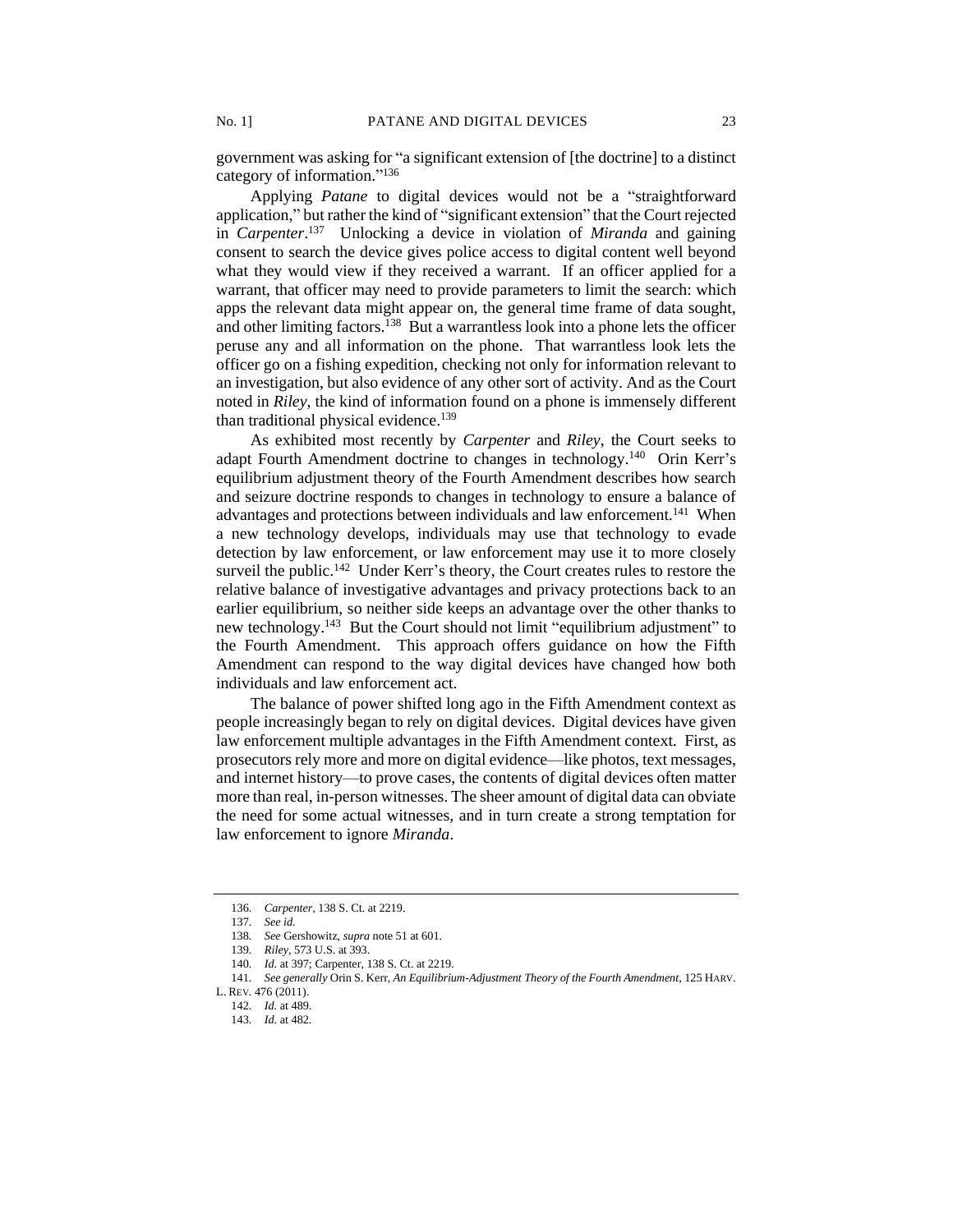Second, even though privacy is typically tied to the Fourth Amendment, the private nature of the data matters for the Fifth Amendment, too. If someone can unlock a device, it is likely the device will contain some personal information that connects that individual to the phone (regardless of whether that person is a sole user of the phone). Accordingly, police will not care about the act of unlocking the phone in order to tie someone to a device (a statement or action that may be testimonial—and thus excluded if done in violation of *Miranda*), removing their incentive to obey *Miranda*. Introducing statements, thoughts, and locations, and then painting them all as the defendant's—with no real way for the defense to refute without having a defendant testify—seems like a tempting proposition for police. A clear rule that would disincentivize police from violating *Miranda* is necessary to protect against police misconduct, as digital devices present even greater incentive issues than traditional physical fruits.

While many associate bright-line rules with Fourth Amendment context, and not the Fifth Amendment, there is both a history of and a need for bright line rules in the Fifth Amendment context. Donald Dripps writes that, when applying *Miranda* and the Fifth Amendment, courts should adopt bright-line rules responsive to new contexts and changes in the "legal ecology," like they have done in the Fourth Amendment context.<sup>144</sup> These bright-line rules give law enforcement clear guidance on how to act, as opposed to vague standards.<sup>145</sup> Dripps argues that the bright line rules in the Fourth Amendment context have "no formal difference" from the prophylactic rules of the Fifth Amendment context.<sup>146</sup> In the Fourth Amendment context, courts and scholars are comfortable with how bright line rules are both under- and over-inclusive.<sup>147</sup> Instead of being perfect, they create structures that limit law enforcement actions. Dripps argues that the Court should adopt similar rules for the Fifth Amendment: rules that a clear to understand so that they actually limit law enforcement actions.

But what should that rule be? A decision that *Patane* does not apply to the contents of digital devices would increase law enforcement's incentive to Mirandize people before requesting they unlock their phones, to ensure the contents are not excluded. But as demonstrated by the Sommers and Bohns study, providing a warning does not drastically reduce the rate that people hand over their phones, even if very few people believe that a reasonable person would unlock and hand over their phone.<sup>148</sup> Accordingly, not applying *Patane* to digital fruits, and thus excluding the contents of digital devices when officers violate *Miranda*, may not change individual behavior. But it may change the behavior of police, who may no longer rush to get an individual to unlock their phone so they can access it contents. A clear rule—like Dripps suggests offering additional protection for the contents of digital devices by categorically

<sup>144.</sup> Dripps, *supra* note 44, at 894*.*

<sup>145</sup>*. Id.*

<sup>146</sup>*. Id.* at 895.

<sup>147</sup>*. Id.*

<sup>148</sup>*.* Sommers & Bohns, *supra* note 67, at 1994.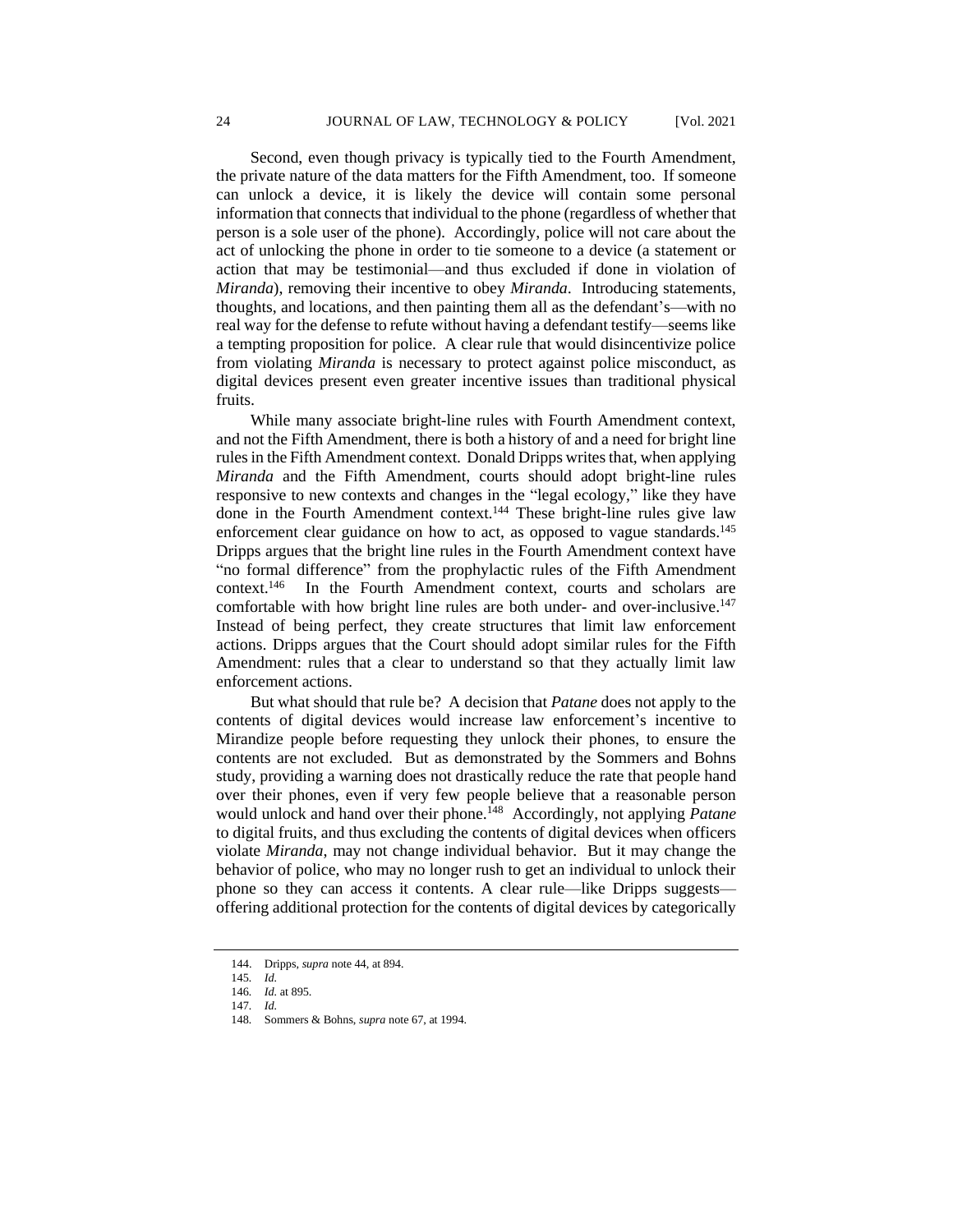excluding non-Mirandized unlocking of a device would likely make police more cautious, and increase the likelihood they will Mirandize a person.

The Court's Fifth Amendment doctrine needs to recognize the ways technology has changed how people communicate, express their thoughts, and process private information, just as the Court has done with the Fourth Amendment. *Patane* has already created the "unjustifiable invitation to law enforcement officers to flout *Miranda* when there may be physical evidence to be gained" that the dissenting justices feared. $149$  Law enforcement have even more incentive to flout *Miranda* in cases with digital devices, as they seek to access a trove of data, instead of a single object. And knowing that *Miranda* poses no bar in turn weakens Fourth Amendment protections, since police have an added incentive to quickly gain access to a digital device.

Commentators may argue that an about-face by the Court on *Miranda*, or a reconciliation of the relationship between the Fourth and Fifth Amendments, is unlikely. But given that Justice Thomas is the only judge from the *Patane* plurality or concurrence still on the bench, the current Court should not be assumed to hold the same views. Indeed, Chief Justice Roberts wrote the majority opinion in both *Riley* and *Carpenter*. 150 And many jurists seem to disagree with the conclusion in *Patane*; some state supreme courts have explicitly interpreted their own state constitutions to provide greater protections against self-incrimination by declining to create *Patane*-like rules, even when the state constitution's language mirrors the Fifth Amendment.<sup>151</sup> Practically speaking, for digital devices, Fourth and Fifth Amendment issues often go hand in hand. Now is the time for the Court to turn back towards recognizing the interplay between these two amendments by recognizing that the Fifth Amendment offers protections for the contents of digital devices.

## *B. Fifth Amendment Doctrine Already Recognizes the Difference Between Intensely Personal Information and Purely Physical Objects*

Advocates can also tie their arguments to underlying principles in Fifth Amendment doctrine. Some Supreme Court justices have long suggested that highly personal, prerecorded information—like a diary—is testimonial, and should be treated differently than other prerecorded statements or objects. The era of protecting all personal, private papers, as established in *Boyd v. United*  States back in 1886, is long gone.<sup>152</sup> But the Court has repeatedly expressed that the most private of papers—like a diary—may remain protected by the Fifth Amendment, even when documents like business records are not.<sup>153</sup> The

<sup>149</sup>*.* United States v. Patane, 542 U.S. 630, 647 (2004) (Souter, J., dissenting).

<sup>150.</sup> Riley v. California, 573 U.S. 373 (2014); Carpenter v. United States, 138 S. Ct. 2206 (2018).

<sup>151</sup>*. See* State v. Farris, 849 N.E.2d 985, 995 (Oh. 2006) (concluding that although the U.S. Constitution and Ohio Constitution are "essentially identical," the Ohio Constitution provides greater protections than the Fifth Amendment for physical evidence obtained in violation of *Miranda*); State v. Peterson, 923 A.2d 585 (Vt. 2007); Commonwealth v. Martin, 444 Mass. 213 (Mass. 2005); State v. Knapp, 285 Wis. 2d 86 (Wis. 2005).

<sup>152</sup>*. See* Boyd v. United States, 116 U.S. 616 (1886).

<sup>153</sup>*. See, e.g*., United States v. Doe, 465 U.S. 605, 610 n.7 (1984) (affirming Fisher v. United States, 425 U.S. 391 (1976) and noting that the documents at issue in *Doe* were even less personal than the business records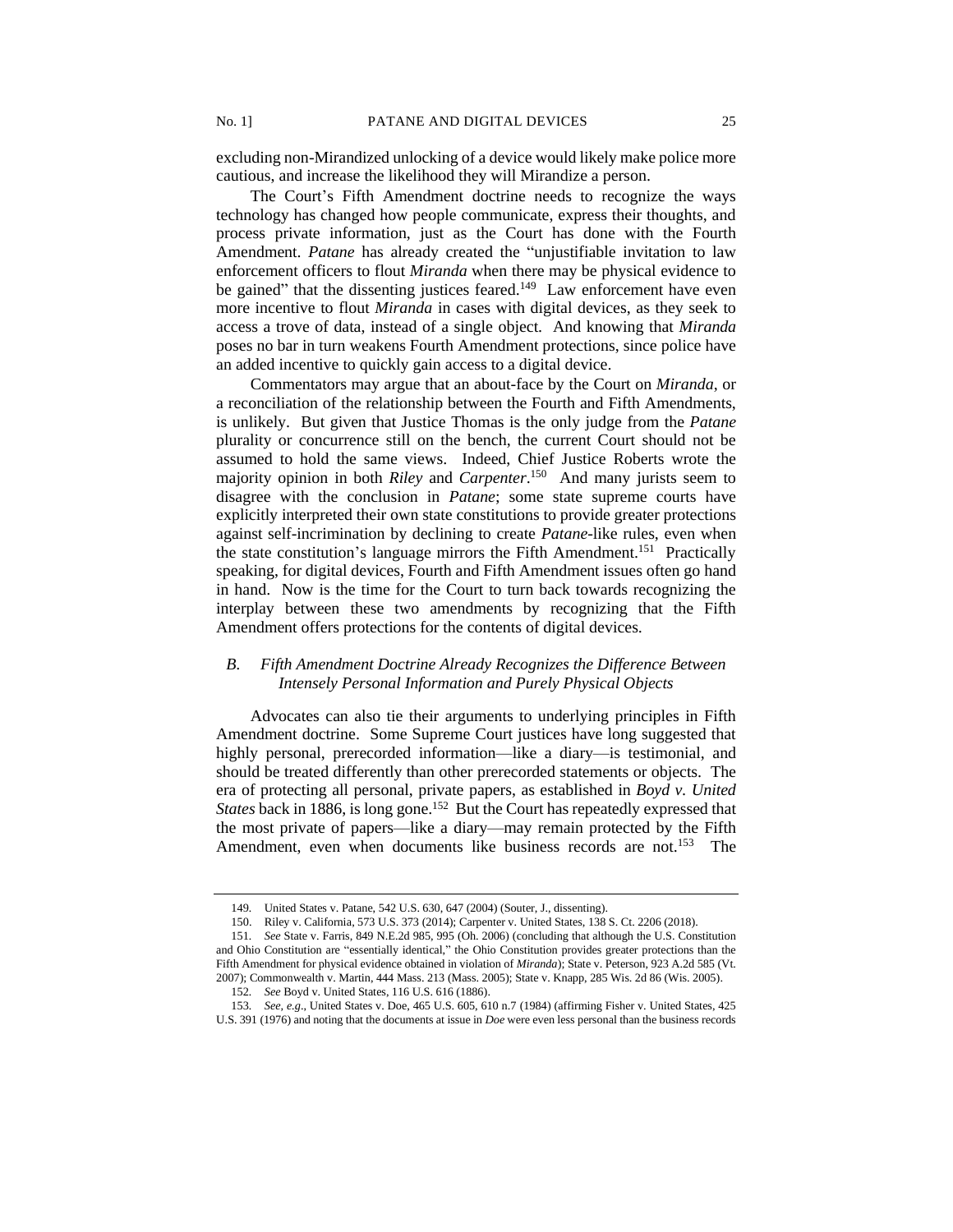question of how to handle physical objects that also communicate highly personal information is not a new problem for the Court. And this thread in Fifth Amendment doctrine should inform how courts apply *Patane* in cases involving objects with communicative value.

A "diary exception" provides protection for some highly personal, but prerecorded, information, in contrast to recent restrictions to the Fifth Amendment that limit the meaning of "testimonial" evidence. Proponents of a limited understanding of the Fifth Amendment argue that prior cases about the meaning of "testimonial" exclude the possibility of testimonial physical evidence. In *Schmerber v. California*, the Court found that blood and breath tests were not testimonial, even though they communicate highly personal information about a person's body.<sup>154</sup> And in *Fisher v. United States*, the Court held that producing physical objects like business records does not constitute a testimonial act, focusing on how those records—and any statements therein—were not compelled, because they were created before law enforcement sought them.<sup>155</sup>

But some earlier Fifth Amendment cases have distinguished general physical objects from private, personal writings. The Court in *Fisher* only addressed business records, and explicitly set aside the question of private papers.<sup>156</sup> This exception—often referred to as the diary exception—received additional support following *Fisher*. In *United States v. Doe*, another business records case, the Court repeated this limitation of the *Fisher* holding, with Justice Marshall emphasizing the importance of the diary exception in his concurrence.<sup>157</sup> And before he joined the Court, Justice Samuel Alito wrote a law review article that touched on the diary exception.<sup>158</sup> Justice Alito wrote that "certain intimate personal documents—a diary is the best example—are like an extension of the individual's mind . . . . Forcing an individual to give up possession of these intimate writings may be psychologically comparable to prying words from his lips." 159

Justices and scholars have also written that invasive physical information—like breath or blood tests—differ from private documents like diaries. In Justice Brennan's *Schmerber* opinion, he emphasized that blood does not compel someone to testify against themselves "or otherwise provide the

at issue *Fisher*); *see also id.* at 619 (Marshall, J., concurring) (explaining that business records "implicate a lesser degree of concern for privacy interests" than diaries).

<sup>154</sup>*.* Schmerber v. California, 384 U.S. 757, 765 (1966).

<sup>155</sup>*. Fisher*, 425 U.S. at 398−99.

<sup>156</sup>*. Id*. at 414. The Court cited to *Boyd* when stating "[w]hether the Fifth Amendment would shield the taxpayer from producing his own tax records in his possession is a question not involved here; for the papers demanded here are not his 'private papers.'"

<sup>157</sup>*. Doe*, 465 U.S. at 610 n.7; *see also id.* at 619 (Marshall, J., concurring). In his concurrence, Justice Marshall also cited one of his earlier dissents on this issue that laid out his views on Fifth Amendment protections for documents. *See id.* at n.2. In *Couch v. United States*, Justice Marshall wrote that "diaries and personal letters that record only their author's personal thoughts lie at the heart of our sense of privacy. In contrast, I see no bar in the . . . Fifth Amendment to the seizure of a letter from one conspirator to another directing the recipient to take steps that further the conspiracy. Business records . . . lie between those cases." Couch v. United States, 409 U.S. 322, 350 (1972) (Marshall, J., dissenting).

<sup>158.</sup> Samuel A. Alito, *Documents and the Privilege Against Self-Incrimination*, 48 U. PITT. L. REV. 27 (1986).

<sup>159.</sup> *Id*. at 39.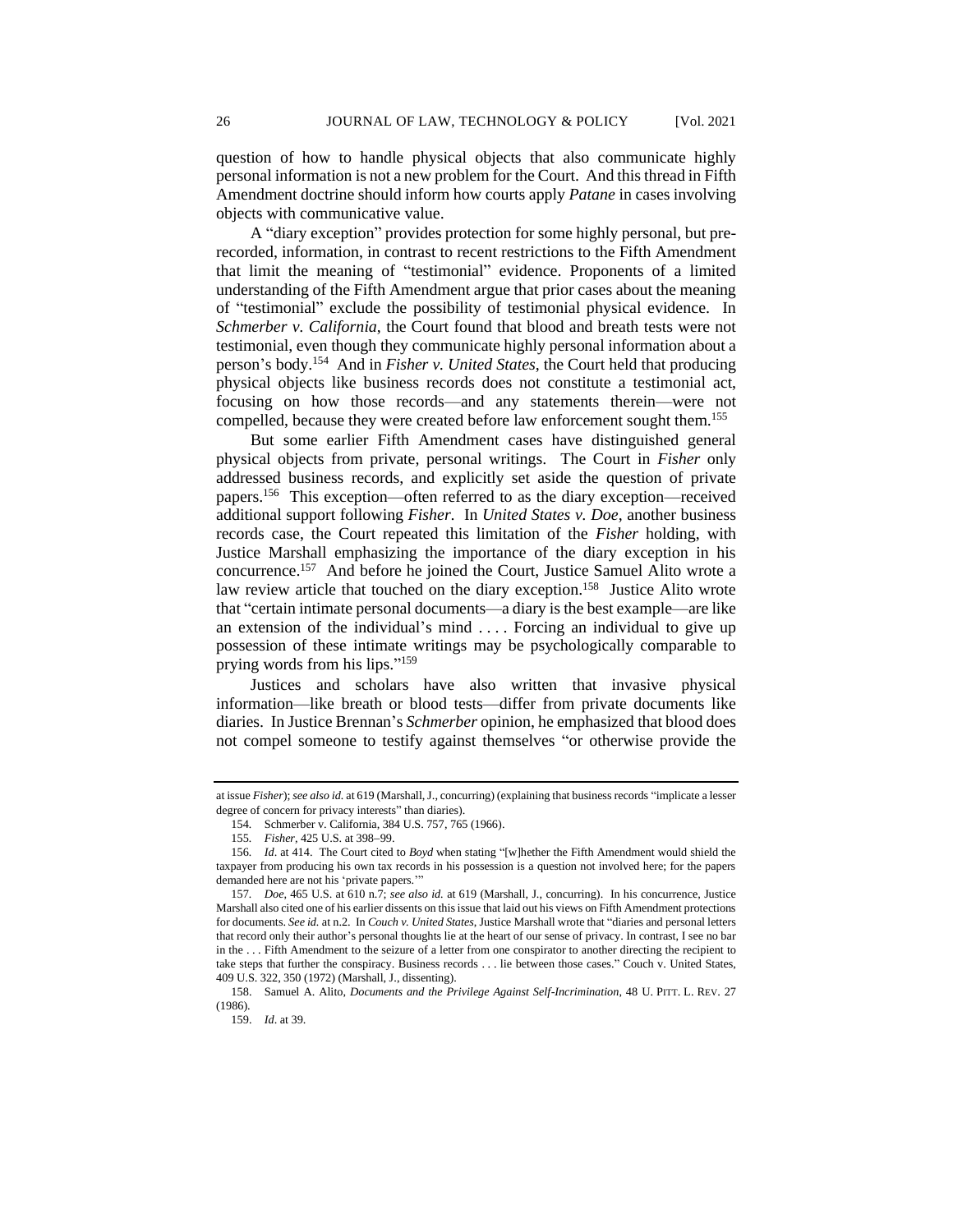State with evidence of a testimonial or communicative nature"—highlighting that evidence need not be traditional "testimony" in order to have a communicative value.<sup>160</sup> Similarly, Akhil Amar and Renée Lettow argued, "Unlike bodies, diaries are clearly communicative and testimony-like."<sup>161</sup> Diaries express statements like opinions, fears, or reflections, showing a communicative dimension not found in other physical objects.

In *Patane*, language used by Justice Thomas and Justice Kennedy in the plurality and concurrence seems to classify physical objects as objects alone, without any communicative value. Both Justice Thomas and Justice Kennedy emphasized the physical aspect of the gun in *Patane*, using language like the "nontestimonial physical fruits" of interrogation.<sup>162</sup> The emphasis on the nontestimonial nature of the Glock is telling. A purely physical object communicates its existence. But while a gun may not communicate more than its make, model, and individual characteristics, the contents of digital devices communicate much more. And the past understanding of a diary as an object that has both physical and testimonial value shows that the distinction between physical and testimonial is not as clear cut as Justice Thomas claims it to be.

Digital devices are simultaneously physical objects and containers of vast troves of data. For example, in a prosecution for a stolen laptop, the laptop itself would serve as nontestimonial physical evidence, like the gun in *Patane*. A laptop as an object invokes the same concerns as the gun in *Patane*. But a case focused on a laptop's contents invokes different concerns. If law enforcement violated *Miranda* to unlock the device, that creates a presumption that they accessed the device's contents through compulsion or coercion, meaning the person provided a vast trove of information to law enforcement as a result of that coercion. And the contents of that digital device can contain a vast array of information—like photos, audio recordings, notes, location tracking data, and more—that implicate much more than a single physical object.<sup>163</sup> Accordingly, the contents of a digital device raise different issues than a purely physical object like a gun.

A diary raises the same type of concerns. The existence of a diary itself is not troubling in the same way that its contents are troubling.<sup>164</sup> After all, when looking at the exterior of a diary, the contents remain unknown. The diary could

<sup>160</sup>*.* Schmerber v. California, 384 U.S. 757, 764 (1966).

<sup>161.</sup> Amar & Lettow, *supra* note 82, at 921. Amar and Lettow elaborated that "reading a person's diary (even if lawfully obtained) in open court, civil or criminal, can be seen as an additional invasion of privacy—an incremental 'search' of a man's soul, an additional 'seizure' of a woman's most intimate secrets—that once again calls for a careful judicial inquiry into the reasonableness of this public reading." *Id.*

<sup>162</sup>*.* United States v. Patane, 542 U.S. 630, 645 (2004) (Kennedy, J., concurring); *see also id.* at 643 (Thomas, J., plurality) ("Introduction of the nontestimonial fruit of a voluntary statement . . . does not implicate the Self-Incrimination Clause.").

<sup>163</sup>*. See United States v. Djibo,* 151 F.Supp.3d 297*,* 310 (E.D.N.Y. 2015). The *Djibo* court built off of *Riley* to explain the difference between the gun in *Patane* and the contents of a phone, explaining that "…as the *Riley* court held, a cell phone is not just a physical object containing information. It is more personal than a purse or a wallet, and certainly more so than the firearm that was used in evidence against Respondent Patane. It is the combined footprint of what has been occurring socially, economically, personally, psychologically, spiritually and sometimes even sexually, in the owner's life, and it pinpoints the whereabouts of the owner over time with greater precision than any tool heretofore used by law enforcement without aid of a warrant." *Id.*

<sup>164</sup>*. See* Amar & Lettow, *supra* note 82, at 921.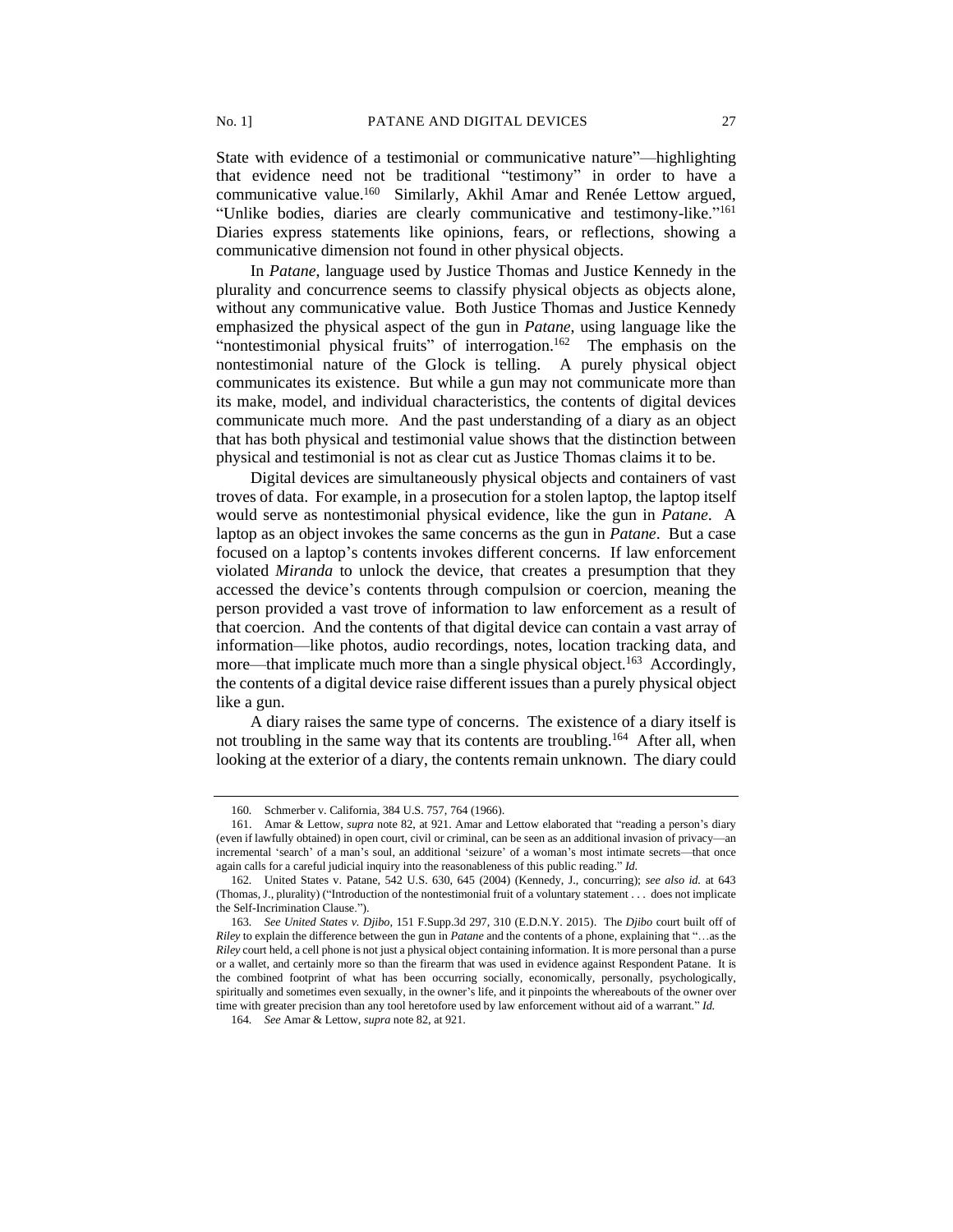be empty, or it could contain highly personal details and recollections. The diary on its own is not testimonial. But its contents might be. And thus, insinuating that any physical object cannot contain any testimonial elements ignores the multifaceted nature of certain physical objects, like diaries, laptops, and cellphones.

Contents of digital devices look much closer to a diary than the business records in *Fisher* or the blood sample in *Schmerber*. Beyond just what one may write in a notes app, data on a phone can reveal personal information that a person may hesitate to even write down. For example, search records can show what information a person seeks to know—or things they might fear. Location tracking data can follow someone's movements. Health information can show a raised heart rate at a specific moment or the existence of a specific medical condition. Together, all these data points provide even more personal, private information than a diary would.

Going back to earlier understandings of criminal procedure rules to understand how digital evidence should be treated is not a new concept. Donald Dripps has argued that original understandings of the Fourth Amendment offered more protection to "papers" than "effects," and that searches of digital devices should be viewed similarly to the invasive searches of personal papers that the Founding Fathers feared.<sup>165</sup> In those invasive searches, a "pooling of small quantities of criminal evidence with large quantities of innocent and intimate information" resulted in searches that were more invasive than they were informative.<sup>166</sup> For this reason, Dripps argued that digital devices should be considered more like "papers" than "effects."<sup>167</sup>

Although the "diary" exception has received little discussion in recent years in Fifth Amendment jurisprudence, analogizing modern scenarios—like how the Fifth Amendment treats digital devices—to past problems helps communicate what is at stake when dealing with new technologies. This comparison helps show that the concerns created with Fifth Amendment protections for digital devices are not necessarily new concerns: instead, they are new manifestations of earlier debates on the scope of the Fifth Amendment. And connecting modern-day problems to earlier debates may help judges understand what is at stake when considering motions to suppress contents of digital devices that police access in violation of *Miranda.*

## *C.* United States v. Marks *Dictates that Justice Kennedy's Concurrence Controls*

*Patane* is a fractured decision, and confusion on the common ground between the plurality and concurrence has led defense attorneys and courts to ignore a possible exception to the rule that physical fruits do not implicate the Fifth Amendment. In *Marks v. United States*, the Court explained how to

<sup>165.</sup> Donald A. Dripps, *Dearest Property: Digital Evidence and the History of Private Papers as Special Objects of Search and Seizure*, 103 J. CRIM. L. & CRIMINOLOGY 49, 52 (2013).

<sup>166</sup>*. Id.* at 51.

<sup>167</sup>*. Id.*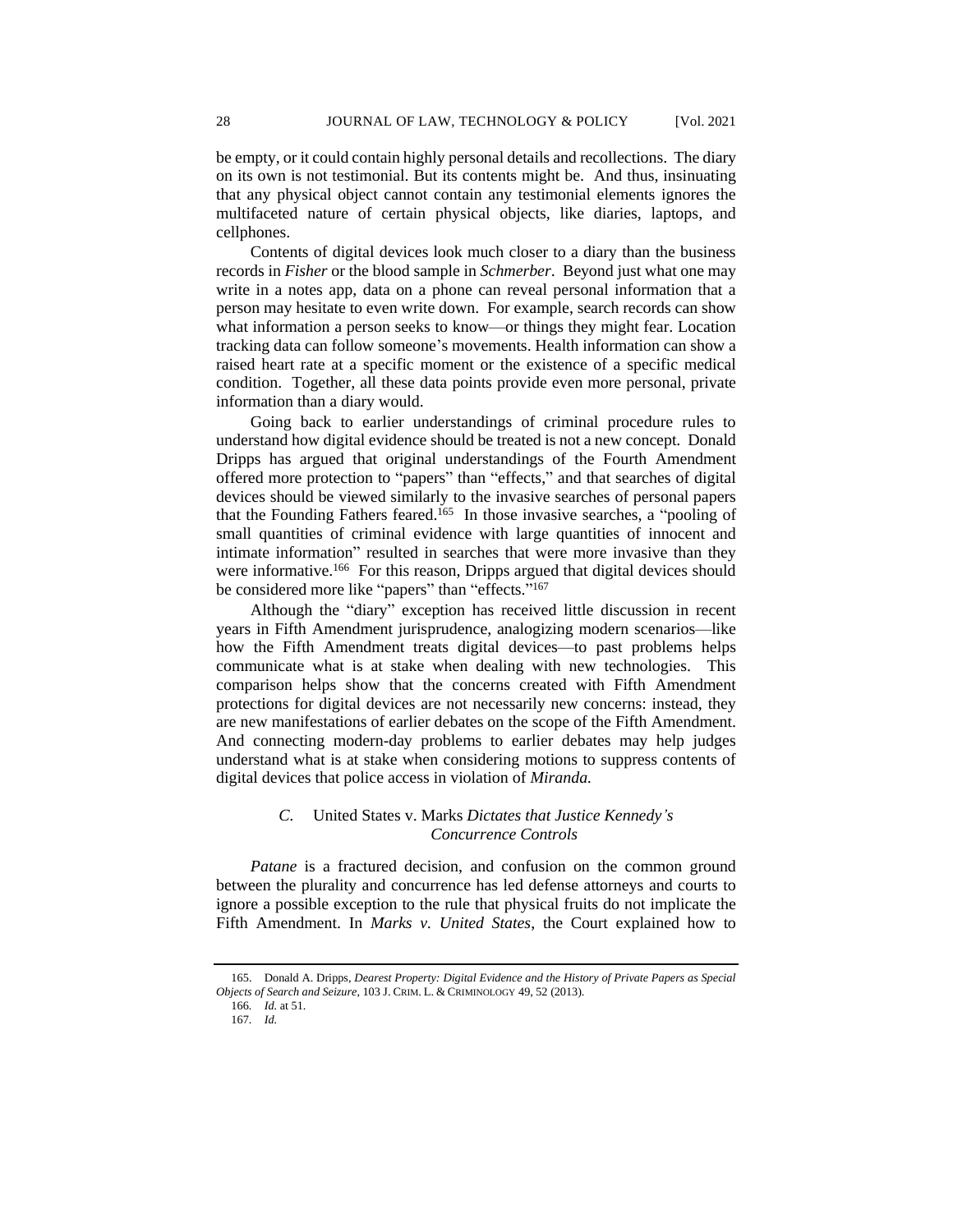interpret the holding in a case when no opinion garners a majority of the justices.<sup>168</sup> The Court explained its rule, focusing on the narrowest grounds that unite a majority of the justices:

When a fragmented Court decides a case and no single rationale explaining the result enjoys the assent of five Justices, "the holding of the Court may be viewed as that position taken by those Members who concurred in the judgments on the narrowest grounds  $\dots$ ."<sup>169</sup>

In *Patane*, that narrowest opinion belongs to Justice Kennedy.<sup>170</sup> Justice Kennedy seemed to signal that his opinion controlled by explicitly noting issues from Justice Thomas's opinion that he declined to address.<sup>171</sup> At the same time, he agreed with Justice Thomas's general conclusion, writing that "admission of nontestimonial physical fruits (the Glock in this case) . . . does not run the risk of admitting into trial an accused's coerced incriminating statements against himself."<sup>172</sup>

So, what's the difference between Justice Thomas's and Justice Kennedy's opinions, if Justice Kennedy agrees with the general conclusion? Justice Kennedy seems to back off from Justice Thomas's assertion that deterrence cannot matter in this context. Justice Kennedy instead wrote that "in light of the important probative value of reliable physical evidence, it is doubtful that exclusion can be justified by a deterrence rationale sensitive to both law enforcement interests and a suspect's rights during an in-custody interrogation." 173 When *Patane* was decided in 2004, Justice Kennedy doubted that a physical object could necessitate exclusion in order to deter law enforcement. But unlike Justice Thomas, he did not categorically state that deterrence was irrelevant to the inquiry.<sup>174</sup>

The narrower sections of Justice Kennedy's opinion have significance for how a court should decide a "digital fruits" case over fifteen years after *Patane*. While the Glock did not merit exclusion, Justice Kennedy leaves open the possibility that another object could, after weighing the need for deterrence compared to the item's probative value and reliability. Digital fruits may be that very situation where Justice Kennedy might have found that deterrence outweighs law enforcement need for access.

However, few courts have applied *Marks* to *Patane* or acknowledged the differences between Justice Thomas and Justice Kennedy's opinions.<sup>175</sup> Only two circuit court decisions have engaged *Marks* with the plurality and

<sup>168</sup>*.* United States v. Marks, 430 U.S. 188 (1977).

<sup>169</sup>*. Id.* at 193 (quoting Gregg v. Georgia, 428 U.S. 153, 169 n.15 (1976)).

<sup>170.</sup> *See* United States v. Patane, 542 U.S. 630, 645 (2004) (Kennedy, J., concurring).

<sup>171</sup>*. Id.* Justice Kennedy did not reach a conclusion about whether a *Miranda* violation actually occurred, or "whether there is 'anything to deter' so long as the unwarned statements are not later introduced at trial." *Id.*

<sup>172</sup>*. Id.*

<sup>173</sup>*. Id.*

<sup>174.</sup> *See id.* at 643 (Thomas, J., plurality) ("[A]n exclusionary rule cannot be justified by reference to a deterrence effect on law enforcement.").

<sup>175</sup>*. Compare* United States v. Phillips, 468 F.3d 1264 (10th Cir. 2006) (citing the plurality for the facts of the case and the concurrence for the holding) *with* the two cases dealing with digital devices: United States v. Oloyede, 933 F.3d 302, 309 (citing only to the plurality) *and* United States v. Hilton, 625 Fed. Appx. 754, 759 (citing only to the plurality).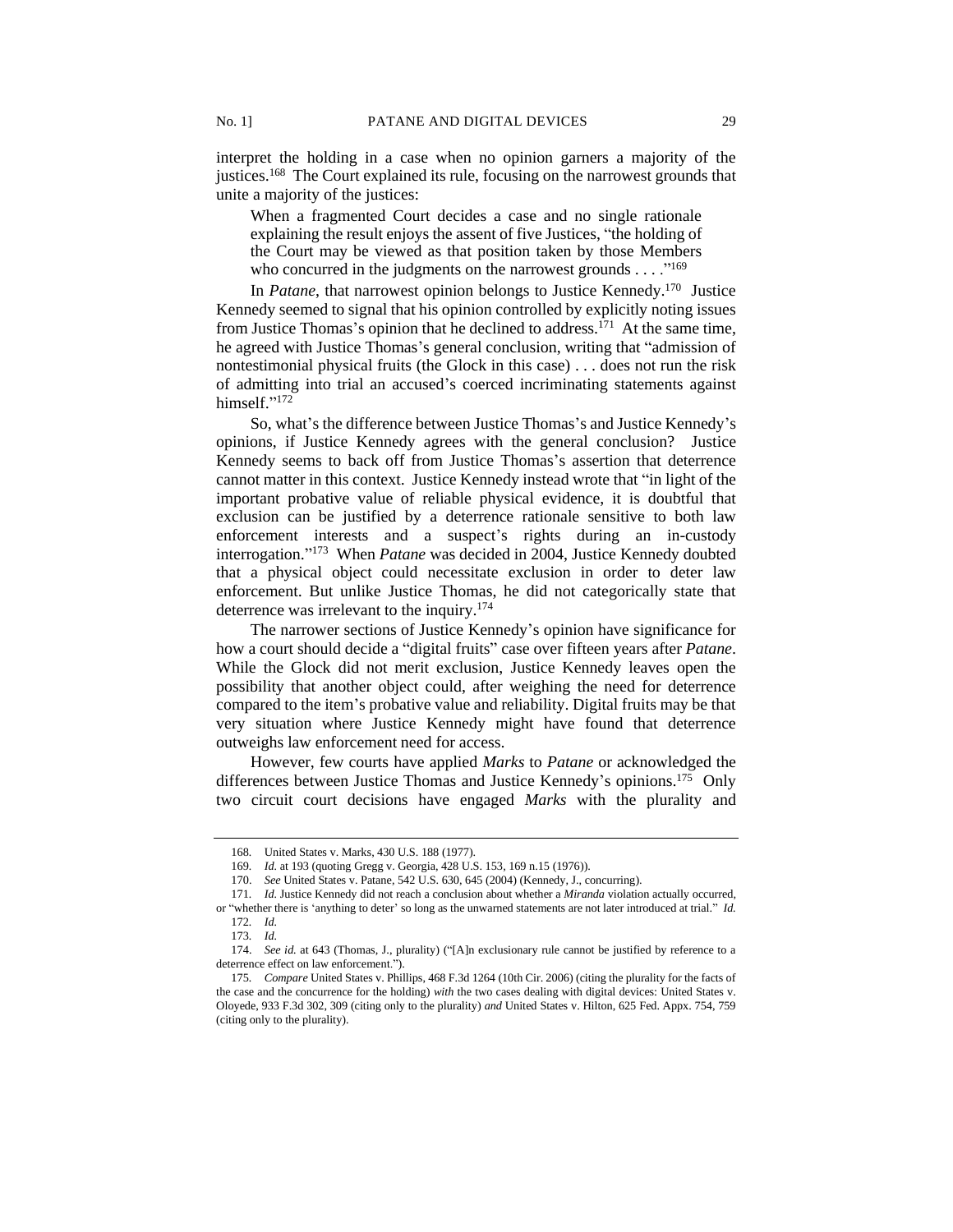concurrence in *Patane*. Writing for a unanimous Eleventh Circuit panel in *United States v. Jackson*, Judge William Pryor walked through how *Marks* applies to *Patane* and noted that Justice Kennedy did not agree with everything in Justice Thomas's plurality concurrence.<sup>176</sup> The Eleventh Circuit concluded that "the *Patane* plurality and concurrence agreed, at least, that *Miranda* does not require the exclusion of physical evidence that is discovered on the basis of a voluntary, although unwarned, statement," and admitted the physical evidence.<sup>177</sup> This result was unsurprising: *Jackson* involved a gun, just like in *Patane*. 178

In *Tekoh v. County of Los Angeles*, <sup>179</sup> the Ninth Circuit recently applied *United States v. Davis*<sup>180</sup>—its en banc decision interpreting *Marks*—to *Patane*. The Ninth Circuit explained that Justice Kennedy's concurrence was narrower than the plurality, and that it "did not echo the plurality's broader discussion of Miranda, and it thus controls."<sup>181</sup> The Ninth Circuit also noted that Justice Kennedy's concurrence was "narrowly focused on the distinction between physical evidence and un-*Mirandized* statements," but did not delve any further into the differences between the concurrence and the plurality.<sup>182</sup>

Another court failed to walk through the application of *Marks*, but acknowledged the balancing factors in Justice Kennedy's concurrence.<sup>183</sup> In *United States v. Brathwaite*, a unanimous Fifth Circuit panel may have acknowledged that Justice Kennedy's concurrence could allow for some possible physical fruit to merit exclusion.<sup>184</sup> The Fifth Circuit cited Justice Kennedy's language that "it is doubtful that exclusion can be justified by a deterrence rationale sensitive to both law enforcement interests and a suspect's rights during an in-custody interrogation." <sup>185</sup> The court further wrote that in the present case—a felon in possession case where police located a gun after violating *Miranda*, just like in *Patane*—the "objectives" of the criminal justice system "do not require suppression."<sup>186</sup>

Just because courts have not applied *Marks* to *Patane* does not mean they should continue ignoring *Marks*. Richard Re has noted that "*Patane* has occasioned little *Marks* attention" even though "*Missouri v. Seibert*—another fractured *Miranda* decision that was issued the same day but without rule agreement—has become one of the most *Marks*'d cases ever."<sup>187</sup> Re hypothesizes that *Patane* has received relatively little application of *Marks* due

<sup>176.</sup> United States v. Jackson, 506 F.3d 1358, 1360–61 (11th Cir. 2007).

<sup>177</sup>*. Id.* at 1361.

<sup>178</sup>*. See id.* at 1360 ("There the officers found a shotgun, two shotgun shells, and Jackson's driver's license.").

<sup>179.</sup> Tekoh v. Cnty. of Los Angeles, 985 F.3d 713, 721 (9th Cir. 2021).

<sup>180.</sup> United States v. Davis, 825 F.3d 1014, 1024 (9th Cir. 2016) (en banc).

<sup>181.</sup> *Tekoh*, 985 F.3d at 721.

<sup>182.</sup> *Id.*

<sup>183</sup>*. See* United States v. Brathwaite, 458 F.3d 376, 382 n. 7 (5th Cir. 2006) (citing Kennedy's concurrence in *Patane*).

<sup>184</sup>*. Id.*

<sup>185</sup>*. Id.*

<sup>186</sup>*. Id.*

<sup>187.</sup> Richard Re, *Beyond the* Marks *Rule*, 132 HARV. L. REV. 1943, 2004 (2019).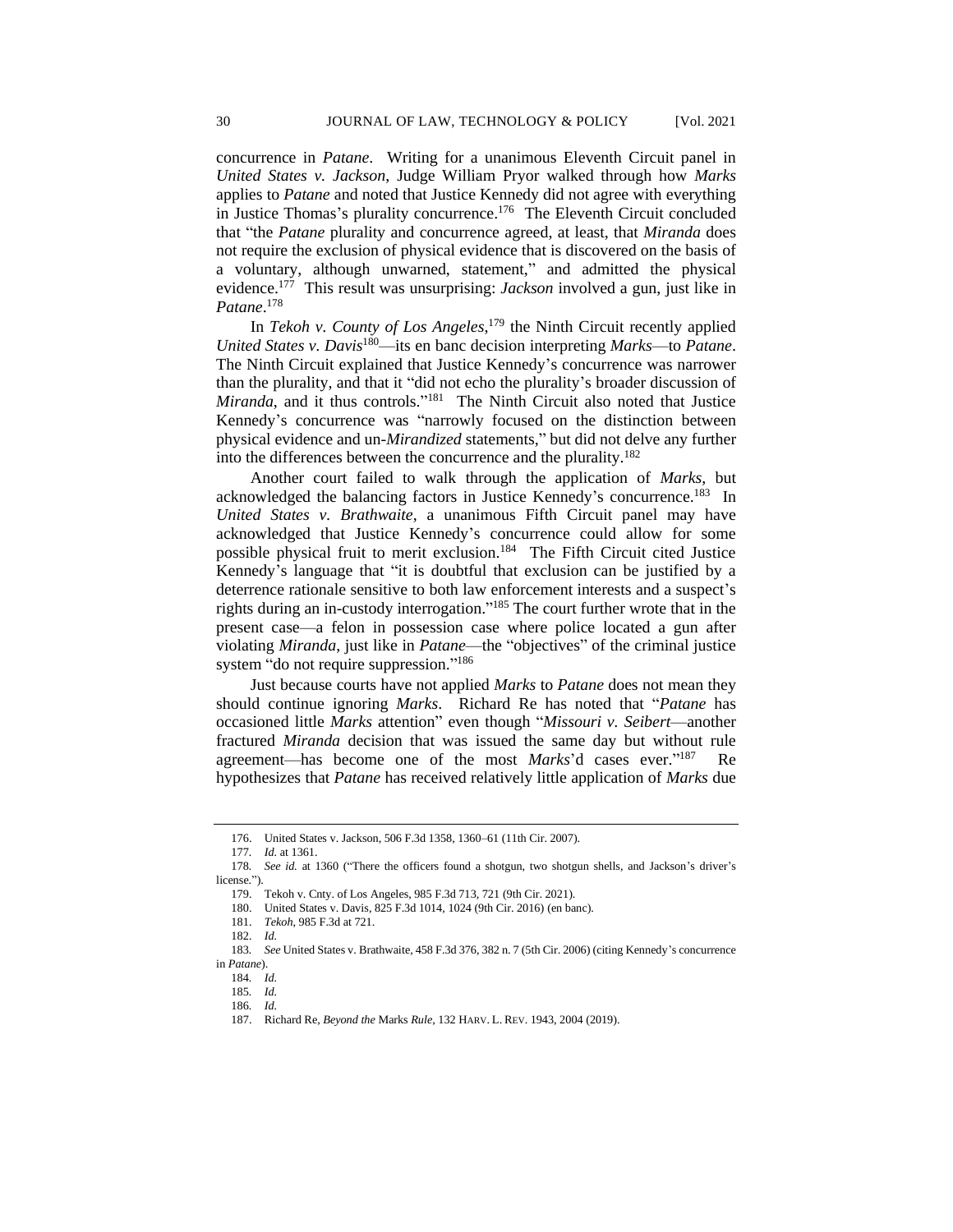to "rule agreement," where the Justice Thomas plurality and Justice Kennedy concurrence each "separately endorse a single legal rule." <sup>188</sup> But while Justice Kennedy largely endorses Justice Thomas's proposed legal rule, Justice Kennedy leaves room for a case that will prove him wrong and show that a deterrence rationale can support the exclusion of a physical object. The vast majority of cases applying *Patane* may never need to address this nuance, but digital devices require a deeper analysis of the factors Justice Kennedy considered when assessing whether exclusion based on a deterrence rationale could ever be warranted.

Justice Kennedy's opinion provides the basis for an interests-balancing approach that addresses both deterrence and the probative value of the evidence. Justice Kennedy stated that he was "doubtful" exclusion could ever be justified due to the "important probative value of reliable physical evidence," as exclusion would need a rationale "sensitive to both law enforcement interests and a suspect's rights  $\dots$ <sup>189</sup> This language highlights three main areas for concern for Justice Kennedy: the reliability of the physical evidence, law enforcement need for the evidence, and individual rights. Justice Kennedy doubted these interests could ever point to excluding a form of physical evidence.<sup>190</sup> But the Justices in *Patane*, decided in 2004 when only 65% of Americans owned a basic cellphone and smartphones did not exist, likely could not anticipate the future role of digital devices in daily life.<sup>191</sup> If anything can meet the balancing test in Justice Kennedy's concurrence, it will be the contents of digital devices.

Justice Kennedy's first concern, about the reliability of physical evidence, may cut towards excluding digital evidence. While it is tempting to say that digital evidence is highly reliable (after all, people rely on phones and computers every day to carefully log information), the reality is more nuanced. Returning to the diary example, Amar and Lettow argued that the diary exception in Fifth Amendment doctrine resulted partially from a diary's unreliability, as "[w]riters of diaries often fantasized or write in a personal short-hand easily misinterpreted."<sup>192</sup> Like a diary, contents of digital devices also have reliability issues. While digital fruits present a huge trove of information, that information often needs interpretation. For example, internet searches for how to do something—like how to buy drugs on the dark web while minimizing one's trace—can hint at someone seeking more information on something they've done, something they are considering doing, or an action by somebody else.

<sup>188</sup>*. Id.*

<sup>189</sup>*.* See United States v. Patane, 542 U.S. 630, 645 (2004) (Kennedy, J., concurring). It is possible that the district court in *Djibo* picked up on this language. One of the court's rationales for excluding the contents of the cellphone, and declining to apply *Patane*, was that "the incentive of deterring police misconduct is present in this case." United States v. Djibo, 151 F. Supp. 3d 297, 309 (E.D.N.Y. 2015). However, the *Djibo* court never specifically referenced Justice Kennedy's language about the possibility of deterrence outweighing law enforcement needs, nor did it conclude that Justice Kennedy's concurrence controlled.

<sup>190</sup>*. Patane*, 542 U.S. at 645 (Kennedy, J., concurring).

<sup>191</sup>*. See* Monica Anderson, *Technology Device Ownership: 2015*, PEW RSCH. CTR. (2015), https://www.pewresearch.org/wp-content/uploads/sites/9/2015/10/PI\_2015-10-29\_device-

ownership\_FINAL.pdf.

<sup>192.</sup> Amar & Lettow, *supra* note 82, at 921.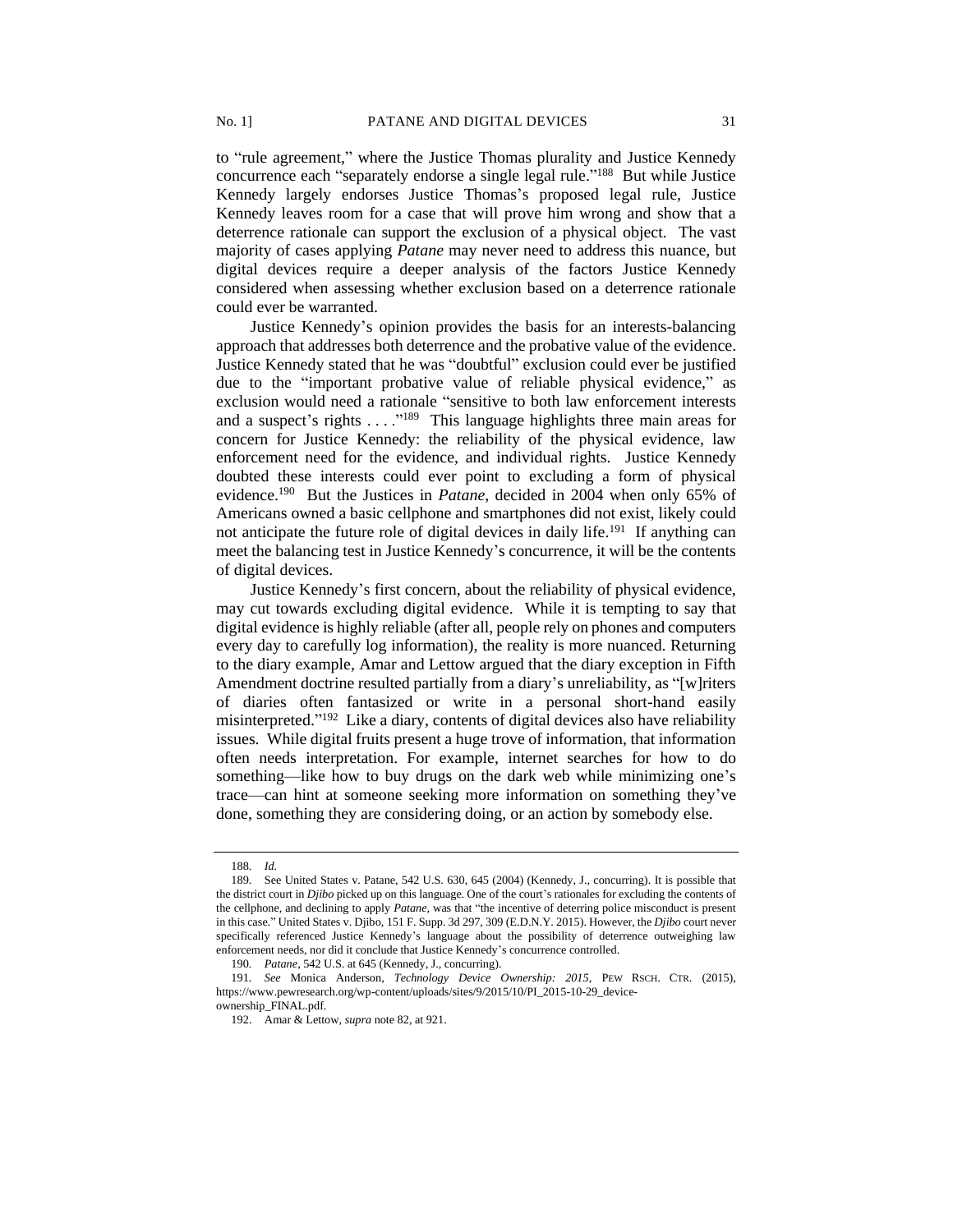Further, a person's ability to unlock a phone does not mean they have always had exclusive control over a device. Just because law enforcement can attribute one piece of data to a phone does not mean that the phone's owner produced or knew of all the data. The Justices, in their personal experience, may believe that someone normally acquires a phone by heading out to the Apple Store and picking up a new iPhone. But many Americans acquire phones through means other than directly buying a brand new phone from a store. Many people in lower-income communities may share phones or computers out of necessity, or pass along devices with pre-existing data to friends or family members in need of a device.<sup>193</sup> People leaving jail or prison—who are at heightened risk of increased surveillance by the police due to their probation or parole status, not to mention racial profiling—often receive used phones from loved ones to help them through their first few days back in society.<sup>194</sup> Some may argue that people coordinating crimes would know better than to share their device with others. But police seek to review contents of digital devices in cases beyond high-level conspiracies, including in low-level cases often more related to poverty, like drug dealing or sex work.

Second, the police need for this evidence is relatively low. In the deviceunlocking context, the need is not simply about the need for the contents, but rather the need to access the contents via asking an individual to unlock the device before administering *Miranda*. Police have other options. Orin Kerr and Bruce Schneier have outlined six different encryption workarounds—ranging from getting a court order requiring someone to decrypt the device to using software to guess a passcode.<sup>195</sup> Indeed, requiring police to delay unlocking a device by seeking a court order to compel decryption looks similar to the warrant requirement of the Fourth Amendment, and thus imposes relatively little burden, especially since under *Riley* officers will need to obtain a warrant to search contents of the digital device.<sup>196</sup>

Third, there is a strong need to protect individual rights. The *Patane* dissent's fear that officers will flout *Miranda* when physical evidence is key is heightened in the context of digital evidence. The *Patane* dissent, while focusing on a case where the physical evidence was crucial to a conviction for a felon-inpossession charge, only considered objects with a purely physical nature.<sup>197</sup> Accessing a cellphone leads to a huge trove of data that creates even more

197*. See* United States v. Patane, 542 U.S. 630, 645 (Souter, J., dissenting).

<sup>193.</sup> Further, a 2012 study found that while people consider the contents of their phones to be private, 84% of people would either "definitely allow" or "probably allow" a spouse or another close family member to borrow their phone for a few hours. Jennifer M. Urban et al., *Mobile Phones and Privacy*, *in* BCLT RESEARCH PAPER SERIES (2012), https://ssrn.com/abstract=2103405.

<sup>194.</sup> *See generally* JOCELYN FONTAINE ET AL, FAMILES AND REENTRY: UNPACKING HOW SOCIAL SUPPORT MATTERS (Urban Institute 2012), https://www.urban.org/sites/default/files/publication/24921/1001630- Families-and-Reentry-Unpacking-How-Social-Support-Matters.PDF (describing the role of families in providing financial support upon reentry); *see also* Reuben Jonathan Miller, *How Thousands of American Laws Keep People 'Imprisoned' Long After They're Released*, POLITICO (Dec. 30, 2020, 4:30 AM), https://www.politico.com/news/magazine/2020/12/30/post-prison-laws-reentry-451445 (describing reliance on family and friends after release).

<sup>195</sup>*. See* Kerr & Schneier, *supra* note 22, at 989.

<sup>196</sup>*.* Riley v. California, 573 U.S. 373, 393 (2014).